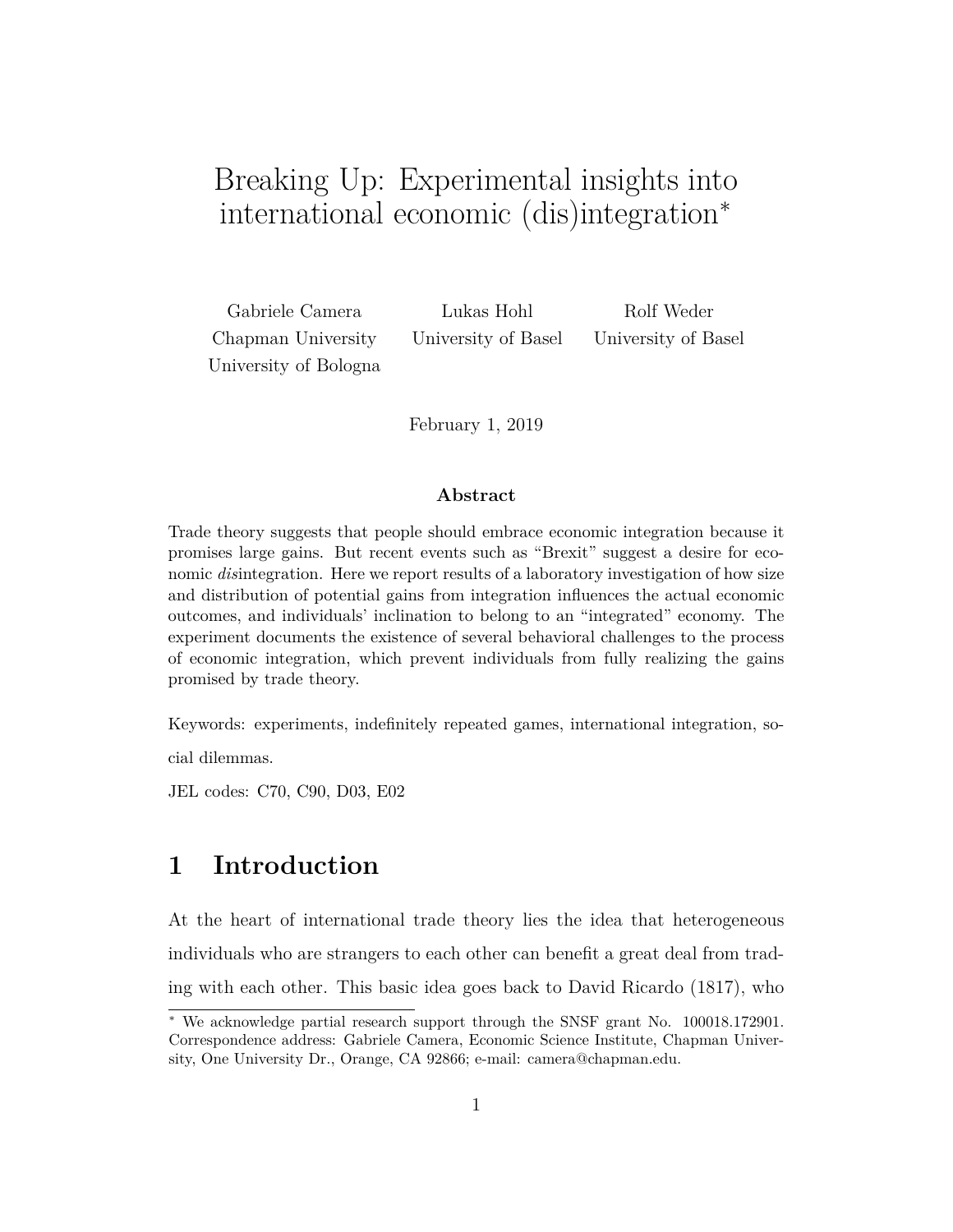noted that market integration pushes forward the efficiency frontier compared to a series of smaller, separate entities. Yet, after decades of increasing regional and global economic integration, we are witnessing signs of a pursuit of economic *dis*integration. The U.S. presidential election in 2016 with the subsequent backlash in the support of regional trade agreements as well as of the multilateral trading system guarded by the World Trade Organization is one indication. The choice of a majority of the British people in 2016 to exit the European Union is another glaring example. But also the 2017 independence vote in the Spanish region of Catalonia and the rising Euroscepticism expressed in German and Italian polls in 2018 point in the same direction. The question is why: what pushes individuals to seek economic *dis*integration?

The trade literature suggests that part of the answer might lie in the distribution of the gains from trade. It is theoretically well-established that integration tends to disproportionately benefit certain industries or factors of production while harming others (Stolper and Samuelson, 1941). It has also been argued that traditional analyses might significantly underestimate the gains from economic integration (Desmet et al., forth.). These considerations suggest that distributional effects and low anticipated benefits—economic and even of a political nature—may be contributing factors to the recent disintegration trend, as they could possibly cause a decline in the support for economic integration among individuals exposed to structural adjustment.

Here, we investigate this possibility by creating laboratory economies where individuals, who know the distribution of benefits made possible by integration, must independently decide whether to pursue it or not. As a result, the organization of trade and the realized distribution of benefits are endogenous. In this manner, this study does not offer a test of a particular trade model but, rather, tests a tacit operating principle of trade theory: individuals who are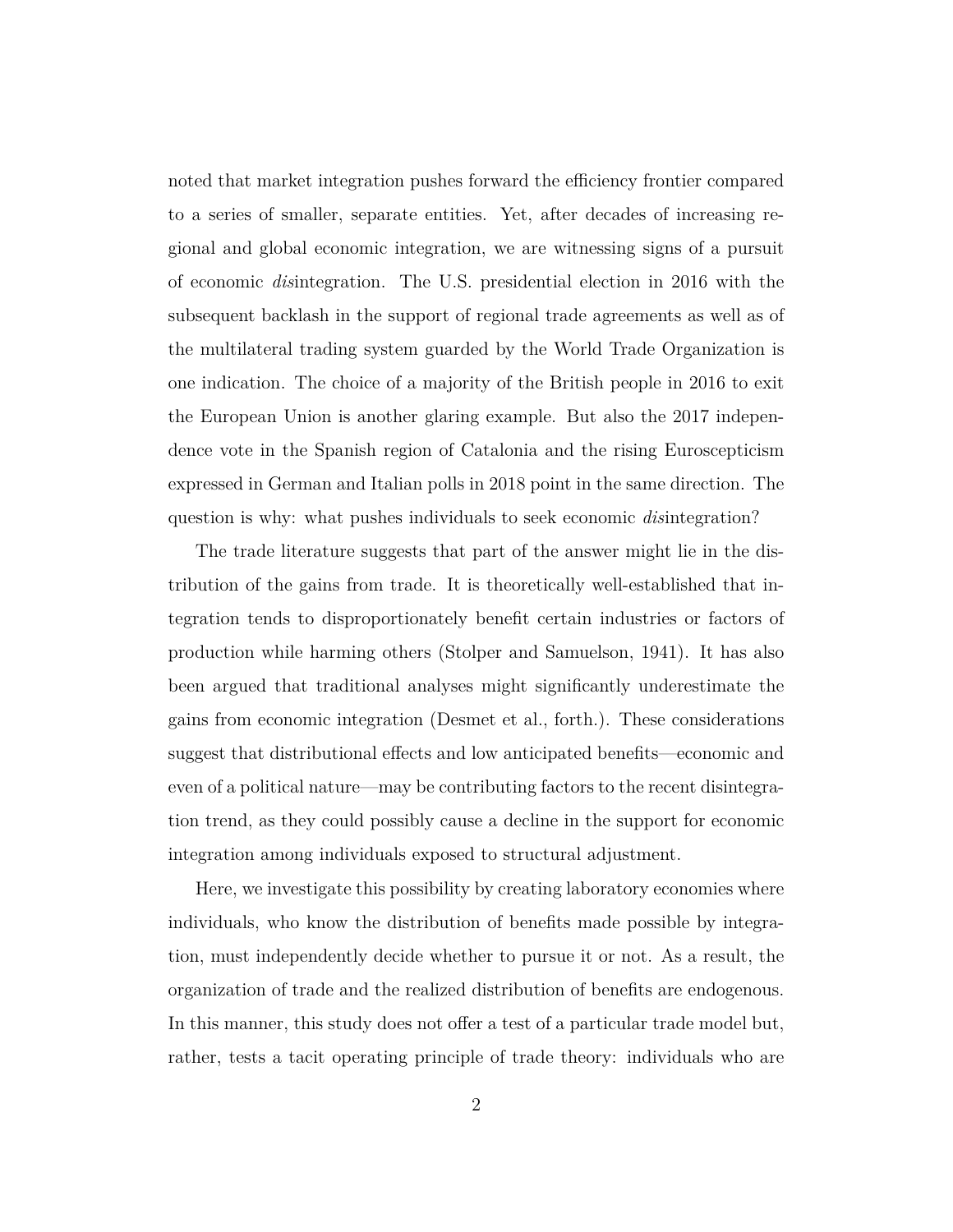strangers to each other are naturally willing and capable to reap the benefits of trading with each other. Adopting an experimental approach is especially helpful in this case, as it allows us to manipulate size and distribution of the potential gains from integration, while minimizing possible confounding factors—political, social and cultural, for instance.

The study develops, first, by giving context through a discussion of related experiments on cooperation, group formation, and international trade (Section 2). We then proceed by illustrating the trade-theoretic notion that economic integration can potentially benefit everyone (Section 3), and explain how we develop an experimental design that captures this notion (Section 4). In our experiment, subjects belonging to three identical-size groups can choose to confront a repeated cooperative task either under integration or under autarky. For conceptual clarity, integration involves many random counterparts from all groups, while autarky involves a stable partnership within the subject's group. Everyone can theoretically benefit from integration—more can be earned. But this requires mutual cooperation. In other words, integration yields benefits that are proportional to cooperation rates. As a result, the choice to integrate or not depends not only on the potential gains but also on the gains that it *effectively* yields. These gains are endogenous and may fall short of potential. This choice is non-trivial because subjects cannot monitor individual past conducts, so cannot prevent adverse selection into large groups by screening or sanctioning specific individuals.

The treatments vary the size and distribution across groups of the possible gains from integration. This serves as a link to the observations described above that the gains from integration may well differ between individuals and countries. We employ the theory of repeated games to study how variation in these economic fundamentals affects outcomes in our artificial economies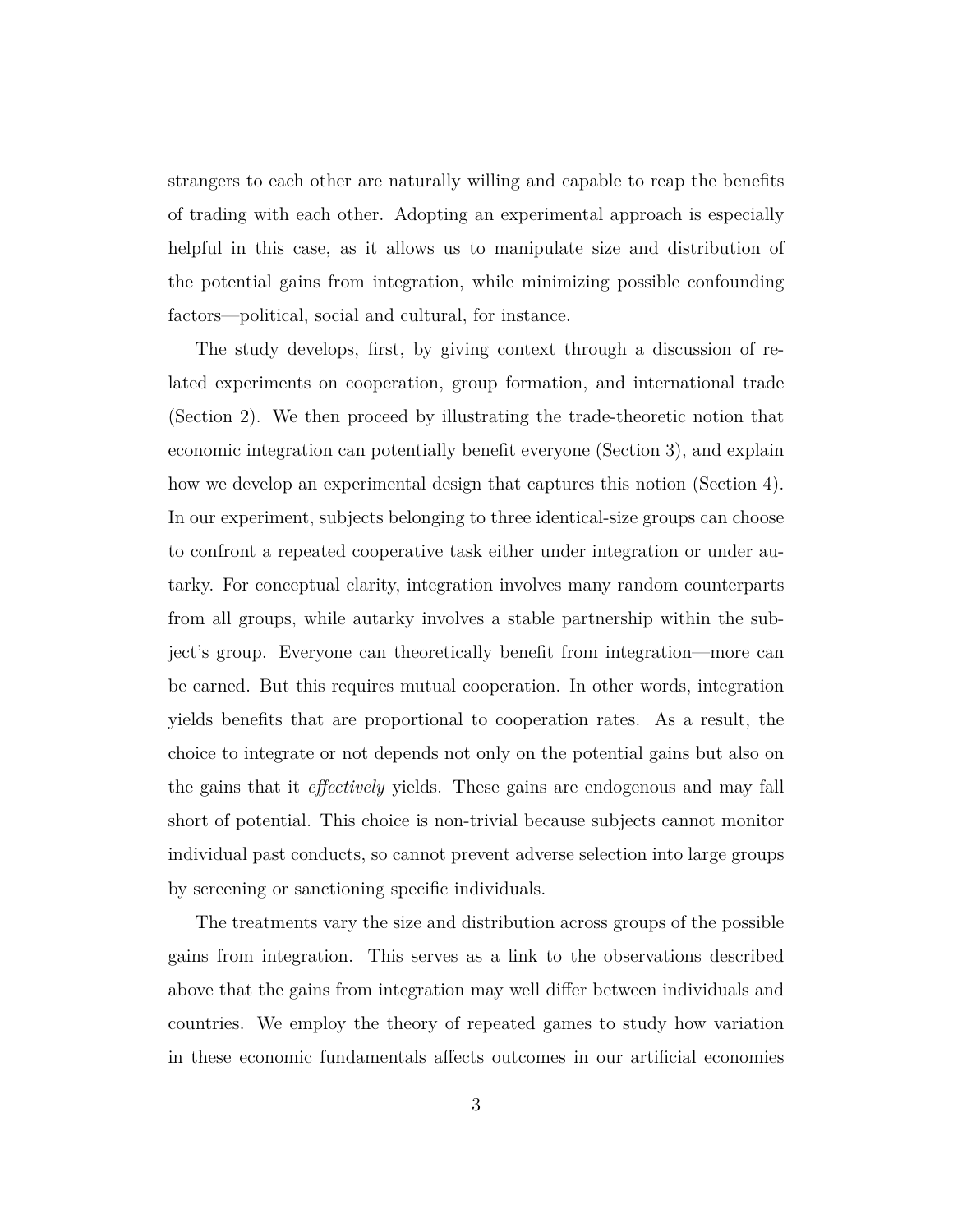(Section 5). This allows us to formalize the idea that capturing the gains from integration is not an automatic process, and to derive hypotheses which we then test using the experimental data (Section 6).

The empirical analysis reveals that if subjects experience first fixed pairs and then mixed groups, economic integration raises realized efficiency and thus average payoffs. The heterogeneity of potential gains from integration does not affect the efficiency level attained in the experiment as it does not significantly alter the average rate of cooperation. When we ask subjects to express a preference to stay in the large group (full integration) vs. selective integration (excluding one country from the group) or disintegration (leaving the large group) then we observe that disintegration is the predominant preference. After controlling for the subjects' *experienced* gains, the size of the potential gains from integration affects this choice. We use the variation in potential gains across countries and find that when the potential gains are small, the preference to stay out of the large group increases. When, instead, we increase the gains from integration for every country, we find that the desire for disintegration is no longer dominant. We conclude by putting these results into perspective and offer some policy considerations (Section 7).

### **2 Related experimental literature**

There are only a few experiments about international trade. The pioneering article in Noussair et al. (1995) constructs internationally-integrated laboratory markets to test the conformity of prices and trade flows to the prediction of the competitive trade model. It finds support for factor-price equalization and the principle of comparative advantage in the lab; but it also emphasizes that trade is significantly below the theoretically predicted volume.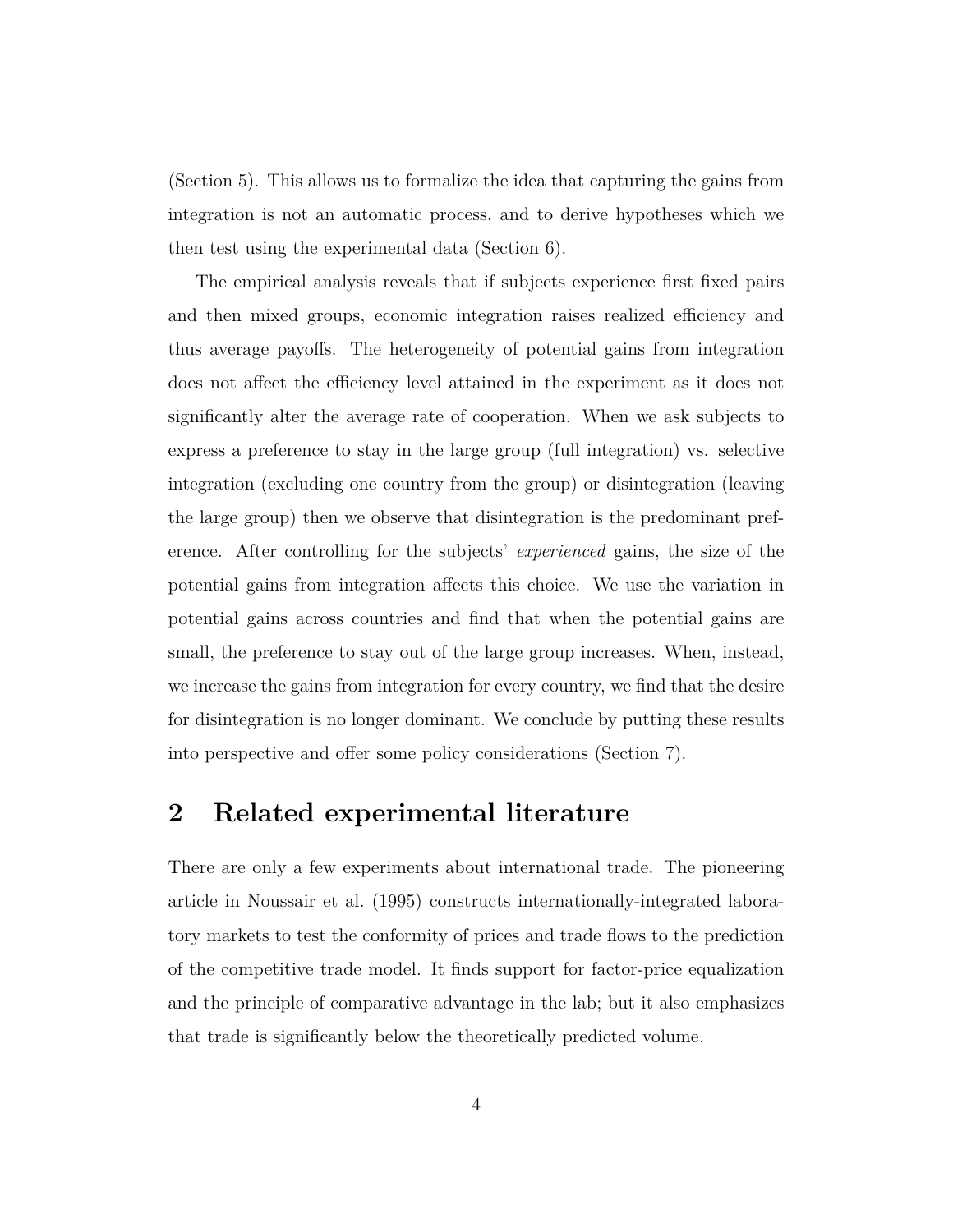By contrast, our experiment does not aim to test theorems from a specific trade model. The goal is to investigate the idea at the heart of trade theory: heterogeneous individuals who are strangers to each other are able and willing to capture the gains from trading with each other. In the experiment, an internationally integrated economy emerges as an endogenous outcome when players who may not trust each other and have heterogeneous benefits from trading with each other choose to form a large, cooperative trading group. In a way, our investigation digs deeper in the possible causes for the earlier experimental result that trade volumes are smaller than predicted.

There is abundant experimental evidence suggesting that—with opportunism and coordination issues—larger groups attain outcomes that are less efficient as compared to smaller groups, when the group size varies exogenously. For example, free riding is more pronounced in large than small groups when the cooperation task takes the form of a finitely repeated Voluntary Contributions Mechanism (Isaac and Walker, 1988). This same pattern emerges when the cooperation task is indefinitely repeated, in prisoners's dilemmas (Camera and Casari, 2009) or helping games (Camera et al., 2013). Designs that focus entirely on coordination problems also reveal that efficiency declines as group size exogenously increases (Van Huyck et al., 1990), although this problem can be corrected through initial exposure to small groups, and judicious increase in group size (Weber, 2006). Our study replicates these baseline results—by initially confronting subjects with exogenous variation in group size—and then extends the analysis to the case where group size varies endogenously as a result of independent choices of many individuals whose potential benefits from joining a large group are heterogeneous.

The experimental literature on endogenous group size has focused on investigating the impact of group entry or exit rules on the size choice, as well as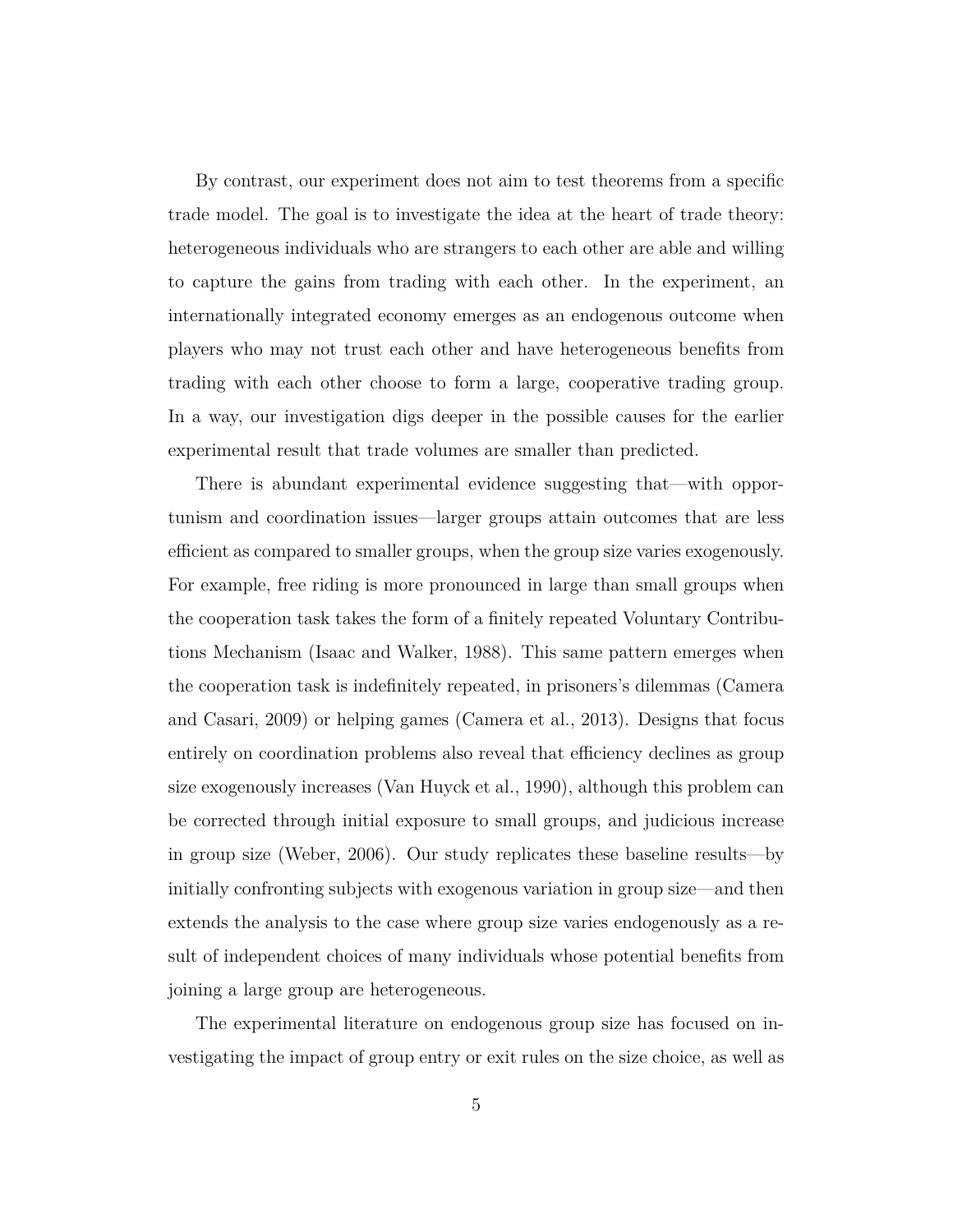the efficiency and cooperation level of the associated outcome. A main finding is that cooperators will readily aggregate into large groups of like-minded individuals, as long as institutions exist that allow the identification of free riders and their isolation. Various kinds of institutions have proved to be effective in supporting the formation of large groups. Experiments on VCM have shown that contributions to a public good increase if individuals can choose to expel low contributors from the group (Cinyabuguma et al., 2005; Güth et al., 2007; Maier-Rigaud et. al., 2010), if low contributors are automatically removed from the group (Croson et al., 2015), and if group entry can be restricted (Ahn et al., 2009). These institutions support the formation of large, efficient groups because they facilitate identification and direct sanctioning of free riders, thus allowing positive assortative matching (or self-selection).

Our study differs from these experimental designs in three dimensions: type of game, absence of self-selection, and composition of the equilibrium set. First, the underlying cooperative task in our study is not the usual VCM game among partners, but embodies a cognitively simpler decision problem (a "helping game") involving pairs of strangers drawn at random from a fixed matching pool. Second, given our focus on international integration, we do not allow self-selection into separate groups of cooperators and defectors: subjects cannot be selective in their inclusion or exclusion choices—excluding free-riders and including cooperators, for example—nor can a subject choose to individually leave or join a group. Subjects independently express a preference for a group configuration, after which a collective decision process takes over, which aggregates the subjects' preferences and determines the outcome. If a large group is formed it includes cooperators and free-riders alike.

Third, in earlier experiments the interaction is of known and short duration, so standard theory predicts inefficient play. By contrast, we employ a design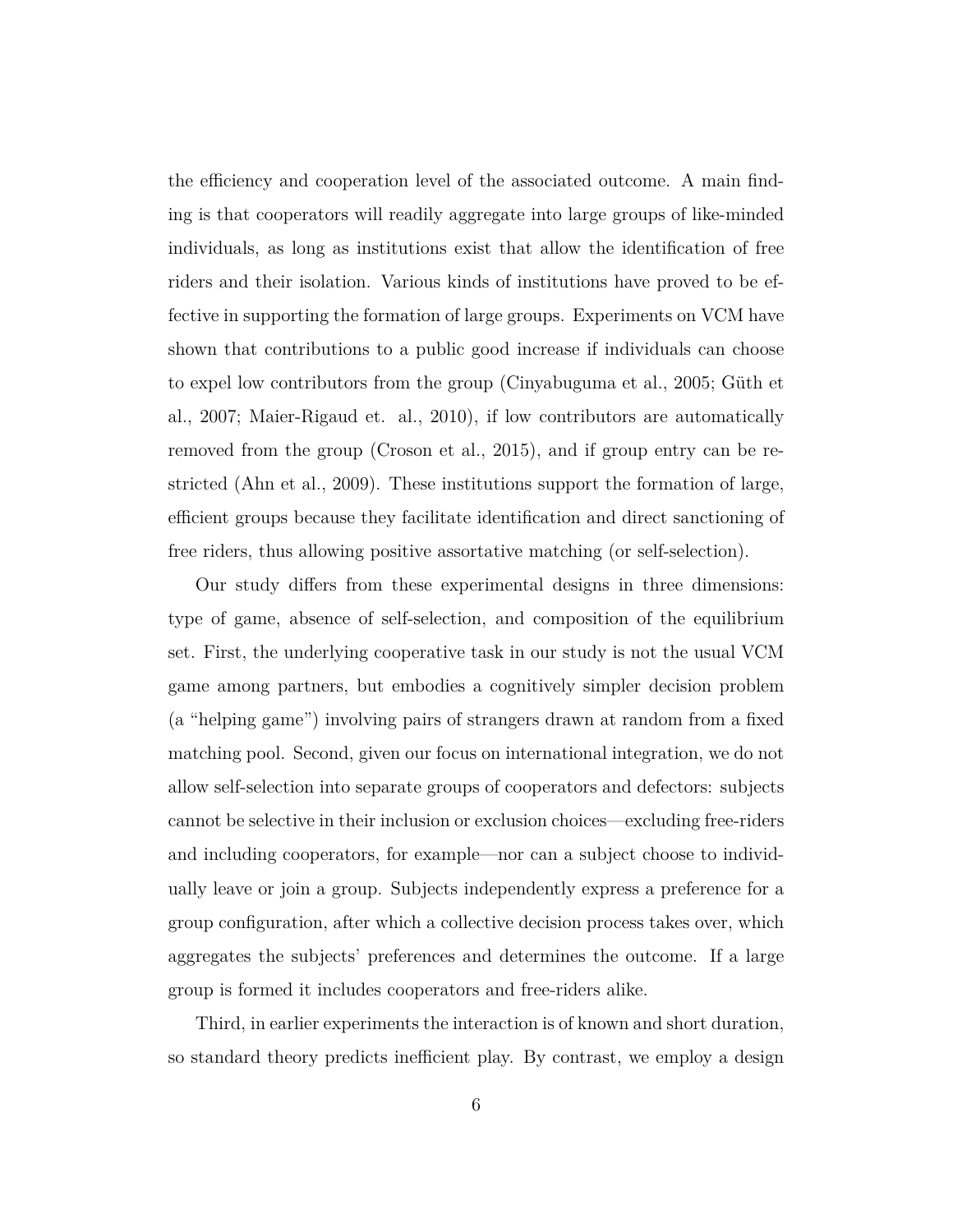with interaction of unknown and long duration, so the efficient outcome is an equilibrium in groups of any size. This is also a characteristic of the study in Bigoni et al. (forthcoming), on which our design is based. The central innovation consists in relaxing the constraint of that earlier design that the gains from cooperation are equal across all players. In our study, earning prospects are heterogeneous—so some players may benefit more and others less from cooperation in mixed groups.

This last dimension allows us to investigate an important open question in the literature on group formation and cooperation, i.e., whether the formation of large, cooperative groups depends on both the size and the distribution of the additional gains that are possible in larger groups. This is an important aspect when thinking about the support and outcomes of international trade because the gains from international trade typically differ across individuals and countries.

### **3 A trade-theoretic foundation of this study**

Consider two countries, Home and Foreign. Individuals produce and consume goods 1 and 2, and can choose to specialize and trade only locally (*autarky*) or with each other (*integration*). Figure 1 illustrates how a trade theorist typically views this problem. The first two panels depict the production possibility frontier (PPF) for Home and Foreign. It traces the maximum production (and consumption) levels, *q*<sup>1</sup> and *q*2, attainable when individuals produce what they are relatively better at, and then trade it locally. Allocations inside the PPF are inefficient; the worst-case scenario is no domestic trade at all, or *self-sufficiency* (*S, S*<sup>∗</sup> ).

Suppose that in equilibrium there is a unique allocation that maximizes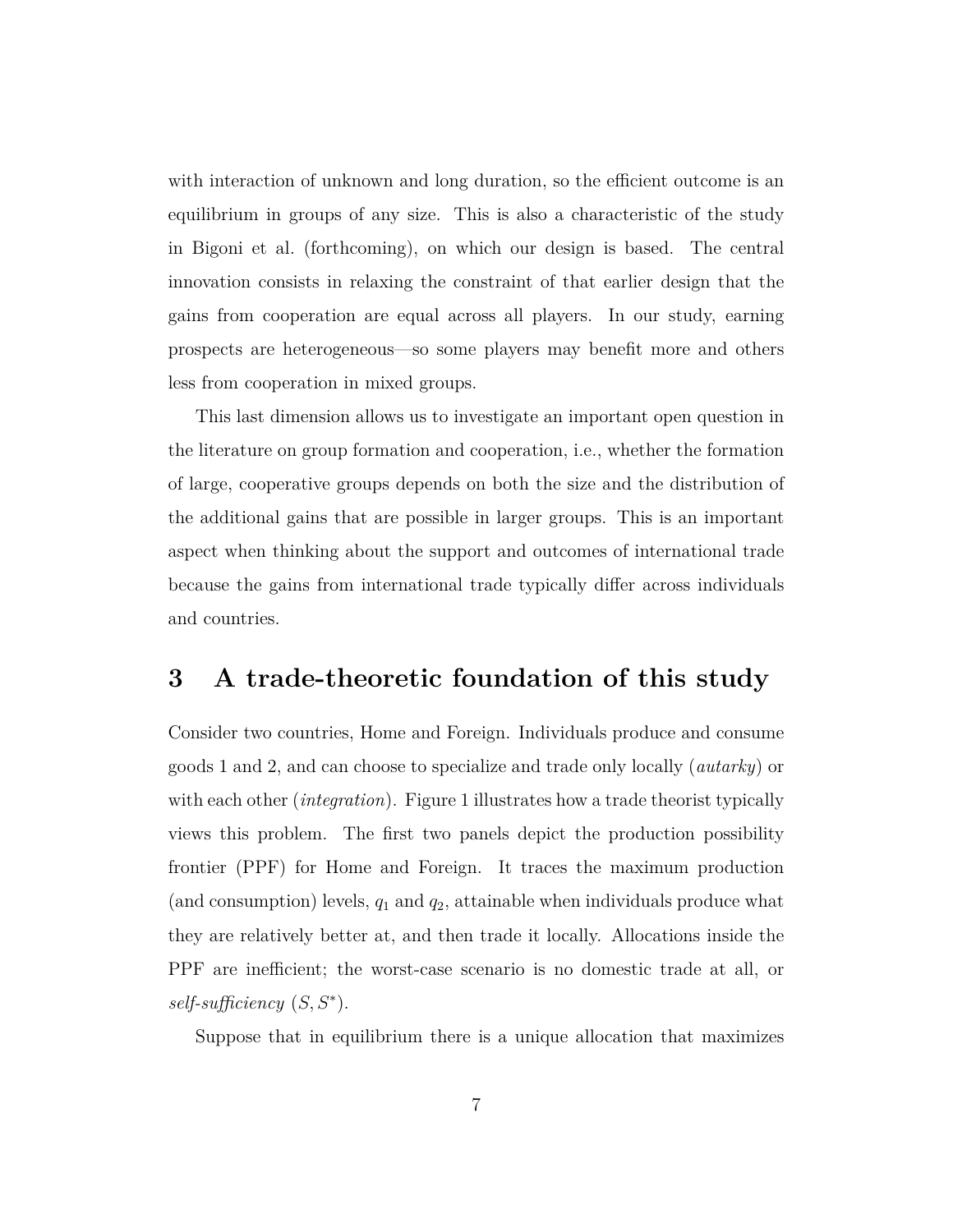payoffs under autarky, *A* for Home (*A*<sup>∗</sup> for Foreign). Other allocations may exist between *S* and *A* that are also an equilibrium but where not all gains from local exchange are exploited. However, allocations *A* and *A*<sup>∗</sup> are only constrained Pareto-efficient: Everyone can improve their welfare by agreeing to trade with everyone else. This would allow to capture the Ricardian gains from international trade as Home is relatively better at producing good 1 than Foreign (Home's PPF is flatter and thus implies lower opportunity costs of producing good 1).

Figure 1: Allocations under self-sufficiency, autarky and integration



The last panel illustrates the integrated-economy PPF, combining the two PPFs, and tracing all possible degrees of specialization—given that each country specializes in the direction of its comparative advantage. If the absolute production capacities of the two countries do not differ much, the trade equilibrium likely occurs at *T* where each country completely specializes in the production of one good (Home in good 1 and Foreign in good 2).

Pareto-inferior equilibria may exist in between  $A + A^*$  and  $T$ —where the gains from integration are only partially exploited. Trade theory, however, typically assumes perfectly working decentralized competitive markets and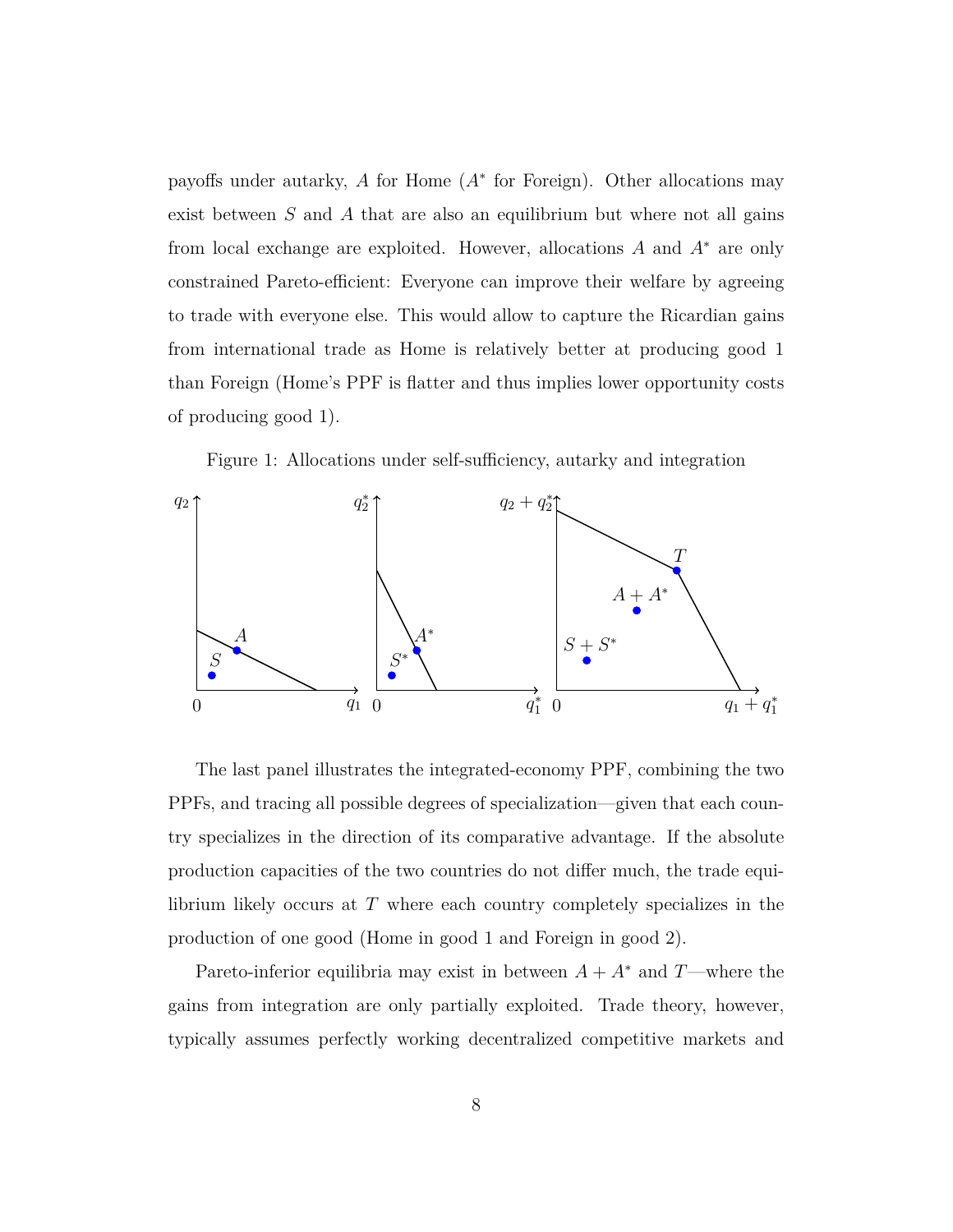Pareto efficiency as guiding equilibrium selection. It stipulates that individuals in each country will neither refuse to integrate, nor will end up inside the combined PPF, independently of the size and the distribution of the gains from integration. In short, trade-theory makes two predictions. First, "full cooperation" is as likely under *integration* as it is in *autarky*. Second, if given a choice, individuals in both countries prefer integration.

This means that support for economic integration would be equally strong in both countries, even if one were less efficient at producing both goods. For example, this is the case even if Home's potential gains from integration are larger than Foreign's, for instance because the relative equilibrium price is closer to the opportunity cost of the economically larger foreign country. In reality "full cooperation" may be difficult to achieve, and differences in potential gains from integration could distort the decision to integrate.<sup>1</sup> We develop an experimental design capable of assessing these trade-theoretic predictions.

### **4 Experimental design**

The experimental design adapts to a laboratory setting an indefinitely repeated helping game where the group size is endogenous, as discussed in Bigoni et al. (forthcoming). Twenty-four participants are randomly assigned to three colordifferentiated sets, or "countries" (8 per country 1, 2 and 3), for the duration of an experimental session consisting of multiple rounds of play.

**A round of play.** Interaction in a round takes the form of a "helping game" in pairs drawn from an interaction group of either size  $N = 2$  (a "partnership") or  $N \geq 12$  (a "mixed group"). Each pair is composed of a producer and a

<sup>1</sup>For instance, Buchanan and Brennan (1985, p.1) note: "the *rules* that coordinate the actions of individuals are important" and may lead to more or less efficient results.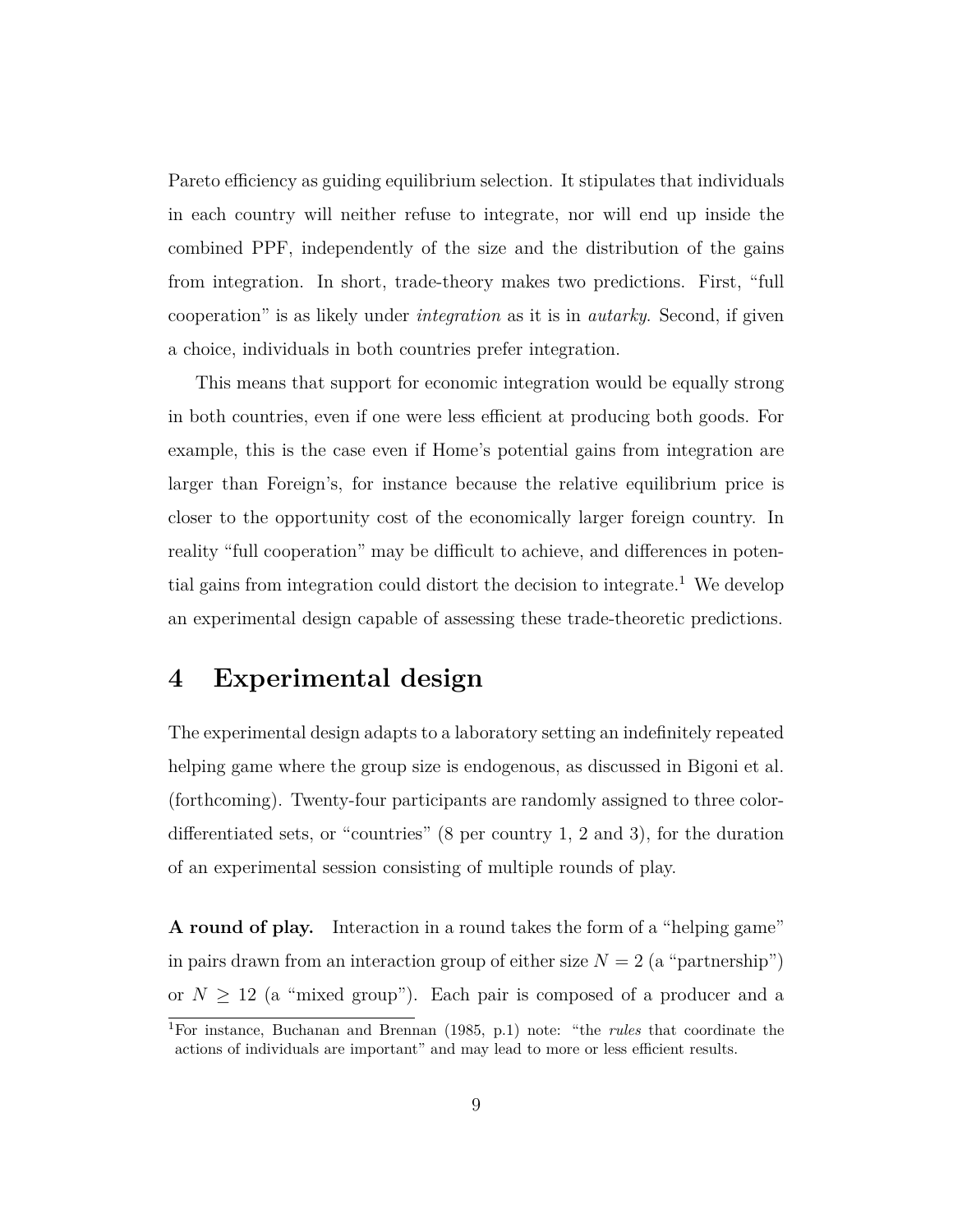consumer. The producer has a good worth 6 points to him, and can choose to give it to his opponent ("cooperate") or just consume it himself ("defect"). The consumer has no endowment, and earns 3 points if the producer defects. Instead, if the producer cooperates, then the consumer earns  $k = 13$  points in a partnership and additional  $a = 3$  points in a mixed group (see Table 1). Since the producer earns nothing from cooperating, the return from cooperation in a pair is  $k + a$  in mixed groups, and  $k$  in partnerships. Both  $k$  and  $a$  will be treatment variables.

Table 1: Payoffs in a pair

|           |        | (a) Partnership $(N = 2)$ |                   | (b) Mixed group ( $N \ge 12$ ) |  |  |  |
|-----------|--------|---------------------------|-------------------|--------------------------------|--|--|--|
|           |        | Producer's choice         | Producer's choice |                                |  |  |  |
|           | Defect | Cooperate                 | Defect            | Cooperate                      |  |  |  |
| Consumer: |        |                           |                   | $k + a$                        |  |  |  |
| Producer: |        |                           |                   |                                |  |  |  |

**A supergame:** Participants play an uncertain number of rounds of this game (a supergame, called "block" in the experiment). At the end of each round a random device determines whether or not a new round will be played (Roth and Murnighan, 1978). The continuation probability is  $\beta = 0.75$ . In the first round, consumer and producer roles are randomly assigned in each pair and subsequently deterministically alternate (e.g., producer, consumer, producer, ...). Hence, in each round half of the players in the interaction group are producers, and half are consumers. There can be two kinds of interaction groups: same-country groups of size  $N = 2$ , or *partnerships*, and multi-country groups of size  $N \geq 12$ , or *mixed groups*. In the latter, players are "strangers" because in every round producers are randomly re-matched with equal probability to any of the consumers and cannot identify past counterparts. In the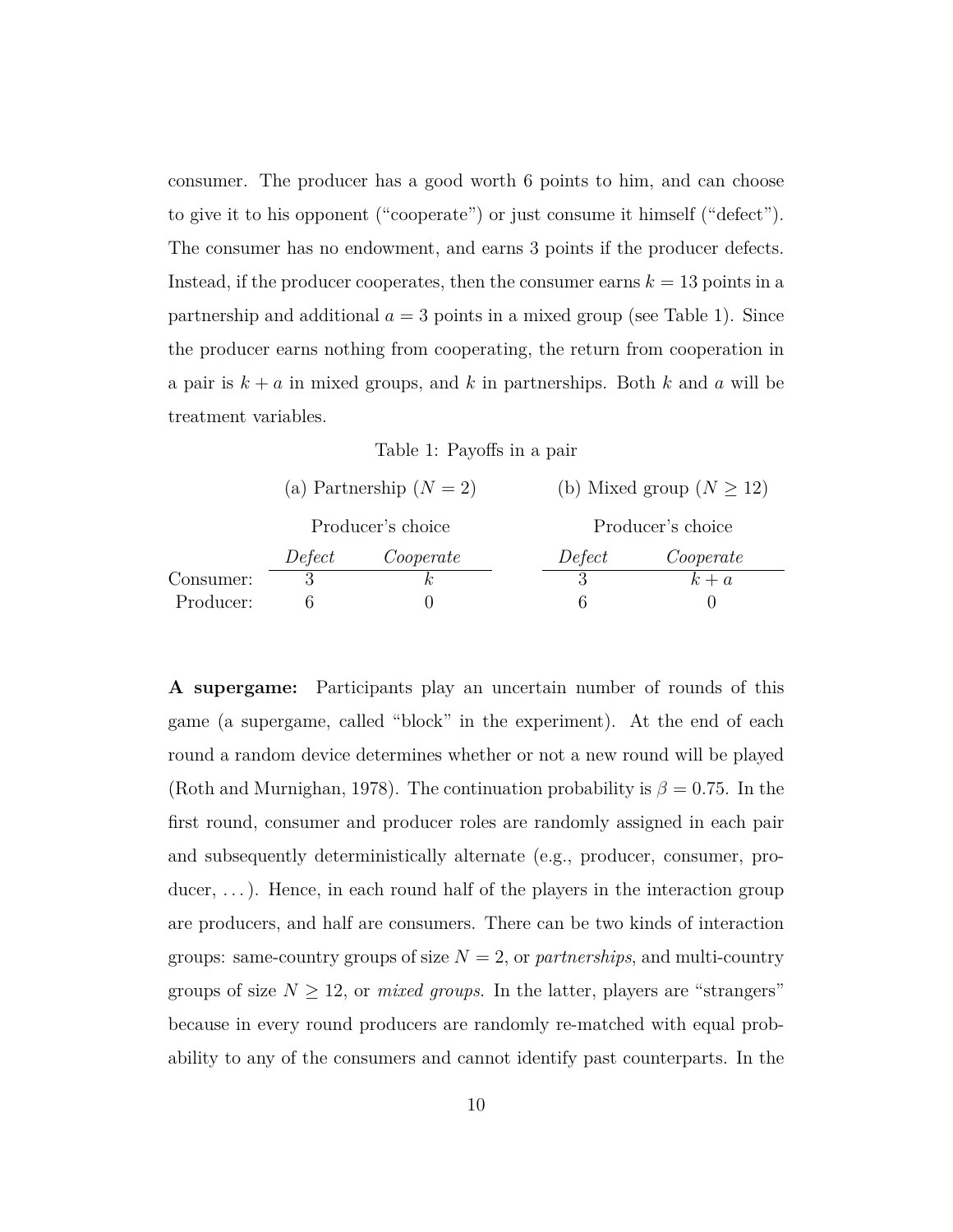former, players interact with the same counterpart and simply switch roles.

Either way, identities are undisclosed and since players' roles deterministically alternate they can benefit from cooperating. To facilitate cooperation, at least theoretically (see Section 5), at the end of each round players observe whether each pair in their interaction group has attained the same outcome or not. Producers cannot discriminate based on the consumer's country because the consumer's color is unobservable.

**Session.** Each session includes five supergames, starting and ending simultaneously for everyone in the session. In each supergame, participants know they will play 18 rounds at which point the game randomly continues as explained above. This ensures a minimal experience with the task across treatments and sessions. Composition and interaction group size differ across supergames: it is exogenously set in supergames 1-4, and it is endogenous in the last supergame. Participants are informed that supergames 1-2 consist of partnerships, while supergames 3-4 consist of mixed groups of size  $N = 12$  with four players of each country. These groups are constructed to minimize contagion effects: players are informed that they cannot meet someone they have met in a previous supergame. We also study the reverse order 12-12-2-2.

Before supergame 5 starts, players are *provisionally* assigned to a mixed group with all 24 participants. Then, everyone must express a preference for either (i) leaving the mixed group for a partnership ("leave"); (ii) excluding a country from the mixed group ("exclude"); or (iii) keeping the mixed group as it is ("stay"). Once everyone makes a choice, the computer randomly selects one country, with equal probability. The majority choice in the selected country determines the outcome. There are two possible outcomes:

• Everyone interacts in a mixed group of 24.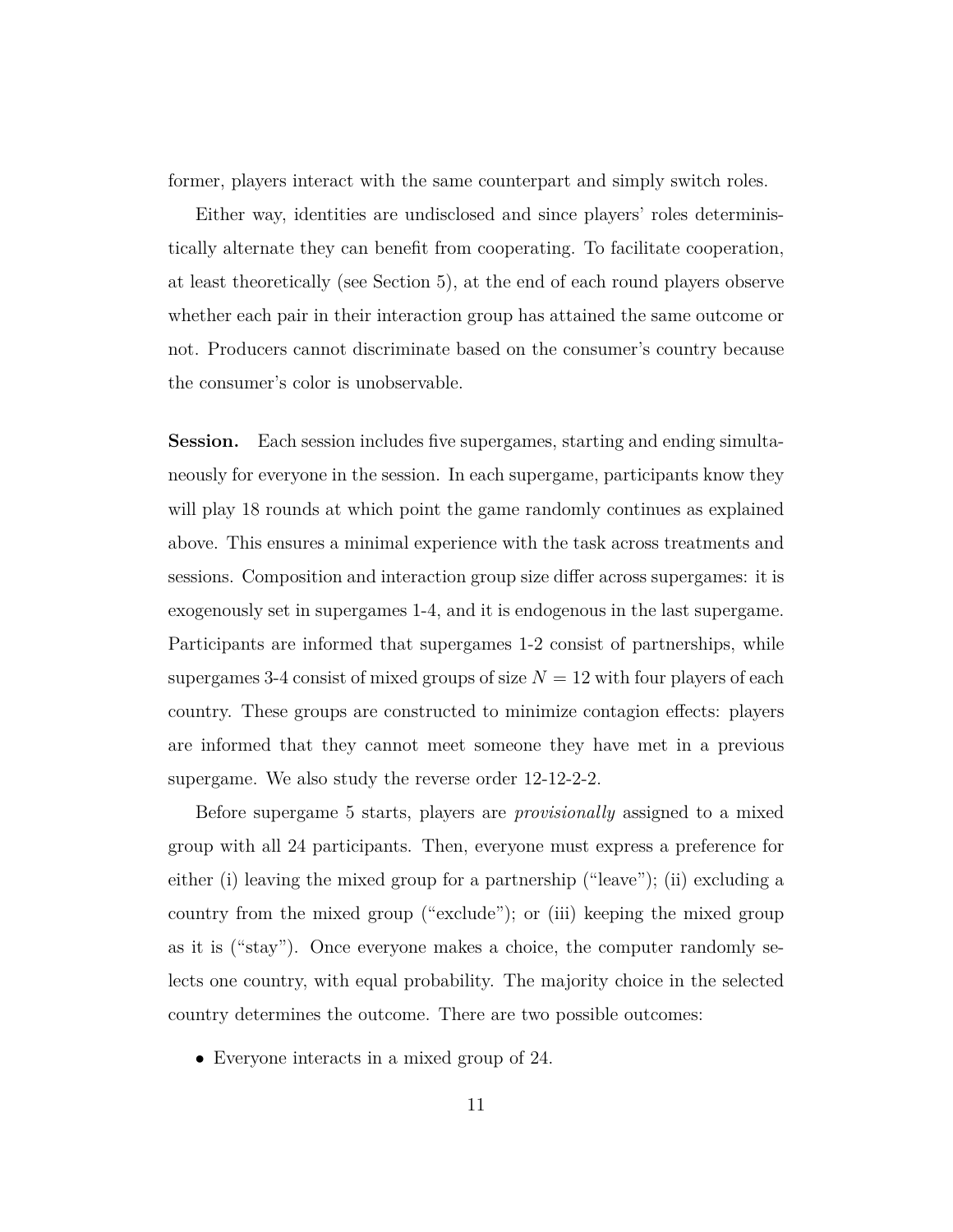• One country leaves or is excluded: those players form partnerships with someone not met before; everyone else is in a mixed group of 16.

Players are informed that only one of the five supergames completed is randomly selected for payment at the end of the experiment. The points earned in that supergame are converted into dollars according to a pre-announced conversion rate of USD 0.18.

**Treatments.** There are four treatments. It is convenient to discuss them by interpreting the consumer's cooperation payoff in partnerships *k*, and mixed groups,  $k + a$ , as the payoffs under autarky and economic integration, respectively. Given this interpretation, the ratio *a/k* is the *potential gain from integration*. The treatments differ in how consumers' cooperation payoffs and gains from integration are distributed across countries. Figure 3 explains how.

Table 2: Distribution of consumers' payoffs from cooperation



**Notes:** In the experiment players are divided into three equal sets of color green, red and blue, with parameter  $k = 11, 13, 15$ , respectively, in all treatments except EQUAL (where all colors have  $k = 13$ ). Here, for convenience, we map colors into country 1, 2 and 3.

The Equal treatment is our baseline: there are no payoff-relevant differences across countries because the cooperation payoff is  $k = 13$  in all partner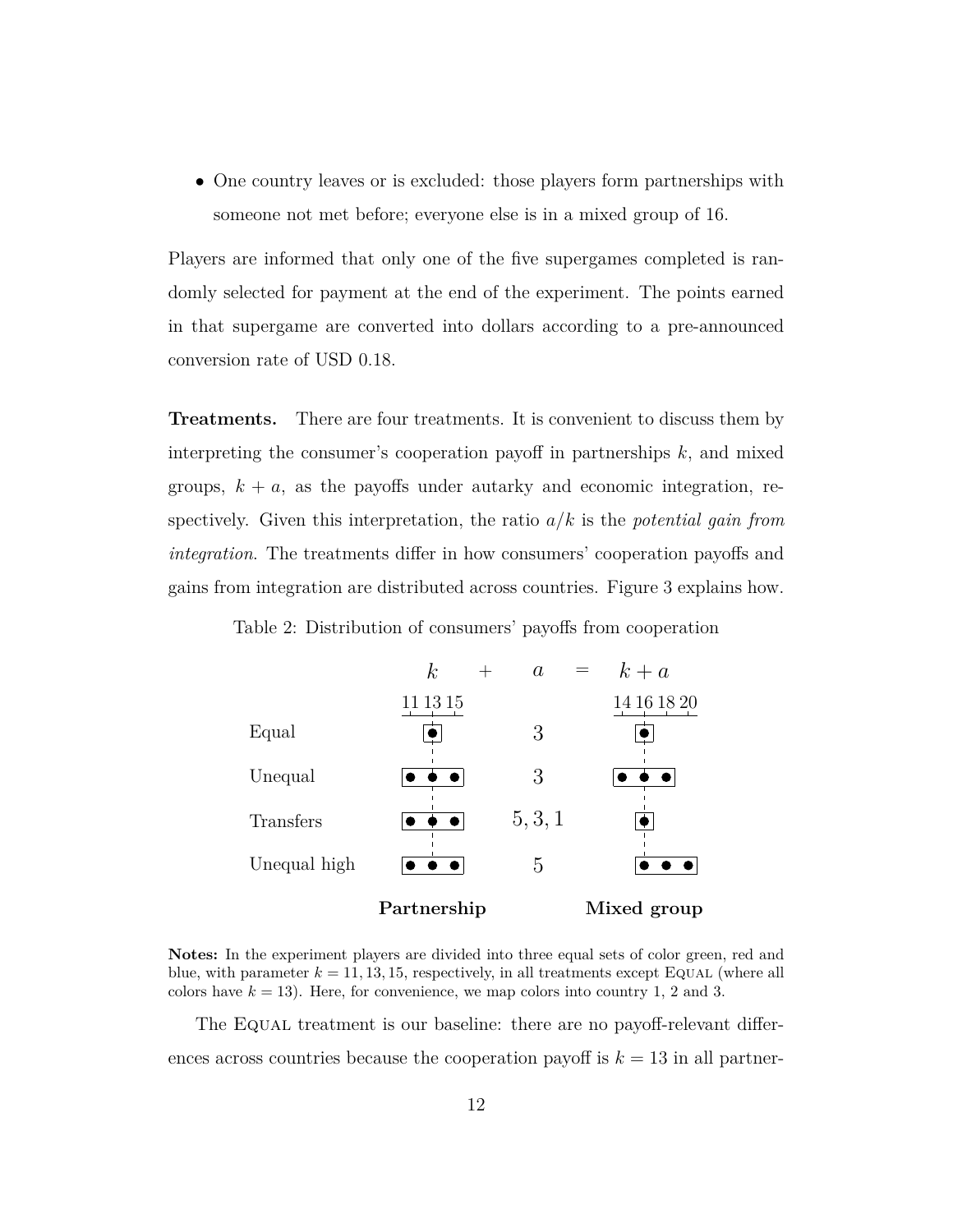ships and  $k + a = 16$  in mixed groups. We need this treatment as a control, and to ensure we can replicate results in previous experiments. In the other two treatments we introduce a mean-preserving spread on the payoff *k*: it is either 11 (country 1), 13 (country 2) or 15 points (country 3).<sup>2</sup>

In the UNEQUAL treatment, each country has a theoretical gain from integration of 3 points, which however leads to payoff differences within cooperative mixed groups, as  $k + a$  is country dependent. In the TRANSFERS treatment, instead, we remove payoff differences within cooperative mixed groups by varying the theoretical gain from integration *a* across countries: it is 5 points for consumers in country 1, and 1 point for country 3; it remains at 3 points for country 2. Finally, the Unequal-H treatment manipulates the UNEQUAL treatment by more than doubling the gains from integration,  $a = 5$ instead of 3 points, to study if and how the size of gains from integration affects behavior.

**Remarks.** The first four supergames familiarize players with partnerships and mixed groups. The order play 2-2-12-12 facilitates a gradual learning of increasingly complex environments, as compared to 12-12-2-2, and should facilitate cooperation in mixed groups (Weber, 2006). The group choice allows players to control both the degree of heterogeneity in the group, as well as its size, which is novel in the experimental literature on supergames among strangers. The group selection procedure gives equal weight to the majority opinion across countries, as well as the opinion of each player within a country. It is also simple to understand.

<sup>&</sup>lt;sup>2</sup>In interpreting the results according to trade-theoretic intuitions, we sometimes say that the country with  $k = 11$  is *weak*, is *strong* if  $k = 15$ , and otherwise is *middle*. It follows that in Equal all three countries are "middle," while in the other treatments there is one country of each kind, weak, middle, and strong.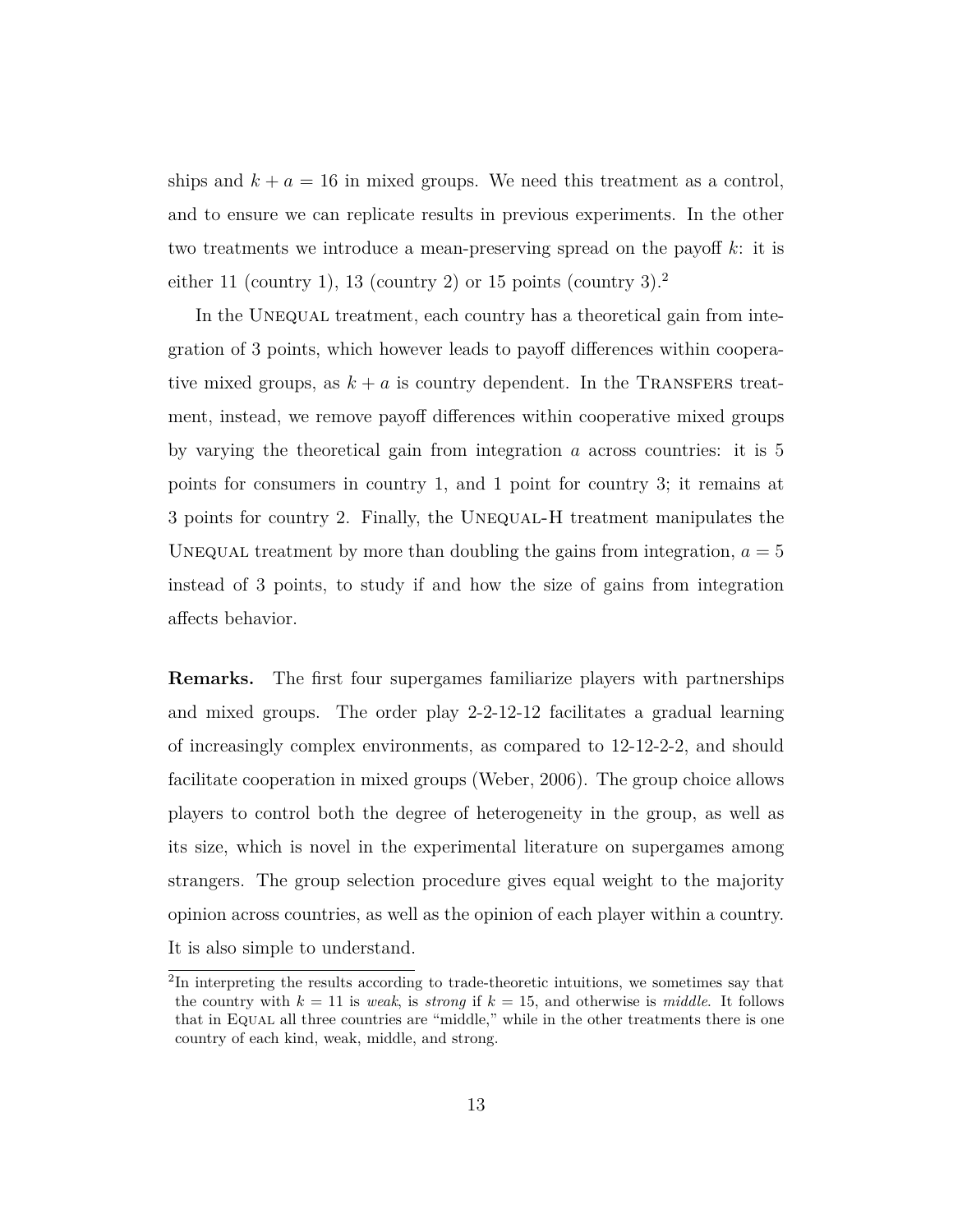In supergame 5, the choice to "leave" is akin to expressing a desire to unilaterally exit an integrated economy. Going into a partnership lowers maximum theoretical earnings, but allows the player to exploit reputational strategies. Choosing to exclude a country does not grant this reputational benefit because the player remains in a mixed group of 16 players. This choice can be seen either as a way to punish players of a specific country forcing them into lowreturn partnerships, or to have a more advantageous organization of mixed groups removing undesirable counterparts. Either way, the choice to exclude others can be interpreted as indicative of lack of cohesion among the players.<sup>3</sup>

**Experimental procedures.** The experiment was conducted at the Economic Science Institute's laboratory at Chapman University and involved 768 undergraduate students that were recruited between 2/2017 and 01/2018. We ran 8 sessions per treatment, each with 24 participants. On average, participants were paid USD 31.31, including a show-up fee of USD 7 and the payoff from an incentivized quiz on the instructions that was taken before the start of the experiment. The average duration of a session was 1 hour and 40 minutes. Instructions were recorded in advance and played aloud at the beginning of a session, participants had the possibility to follow on individual copies. We used neutral language for the instructions (words like "cooperation" or "help" were never used). The experiment was programmed using the software z-Tree (Fischbacher, 2007). No eye contact was possible between participants. We collected demographic data in an anonymous survey at the end of each session.

<sup>3</sup>The instructions inform participants that they will have an opportunity to alter size and composition of their interaction group in supergame 5, without providing specific details until the end of supergame 4. Doing so minimizes the chance that behavior in the initial four supergames is affected by the intent to avoid a future possible exclusion.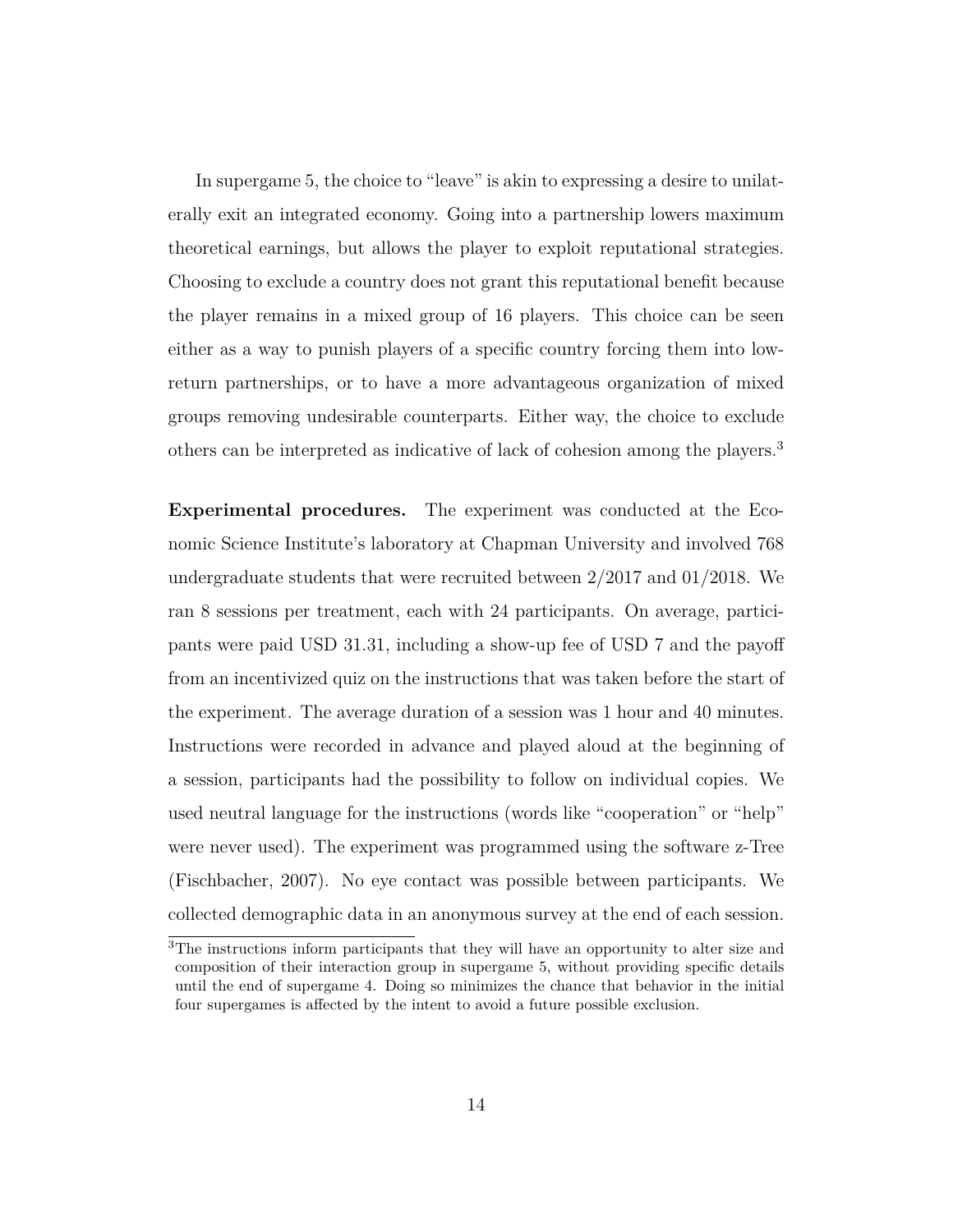### **5 Predictions and hypotheses**

It is helpful to map the payoffs in Tables 1-2 into the trade-theoretic interpretation in Figure 1. Consider payoffs in the average round of a supergame:

- Full defection corresponds to *self-sufficiency* (point  $S + S^*$ ): the player earns  $4.5=(6+3)/2$  points (all groups and treatments);
- Full cooperation in a partnership corresponds to *autarky* (point *A* + *A*<sup>∗</sup>): the player earns 5.5, 6.5 or 7.5 points, depending on country and treatment; the average is 6.5 in all treatments.
- Full cooperation in a mixed group corresponds to *integration* (point *T*): the player earns 7, 8, 9 or 10 points, depending on country and treatment; the average is 8 except in UNEQUAL-H where it is 9 points.

Let theoretical *surplus* be measured by the difference between the average round payoff under full cooperation and full defection. Surplus is positive for all players in all treatments, it is on average 6*.*5−4*.*5 = 2 points in partnerships and  $8 - 4.5 = 3.5$  points in mixed groups of all treatments but UNEQUAL-H (where it is 4.5). Dividing average surplus by its maximum level gives us a measure of theoretical *efficiency*, which ranges from 0 percent under full defection, to 57 percent under full cooperation in partnerships (autarky), to 100 percent under full cooperation in mixed groups (integration). It follows that economic integration is Pareto-dominant, because the theoretical surplus is maximum for every player. The key question is: is full cooperation part of an equilibrium?

**Proposition 1.** *Full cooperation is a sequential equilibrium in every interaction group and in every treatment.*

*Proof.* See Appendix A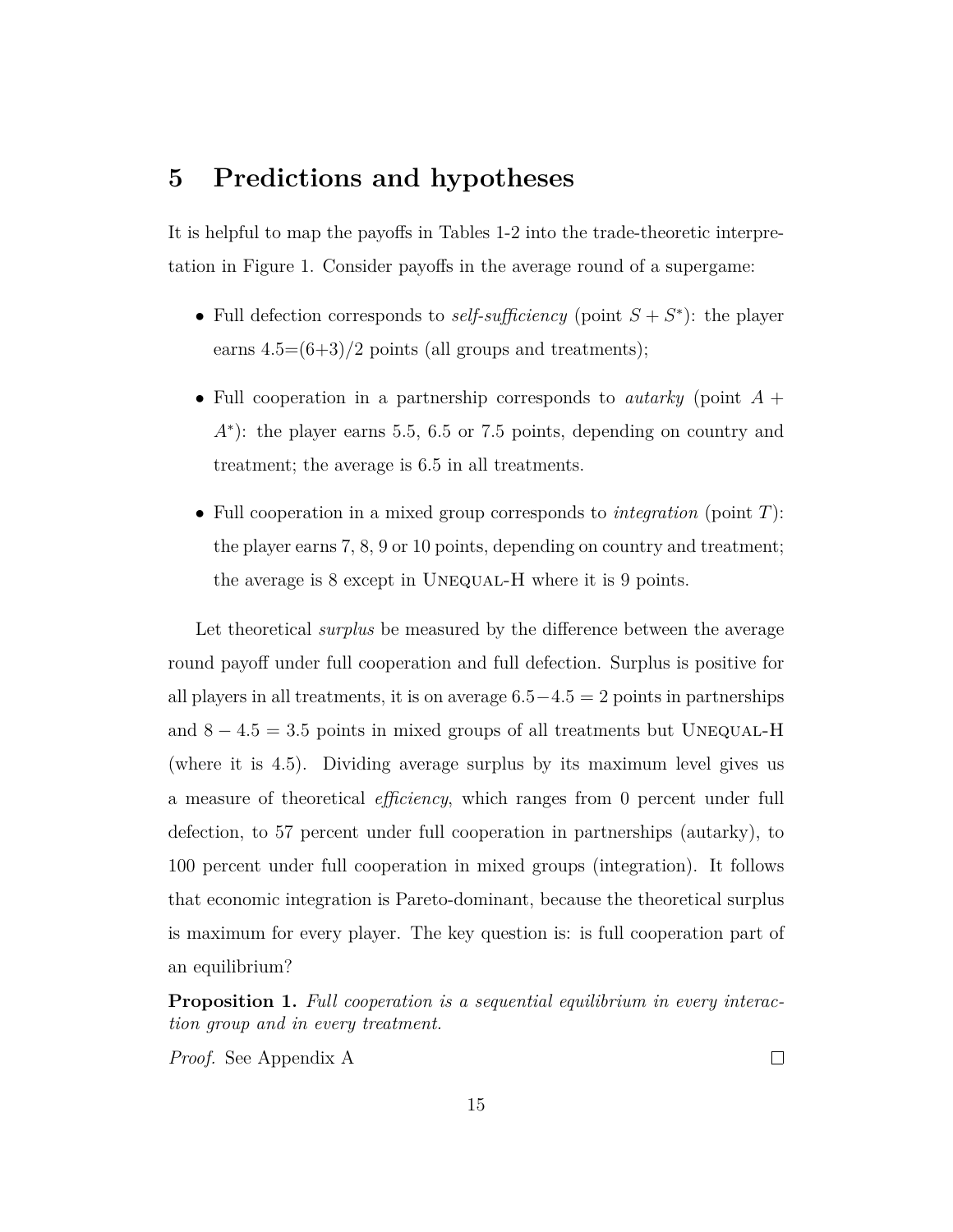The proposition is proved by demonstrating that an informal institution, or social norm, can be constructed that supports the efficient equilibrium even if players ignore the past conduct of their direct counterparts. Specifically, the proof is a version of Kandori (1992, Proposition 1), extended to players with heterogeneous payoffs. It hinges on all players adopting the following trigger strategy: the player always cooperates as a producer, but will forever stop cooperating as soon as some producer defects. Since at the end of each round everyone sees whether or not outcomes differed across meetings, defecting in cooperative equilibrium triggers an immediate and permanent collective sanction: full defection. Full defection is always an equilibrium in the continuation game because defection is always a best response to everyone else defecting. Hence, players have always an incentive to participate in the collective sanction. In the proof of Proposition 1 we derive a condition ensuring that there is no incentive to deviate in equilibrium: if the continuation probability  $\beta \geq \beta^* := 6/(a + k - 3)$  then the player has no incentive to deviate in cooperative equilibrium. It follows that the threshold discount factor  $\beta^*$  varies across interaction groups, treatments, and countries, as indicated in Table 3.

Table 3: Threshold discount factor *β* ∗

|                                           |  |  |  |  |  |                  | EQUAL UNEQUAL TRANSFERS UNEQUAL-H |     |
|-------------------------------------------|--|--|--|--|--|------------------|-----------------------------------|-----|
|                                           |  |  |  |  |  | P MG P MG P MG P |                                   | MG  |
| 75. 46. 75. 55. 55. 56. 60. Country 1 .60 |  |  |  |  |  |                  |                                   | .46 |
| Country 2 .60 .46 .60 .46 .60             |  |  |  |  |  | .46              | .60                               | .40 |
| Country 3 .60 .46 .50 .40 .50 .46         |  |  |  |  |  |                  | .50                               | -35 |

Notes: P= Partnership, MG= Mixed group.

The largest value of  $\beta^*$  is 0.75. As the continuation probability is 0.75 in the experiment, full cooperation is part of a sequential equilibrium in any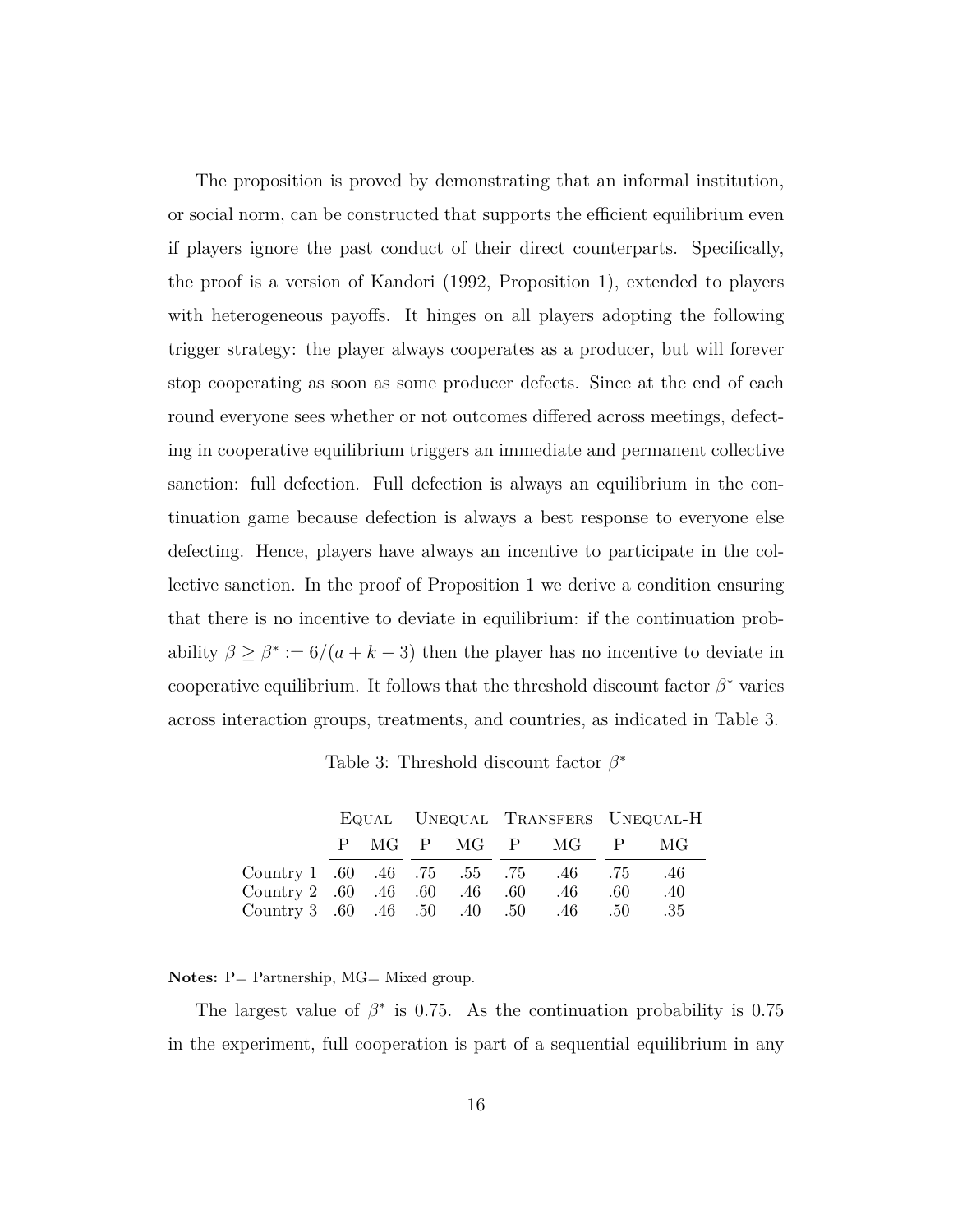group of any treatment. Yet, multiple equilibria exist, including full defection, which begs the question: should we expect full cooperation in the experiment?

Trade theory suggests a positive answer since full cooperation is Pareto efficient. However, earlier experiments reveal that cooperation rates are rarely close to 100 percent and decline as groups get larger (Camera et al., 2013). Previous experiments indicate that higher threshold discount factors may discourage cooperation (Dal Bó and Fréchette, 2018). In our design variation in the payoff parameters induces variation in thresholds *β* <sup>∗</sup> across players (Table 3). If risk aversion plays a role, then we should see that players with lower  $\beta^*$  should be more cooperative as compared to players with higher thresholds. This leads us to the first hypothesis.

**Hypothesis 1.** *There is a negative association between a subject's cooperation rate and threshold discount factor*  $\beta^*$ *.* 

Experiments have shown that payoff inequality harms the efficient provision of a public good in groups of partners (Tavoni et al., 2011). This observation suggests an alternative to the trade-theoretic prediction of full efficiency. We can test this alternative prediction, since in our strangers setting asymmetries in consumer's payoffs from cooperation induce earnings inequality in cooperative mixed groups (see Table 2). Because efficiency is proportional to the cooperation rate, inefficiency may result if players act uncooperatively as a way to reduce the payoff asymmetries.

**Hypothesis 2.** *In mixed groups, the cooperation rate is higher when consumers' payoffs are homogeneous as compared to heterogeneous.*

What group choices should we expect in the experiment? The tradetheoretic perspective suggests that no one should choose "leave," because cooperation payoffs are larger in mixed groups. In our design this payoff increment is *a/k* which, given the theme of our study, is called the *potential gain*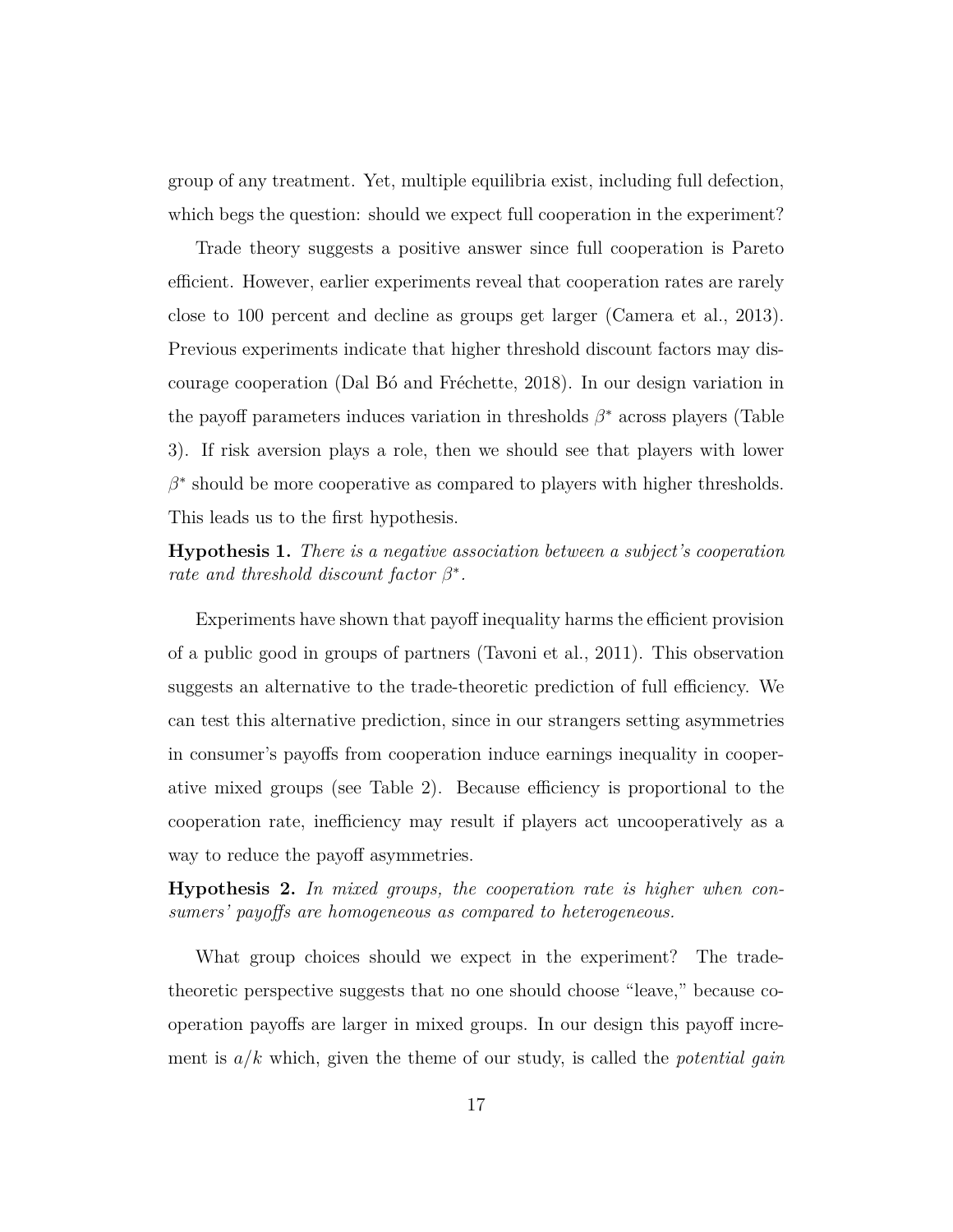*from integration*; it varies between 7% and 45% across countries and treatments (Table 2). An earlier study already suggests that the trade-theoretic prediction is empirically weak. In Bigoni et al. (forthcoming), subjects prefer partnerships to large groups where consumers' cooperation payoffs are 20% larger. But the study leaves open two questions. First, whether the option to exclude others from a large group can reverse or mitigate the preference for partnerships. Second, whether the size of the potential gain from integration affects group choices and how. It is not obvious which of the alternatives will be most attractive in our design, but it is natural to conjecture that the relative attractiveness of partnerships should diminish as the size of potential gains increases. We thus formulate two further hypotheses.

**Hypothesis 3.** *When countries' potential gains from integration are identical, the distribution of group choices will not differ across countries.*

**Hypothesis 4.** *Larger potential gains from integration are associated with a lower probability to choose "leave."*

### **6 Results**

Our unit of observation will be a subject in a supergame (unless otherwise noted), which gives us  $N = 64$  observations per country, per supergame, per treatment. We will work with three main endogenous variables: a subject's cooperation rate, realized payoff and realized efficiency.

The *cooperation rate* is the relative frequency of cooperative choices of a subject as a producer in a supergame, which ranges from 0 to 100 percent. *Realized payoff* corresponds to the points earned by the subject in the average round of the supergame.<sup>4</sup> *Realized efficiency* measures the average realized

<sup>&</sup>lt;sup>4</sup>In the experiment, let  $c_{it} = 1$  denote a cooperative action by player *i* in period *t* (0, if defection or if no choice is taken). Let  $t_p$  corresponds to the number of periods in which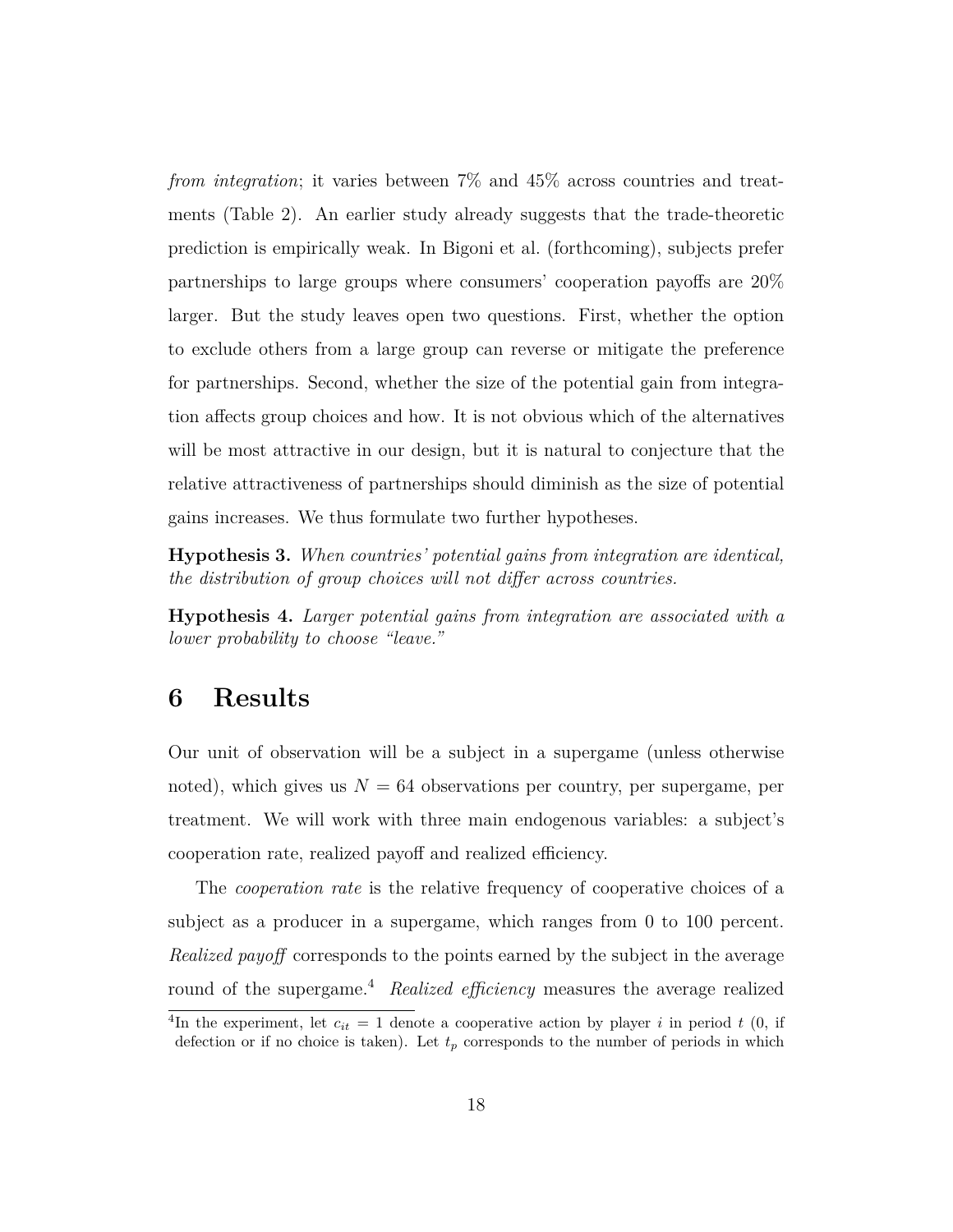payoff in a group relative to the maximum attainable payoff and is directly proportional to the cooperation rate in the group.

We begin by reporting findings about cooperation and realized efficiency in supergames 1-4 where everyone experienced interaction both in partnerships as well as in mixed groups.<sup>5</sup> We then present the results of the group choices expressed by subjects before supergame 5 starts.

### **6.1 Cooperation and realized efficiency**

In this section we report results for supergames 1-4, unless otherwise noted. The first result provides mixed support for Hypothesis 1.

**Result 1.** *In partnerships, subjects with different threshold discount factors cooperated similarly. In mixed groups, there is a negative association between a subject's threshold discount factor and cooperation rate.*

Evidence is provided by Figure 2 and Table 4. Figure 2 reports average cooperation for each threshold discount factor  $\beta^*$ , by group size for data pooled across all treatments. Partnerships are generally much more cooperative than mixed groups. Cooperation in partnerships varies between 70.5% and 78.3%, when we consider the different  $\beta^*$  thresholds. In mixed groups it varies between 37.4% and 48.1%.

this player was a producer in the supergame. The cooperation rate for this player is  $\sum_{t=1}^{t_p} c_{it}/t_p \in [0,1]$ . If we let  $\pi_{it}$  denote the payoff to the player in round *t* and *s* be the number of periods of the supergame, then the average realized payoff by player *i* in the average period of the supergame is  $\sum_{t=1}^{s} \pi_{it}/s$ .

<sup>5</sup>Subjects have different interactions in supergame 5, depending on realized composition of groups. Data for supergame 5 are presented in the Supplementary Material.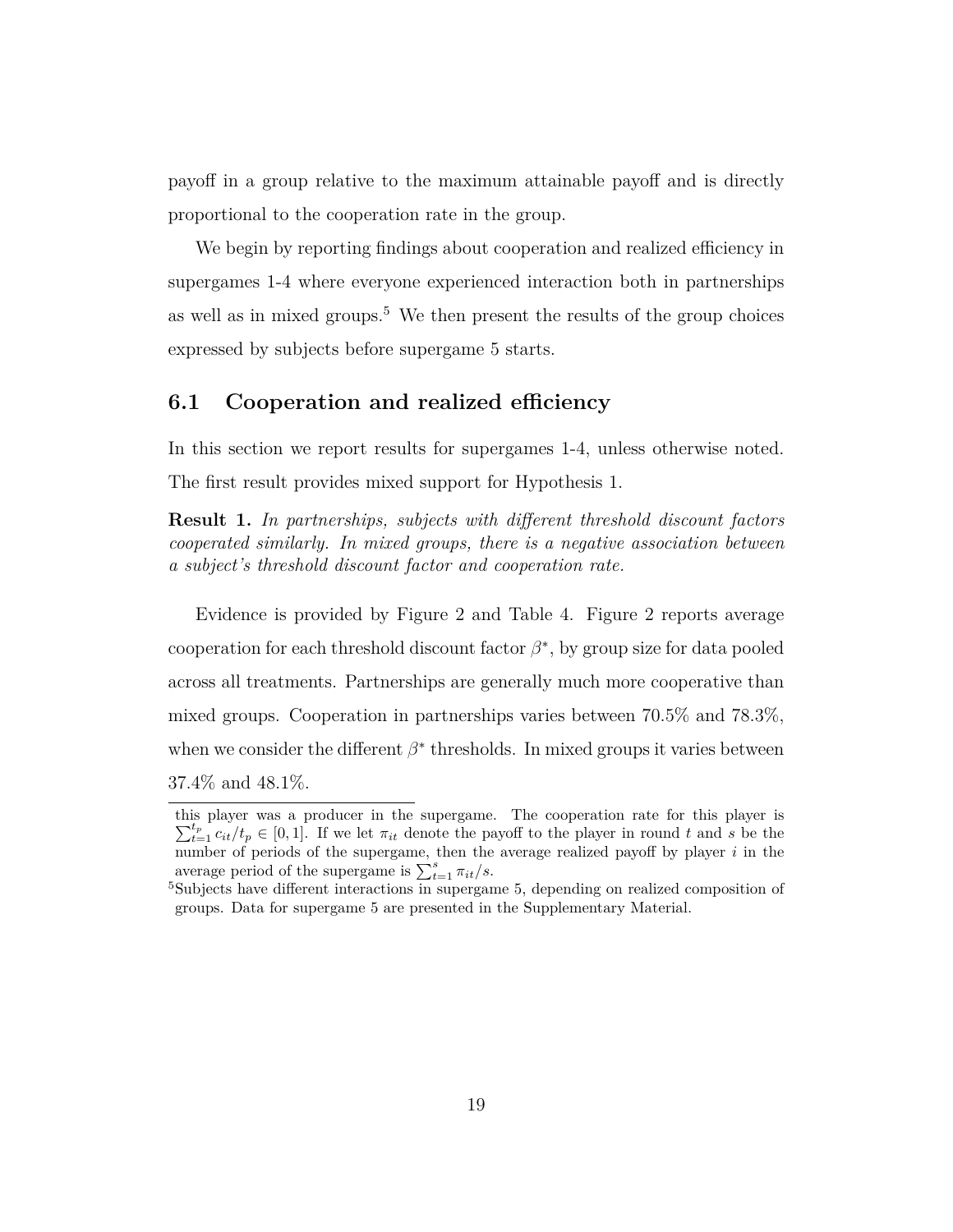



**Notes:** One obs.=one subject in a supergame. Supergames 1-4 only, data pooled from all treatments. *Cooperation:* relative frequency of cooperation of a subject in a supergame (average by  $\beta^*$ ). The whiskers identify the mean standard error. The number reported on each bar corresponds to the number of observations.

To establish whether this variation (within a group) across  $\beta^*$  is significant, we ran GLM regressions (see Table 4). The dependent variable is the average cooperation rate of a subject in a supergame. We regress it on the subject's threshold discount factor  $\beta^*$ , standardized, as well as a dummy for each treatment (the EQUAL treatment representing the base value). To soak up order effects, we included a dummy taking value one if the session started with two consecutive supergames of mixed groups (zero, otherwise). To control for any learning effects, we included a dummy taking value one if the subject was in a partnership for the second consecutive supergame (zero, otherwise), and a similar dummy variable for mixed groups. Controls are not reported and in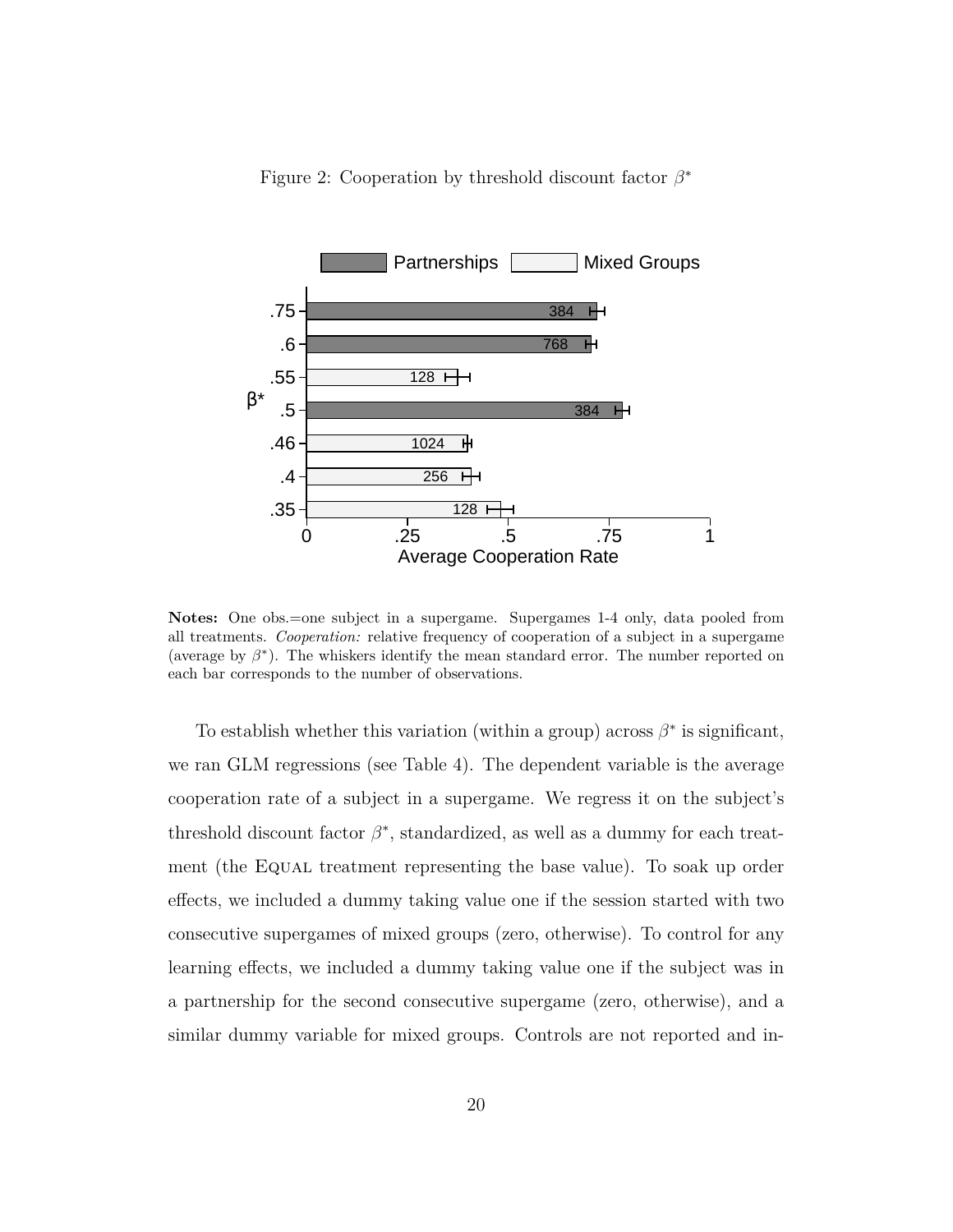clude: the duration of the current supergame, the duration of the previous supergame, the number of right answers, the response time in an incentivized comprehension test after the instructions and self-reported sex from a survey after the experiment.

| Dep. var.: subject's     | Partner.   | Mixed g.    |
|--------------------------|------------|-------------|
| cooperation rate         | (1)        | (2)         |
| $\beta^*$                | $-0.036$   | $-0.062**$  |
|                          | (0.026)    | (0.030)     |
| <i>Treatment dummies</i> |            |             |
| Unequal                  | $0.094**$  | 0.012       |
|                          | (0.043)    | (0.051)     |
| Transfer                 | $0.094**$  | $-0.035$    |
|                          | (0.045)    | (0.048)     |
| Unequal high             | $-0.008$   | $-0.005$    |
|                          | (0.040)    | (0.048)     |
| Order dummies            |            |             |
| 12-12-2-2                | 0.028      | $-0.158***$ |
|                          | (0.033)    | (0.033)     |
| $2^{nd}$ game            | $0.112***$ | $-0.070***$ |
|                          | (0.016)    | (0.027)     |
| Controls                 | Yes        | Yes         |
| N                        | 1536       | 1536        |

Table 4: How  $\beta^*$  affects an individual's cooperation: marginal effects

**Notes:** One obs.=one subject in a supergame. Data from supergames 1-4; column (1) data for partnerships, column (2) data for mixed groups. GLM regressions on the average cooperation rate, with standard errors in parentheses robust for clustering at the session level. The regressor  $\beta^*$  is the standardized value of the values reported in Table 3. EQUAL treatment is the base value. *12-12-2-2*=1 if the session started with two supergames of mixed groups (else, 0).  $2^{nd}$   $game=1$  if it was the second supergame for the given group composition (else, 0). *Controls* include duration of the supergame, duration of the previous supergame, self-reported sex, and two measures of understanding of instructions (response time and wrong answers in the quiz). Symbols ∗ ∗ ∗, ∗∗, and ∗ indicate significance at the 1%, 5% and 10% level, respectively. Marginal effects are computed at the mean value of regressors of continuous variables.

Table 4 reveals that the coefficient on  $\beta^*$  is negative, but significant only in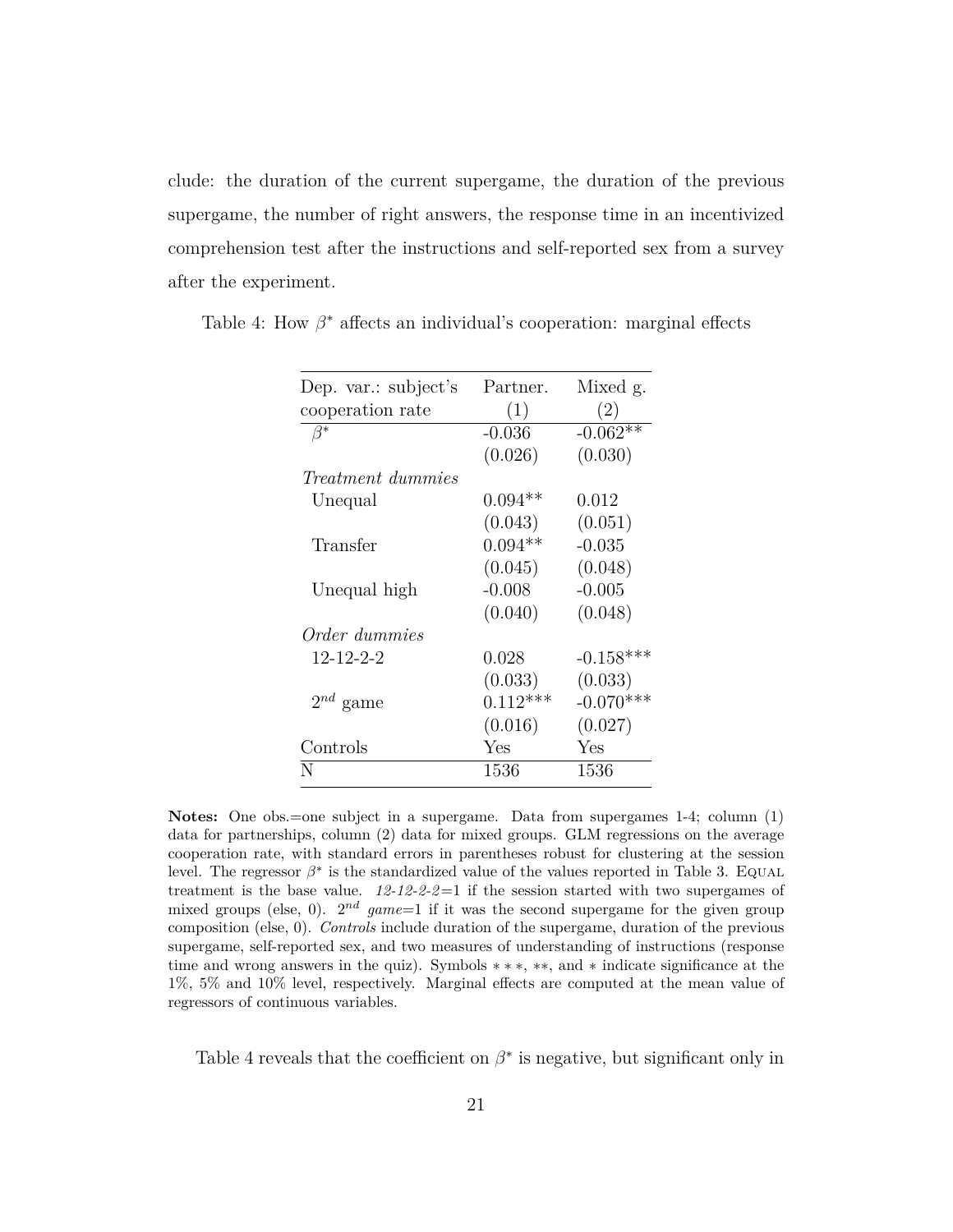mixed groups. Therefore, Hypothesis 1 cannot be rejected for mixed groups; increasing the threshold discount factor by a standard deviation decreases the subject's cooperation rate by 6 percentage points. A regression in which we use discrete instead of continuous threshold regressor (see Supplementary Material table 11) reveals that the driving factor in mixed groups is subjects with the lowest threshold discount factor.

The regression also shows the presence of order effects. As in previous experiments, we find that cooperation declines as we move from partners to strangers. Yet, this decline is smaller when mixed groups followed partnerships as compared to when mixed groups preceded partnerships (the *12-12-2-2* dummy is negative and highly significant), possibly due to experience factors. Indeed, we find that experience with the game had opposite effects on cooperation depending on the size of the group. It raised cooperation in partnerships  $(2^{nd}$  game dummy is positive and highly significant), but lowered it in mixed groups (2*nd game* dummy is negative and highly significant). In a way, only partners learned to build trust and to cooperate, while strangers did not. Did the heterogeneity in consumer's cooperation payoffs  $k + a$  affect cooperation in mixed groups?

#### **Result 2.** *Mixed groups in which consumers have unequal payoffs cooperated similarly to mixed groups in which consumers have identical payoffs.*

Evidence is provided by Figure 3 and Table 5. Figure 3 reports average cooperation by treatment and group size. In mixed groups, it varies between 38.3% and 42% across treatments. To establish whether this variation is significant, we ran a GLM regression (see Table 5).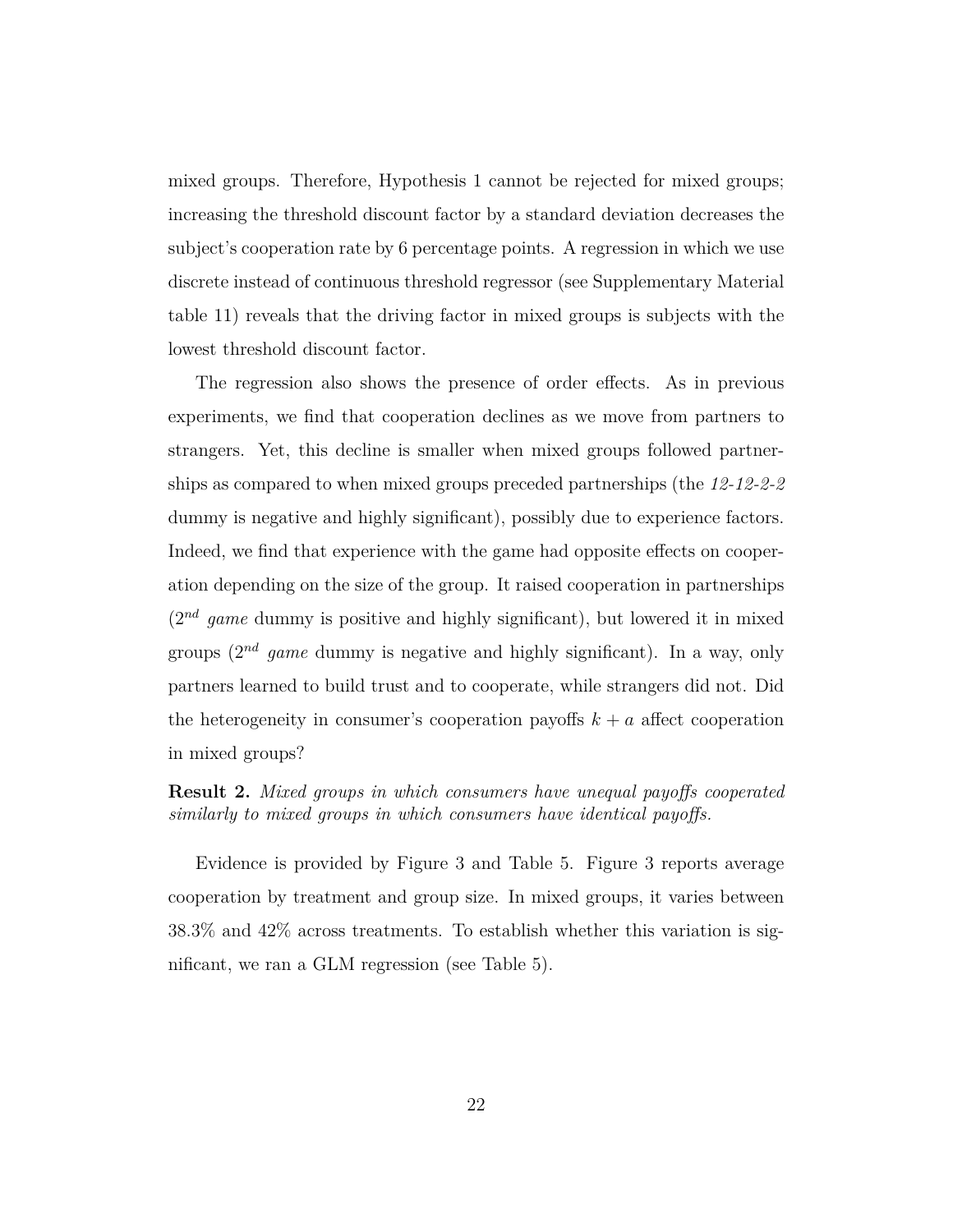Figure 3: Cooperation by treatment



**Notes:** One obs.=one subject in a supergame 1-4.  $N = 384$  per treatment and groupsize. *Cooperation:* relative frequency of cooperation of a subject in a supergame (average by treatment). The whiskers identify the mean standard error.

We regress the average cooperation rate in a mixed group on treatment dummies that capture the various configurations of heterogeneity in cooperation payoffs across players in groups. Recall from Table 2 that players in a mixed group have different values  $k+a$  only in UNEQUAL and UNEQUAL H, in Transfers there is only inequality across partnerships (the value *k*), while in EQUAL (the base) there is no inequality at all. As before we control for order effects, learning effects, and included the standard controls. There is no evidence that heterogeneity in cooperation payoffs affected cooperation in mixed groups; the coefficients on the treatment dummies are all insignificant. Hence, we reject Hypothesis 2. We can also reject the hypothesis that UNEQUAL and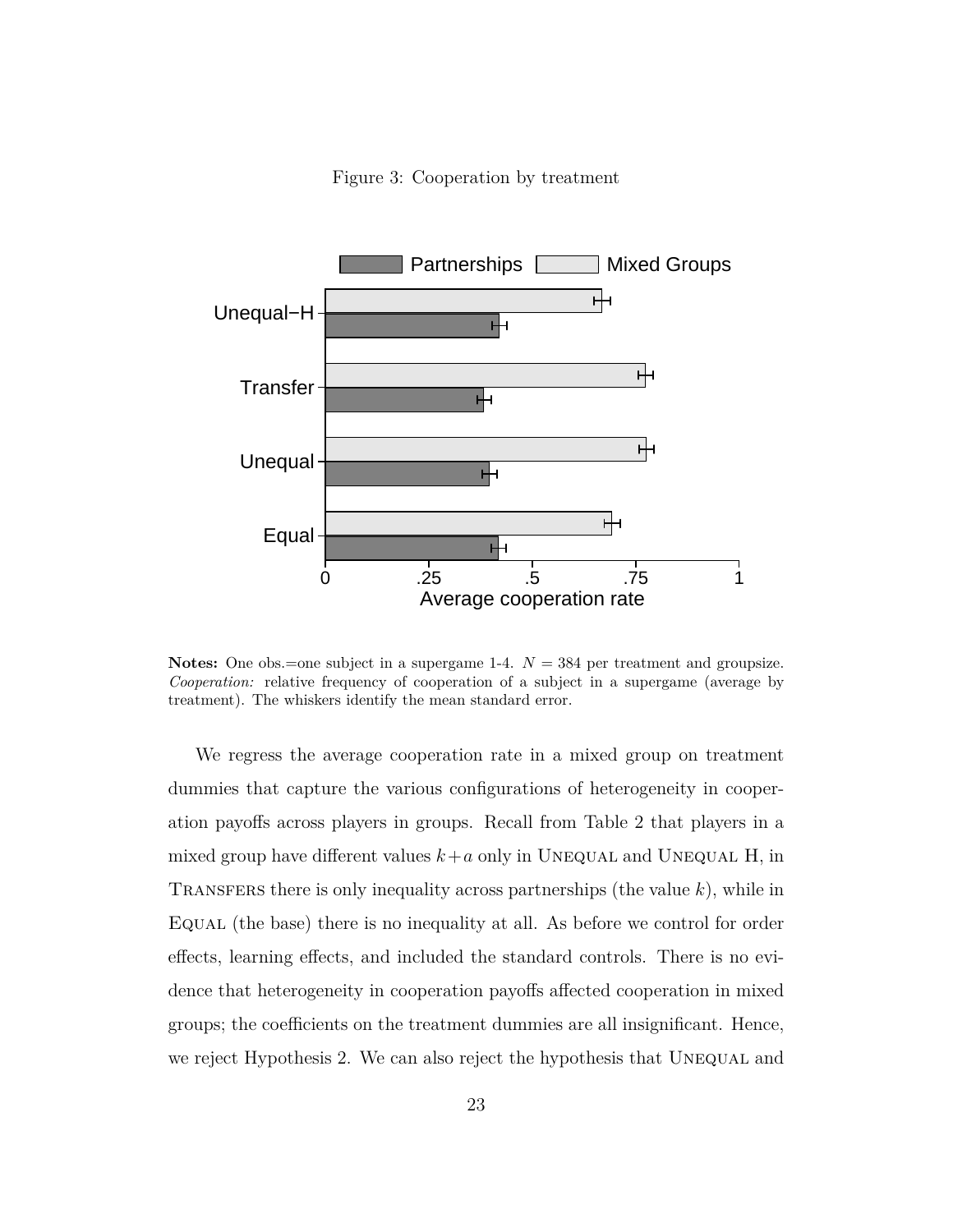UNEQUAL H are jointly different from the EQUAL treatment (two-sided Wald test, p-value= $0.755$ ).

| Dep. var.: cooperation   |             |
|--------------------------|-------------|
| rate in a mixed group    |             |
| <i>Treatment dummies</i> |             |
| Unequal                  | $-0.006$    |
|                          | (0.049)     |
| Transfer                 | $-0.044$    |
|                          | (0.051)     |
| Unequal H                | 0.029       |
|                          | (0.047)     |
| Order dummies            |             |
| 12-12-2-2                | $-0.152***$ |
|                          | (0.034)     |
| $2^{nd}$ game            | $-0.071***$ |
|                          | (0.027)     |
| $\rm{Controls}$          | Yes         |
| N                        | 128         |

Table 5: Cooperation in mixed groups: marginal effects

**Notes:** One obs.=one group in a supergame. Data from mixed groups in supergames 1-4. GLM regression on average cooperation rate, with standard errors in parentheses robust for clustering at the session level. *Treatment dummies:* the EQUAL treatment is the base. *12-12-2-2*=1 if the session started with two supergames of mixed groups (else, 0). 2*nd game*=1 if it was the second supergame of mixed groups (else, 0). *Controls* include duration of the supergame, duration of the previous supergame, average self-reported sex, and two measures of understanding of instructions (average response time and average wrong answers in the quiz). Symbols  $**$ , \*\*, and \* indicate significance at the 1%, 5% and 10% level, respectively. Marginal effects are computed at the mean value of regressors of continuous variables.

We conclude this section by studying the impact of the potential gain from integration  $a/k$  on realized efficiency. Consumers can potentially earn from 7% to 45% more in a mixed group than in a partnership. The average gain is  $23\%$  (3/13) in all treatments, except in UNEQUAL-H, where it jumps to  $38\%$ (5/13). Interacting in mixed groups can thus improve average *realized* payoffs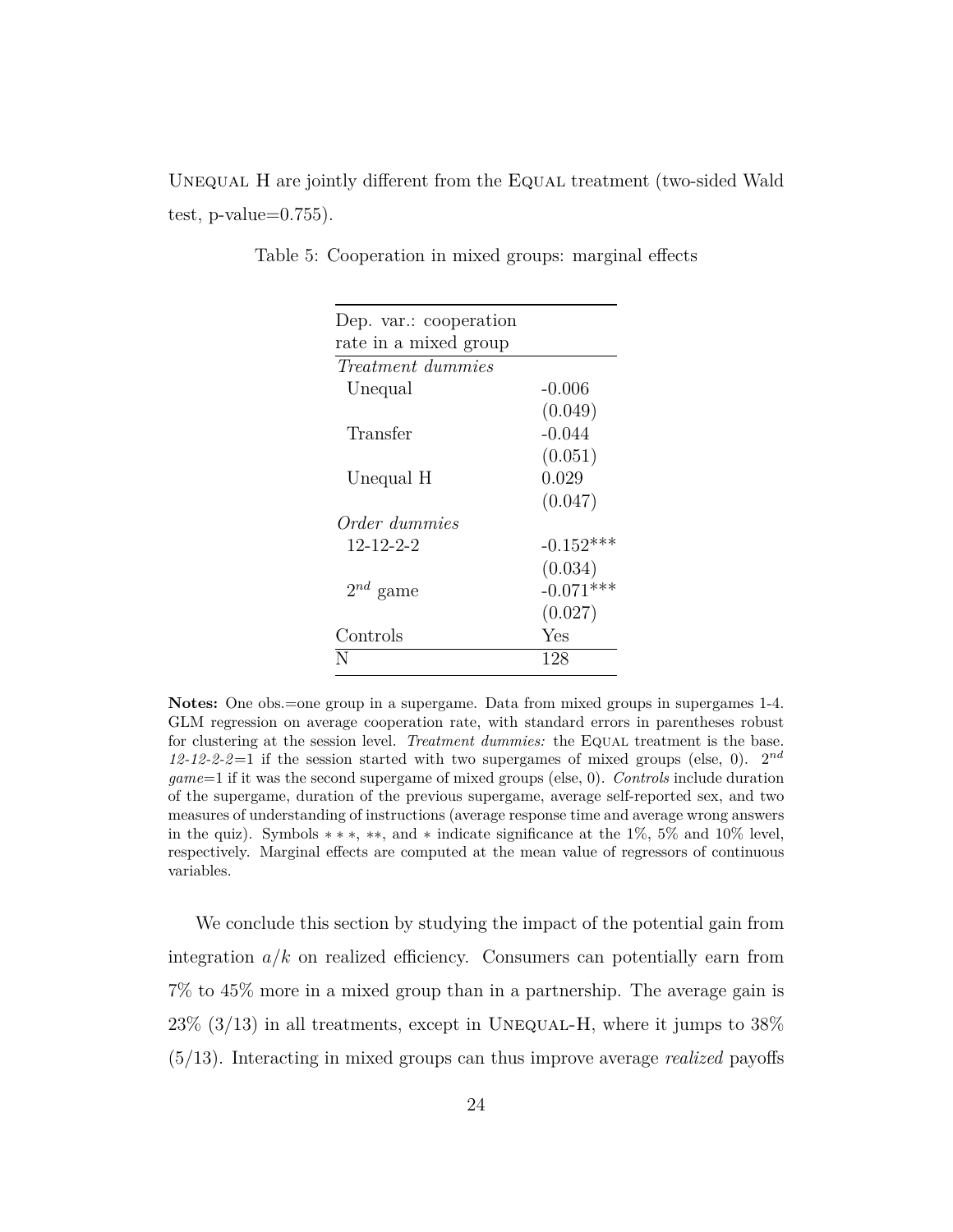even if cooperation drops relative to partnerships. Empirically, this is indeed what we observe if subjects had prior experience with partnerships before moving into mixed groups. We also observe that the order of play—starting with partnerships or mixed groups—matters. This leads to the following result.

#### **Result 3.** *Realized efficiency is larger in mixed groups than partnerships, when mixed groups followed partnerships. The reverse holds true when partnerships followed mixed groups.*

Evidence is provided by Table 6. We ran a regression that pools data from all treatments for supergames 1-4. The dependent variable is the average payoff realized in a supergame of a session, which is proportional to realized efficiency in the average group of that supergame. Since subjects interacted either in mixed groups or partnerships, depending on the supergame, we interact the *Group* covariate with the *Order* covariate to trace if the observation is about a partnership or a mixed group, and whether the session has order 2-2-12-12 or the reverse. The case in which the subject is in a partnership in supergames 1- 2 is the base. We include treatment dummies (Equal treatment representing the base value) and standard controls. The interaction term *Mixed group*  $\times$  2-2-12-12 is positive and significant, while *Mixed group*  $\times$  12-12-2-2 is negative and significant. Notice also that the order had no effect on efficiency in partnerships (the coefficient on the  $\text{Partnership} \times 12{\text -}12{\text -}2{\text -}2$  is positive but not statistically significant). The coefficient on the UNEQUAL-H dummy is positive because the payoff from cooperation in mixed groups is by design 2 points larger than in the other treatments.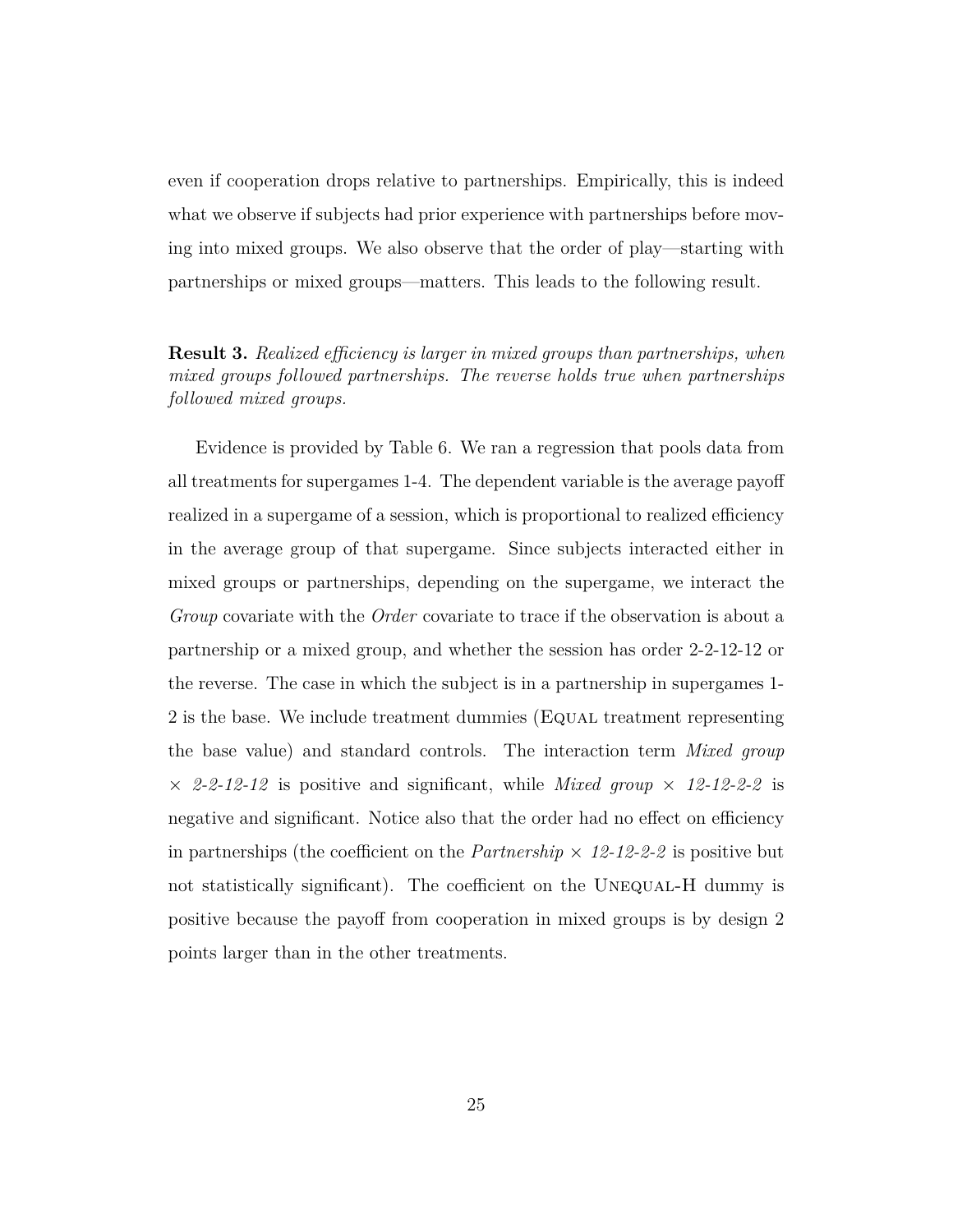| Dep. var.: Realized payoff     |             |
|--------------------------------|-------------|
| $12 - 12 - 2 - 2$              | 0.051       |
|                                | (0.095)     |
| Mixed Group                    | $0.426***$  |
|                                | (0.120)     |
| Mixed Group $\times$ 12-12-2-2 | $-0.753***$ |
|                                | (0.175)     |
| $2^{nd}$ game                  | 0.055       |
|                                | (0.043)     |
| <i>Treatment dummies</i>       |             |
| Unequal                        | $-0.002$    |
|                                | (0.113)     |
| Transfer                       | $-0.069$    |
|                                | (0.112)     |
| Unequal-H                      | $0.299**$   |
|                                | (0.117)     |
| Controls                       | Yes         |
| Constant                       | $5.726***$  |
|                                | (0.188)     |
| N                              | 128         |
| $R^2$                          | 0.376       |
| adj $R^2$                      | 0.317       |
|                                |             |

Table 6: Realized payoff comparison: partnerships vs. mixed groups

Notes: One obs.=one supergame in a session, N=32 per group size and treatment. Data from supergames 1-4. Linear regression on average realized payoff, with standard errors in parentheses robust for clustering at the session level. *Mixed group*=1 if it was a mixed group (else, 0),  $12-12-2-2=1$  if the session started with two supergames of mixed groups (else, 0). *Treatment dummies:* Equal treatment represents the base value. *Controls* include duration of the supergame, duration of the previous supergame, self-reported sex, and two measures of understanding of instructions (response time and wrong answers in the quiz). Symbols ∗ ∗ ∗, ∗∗, and ∗ indicate significance at the 1%, 5% and 10% level, respectively.

#### **6.2 Group choices**

We start by investigating how the potential gain from integration *a/k* affected group choices of individuals. Recall that in most treatments the average po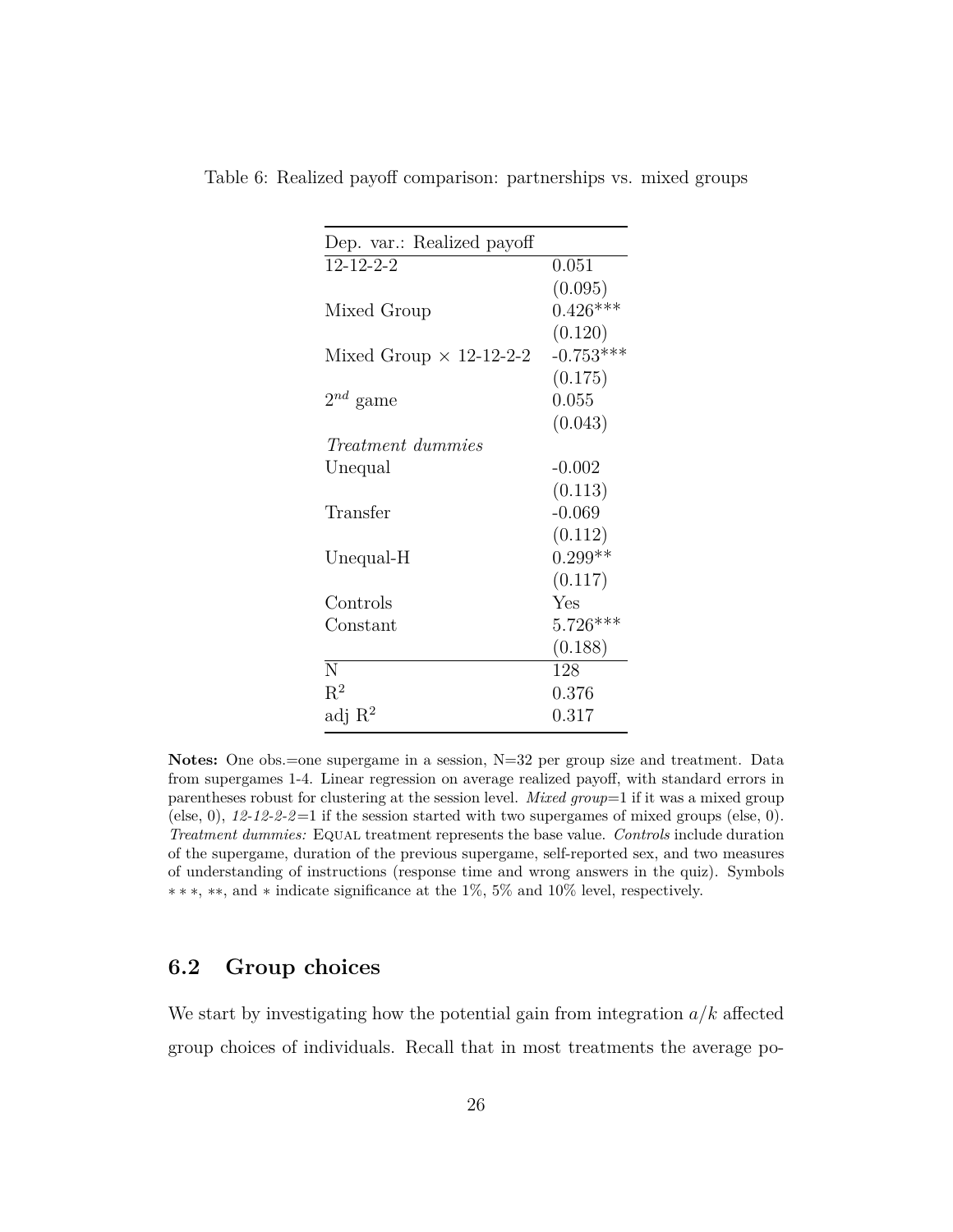tential gain from integration is 0.23, a value that increases to 0.38 only in the UNEQUAL-H treatment. A first question is thus whether we observe differences in group choices between UNEQUAL-H and the other treatments.

**Result 4.** *In* Unequal-H*, group choices are equally distributed. In all other treatments, "leave" prevails, followed by "exclude" and "stay".*

This result is in line with Hypothesis 4. Evidence comes from Figure 4 and a series of ranksum tests. The figure reports the distribution of the relative frequency of "leave," "exclude" and "stay," by treatment. The unit of observation is the relative frequency of a given choice in a session  $(N=8$  per each possible choice, per treatment).

Figure 4: Overall distribution of group choices in a session



**Notes:** One obs.  $=$  one session ( $N = 8$  per treatment). Relative frequency of choice "leave", "exclude" and "stay." The average potential gain from integration  $a/k$  is 23%, in Equal, UNEQUAL and TRANSFER, and  $38\%$  in UNEQUAL H. The whiskers identify the mean standard error.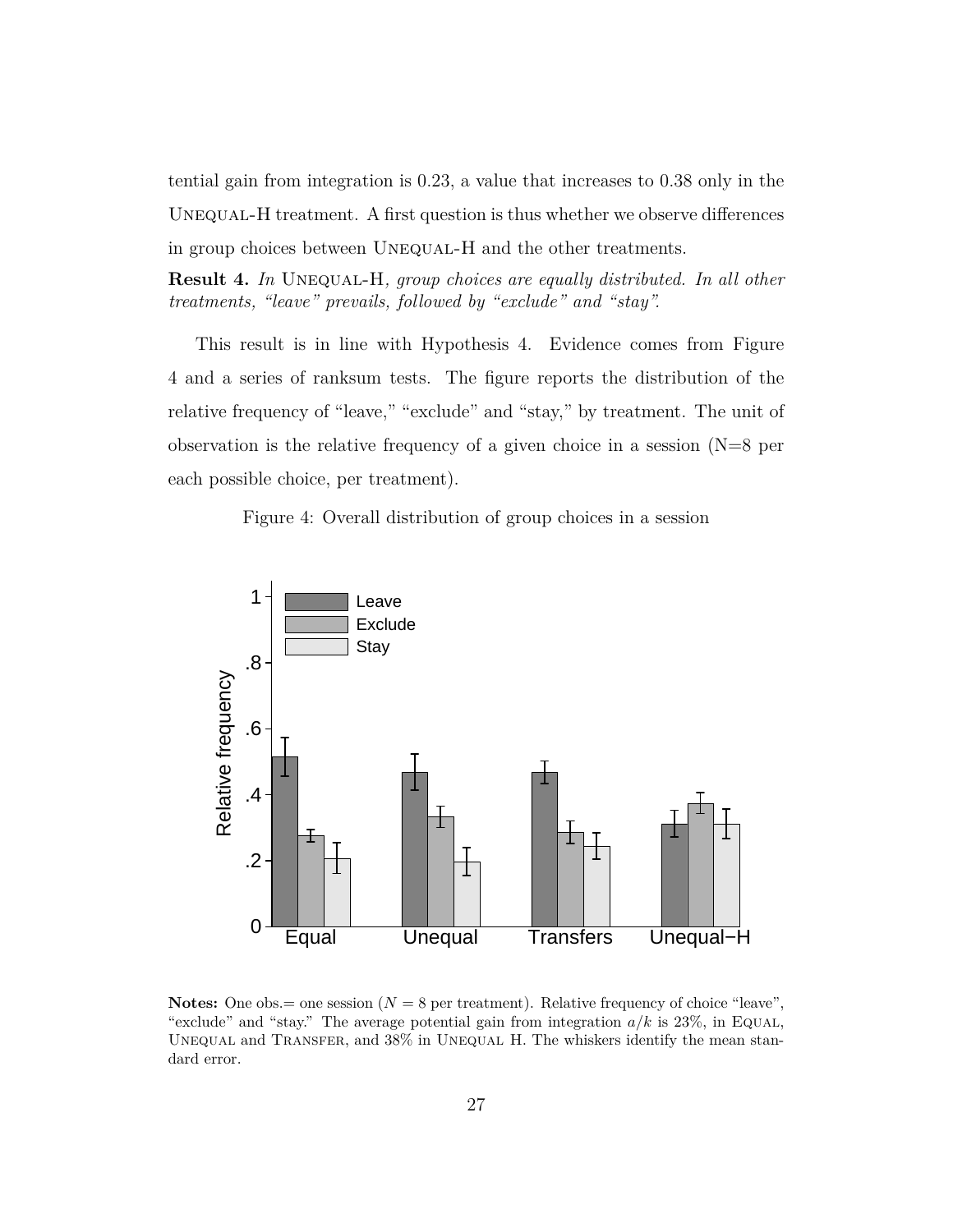To assess the statistical significance of these observations, we use twosided Wilcoxon-Mann Whitney ranksum test with exact statistics. The difference between the frequency of "leave" and "exclude" is significant in treatments where the potential gain from integration was on average 0.23 but not when it rose to 0.38 (p-values=0.008, 0.046, 0.005, and 0.202 respectively, for Equal, Unequal, Transfer, and Unequal H, N1=N2=8). A similar result holds for the difference in frequency between "leave" and "stay" choices  $(p$ -values=0.006, 0.002, 0.001, and 1.00, N1=N2=8). The frequency of choice "exclude" and "stay" is significantly different in Equal and Unequal but not in TRANSFER and UNEQUAL H (p-values=0.042, 0.044, 0.589, and 0.20,  $N1=N2=8$ ). This is evidence that subjects had a disposition to leave but this attitude changed when we raised the average potential gain from integration by 65% (from 0.23 to 0.38) in line with Hypothesis 4.

We now disaggregate the data at the subject level to investigate whether the size of potential gains from integration *a/k* affected the subject's group choice. We begin by investigating whether payoff-irrelevant differences across subjects play a role. It is indeed possible that separating subjects into differentcolor groups might itself affect group choices by creating some form of group identity. To test this hypothesis we study choices in the EQUAL treatment where the potential gains from integration are identical across subjects.

**Result 5.** *When there are no disparities in potential gains from integration, subjects from different countries make similar group choices.*

Evidence comes from Figure 5 and Table 7. The figure reports the distribution of the relative frequency of "leave," "exclude" and "stay," by treatment. The unit of observation is one subject in a country  $(N=64$  per each possible choice, per treatment). The figure allows a direct comparison of group choices when differences in potential gains from integration are and are not present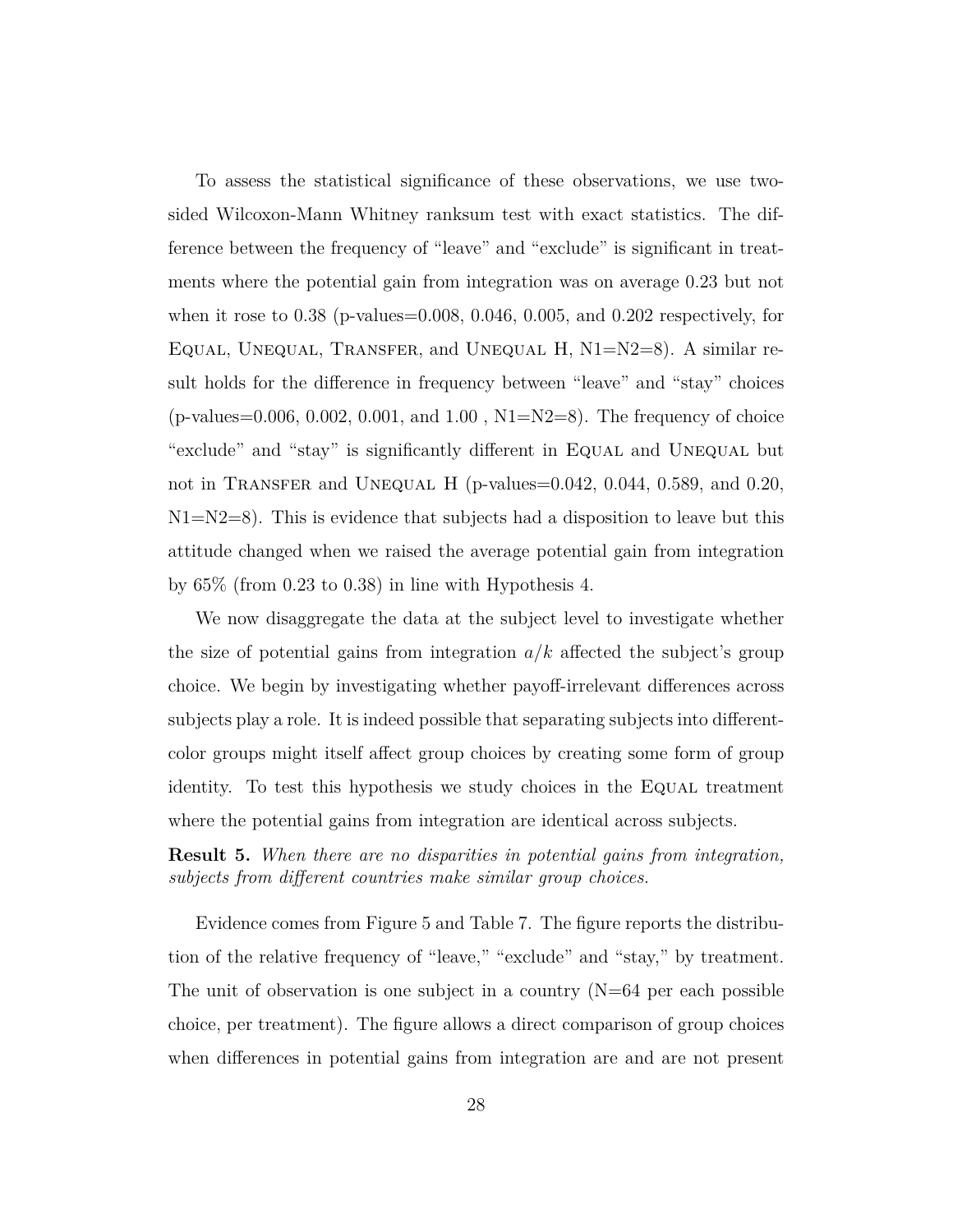in the session. Subjects assigned to different countries made identical group choices in the Equal treatment. Hence, it suggests that the payoff-irrelevant heterogeneity in colors we introduced in the design had no effect on group choices.



Figure 5: The frequency of group choices by country and treatment

**Notes:** Distribution of choices for "leave" (left), "exclude" and "stay" (right). One obs. is one subject in a session (N=96 per treatment).

To test this hypothesis, we ran the multinomial logit regression in Table 7. One observation is one subject in a session of the Equal treatment. The outcome variable is the three group choices, 1, 2 and 3 for "leave," "exit" and "stay" respectively. The dummies *Country 1*, 2 (the base) and 3 identify the color of the subject. We include three continuous variables that control for the variation in outcomes experienced by subjects in supergames 1-4. The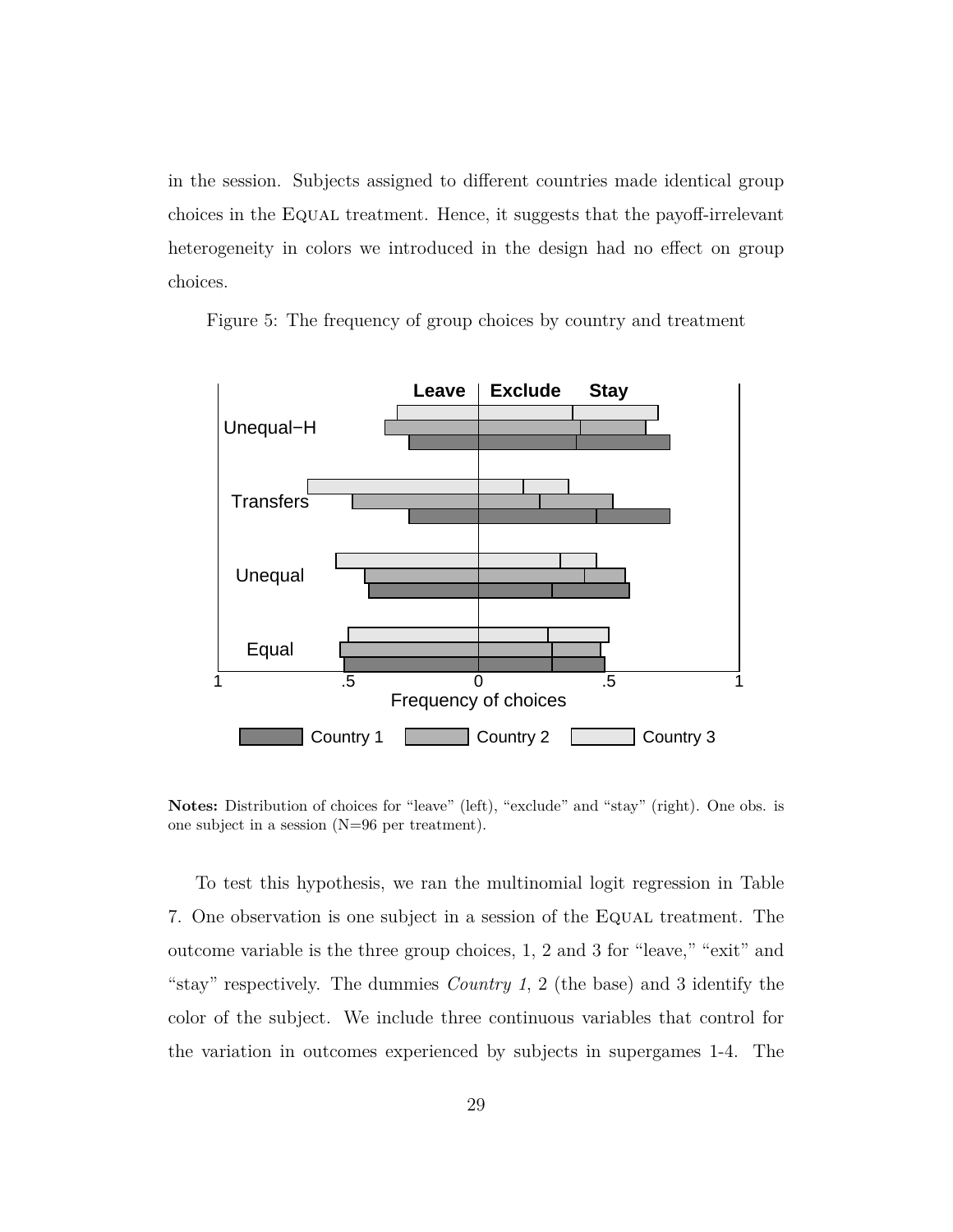predictor variable *Realized gains from integration* is the realized net gain/loss in mixed groups relative to partnerships (the potential gain is identical for everyone, *a/k* = 3*/*13). The regressors *Full Cooperation in Partnerships* and *Cooperation Bias in Mixed Groups* account for experience in supergames 1-4. The first regressor takes the value one if the subject experienced full cooperation in at least one partnership, and zero otherwise. The second regressor, is the difference in cooperation rate between the subject and her opponents in Mixed Groups, which can range from  $-1$  to 1 thus identifying the cooperation bias of this subject (cooperator or defector).<sup>6</sup> Finally, we include an order dummy, and standard controls.

Group choices are similar across countries; none of the coefficients on the *Country* dummies is significant and we cannot reject the hypothesis that the coefficients on the Country 1 and Country 3 dummies are statistical similar (Wald tests, p-values 0.419, 0.440, 0.765 for choice 1, 2 and 3 respectively). Hence, Hypothesis 3 cannot be rejected. We conclude that the separation of subjects into different-color sets (i.e., countries) had no behavioral effect on group choices.

Although the *potential* gains from integration are identical for everyone in the Equal treatment, there was variation in realized gains. The gains realized in the past affected choices, lowering the probability to choose "leave," as opposed to interacting in a mixed group. One standard deviation in realized gains decreases the probability of choosing "Leave" by 20 percentage points; it significantly and equally increases the probability of each of the other two choices (Wald test, p-value=0.892).

 ${}^{6}$ To be specific, it is 1 for subjects who always cooperated and always met defectors in mixed groups; it is  $-1$  in the opposite scenario; it is 0 if the subject cooperated with the same frequency of her opponents. In the regression we standardize this measure. See (Bigoni et al., forthcoming).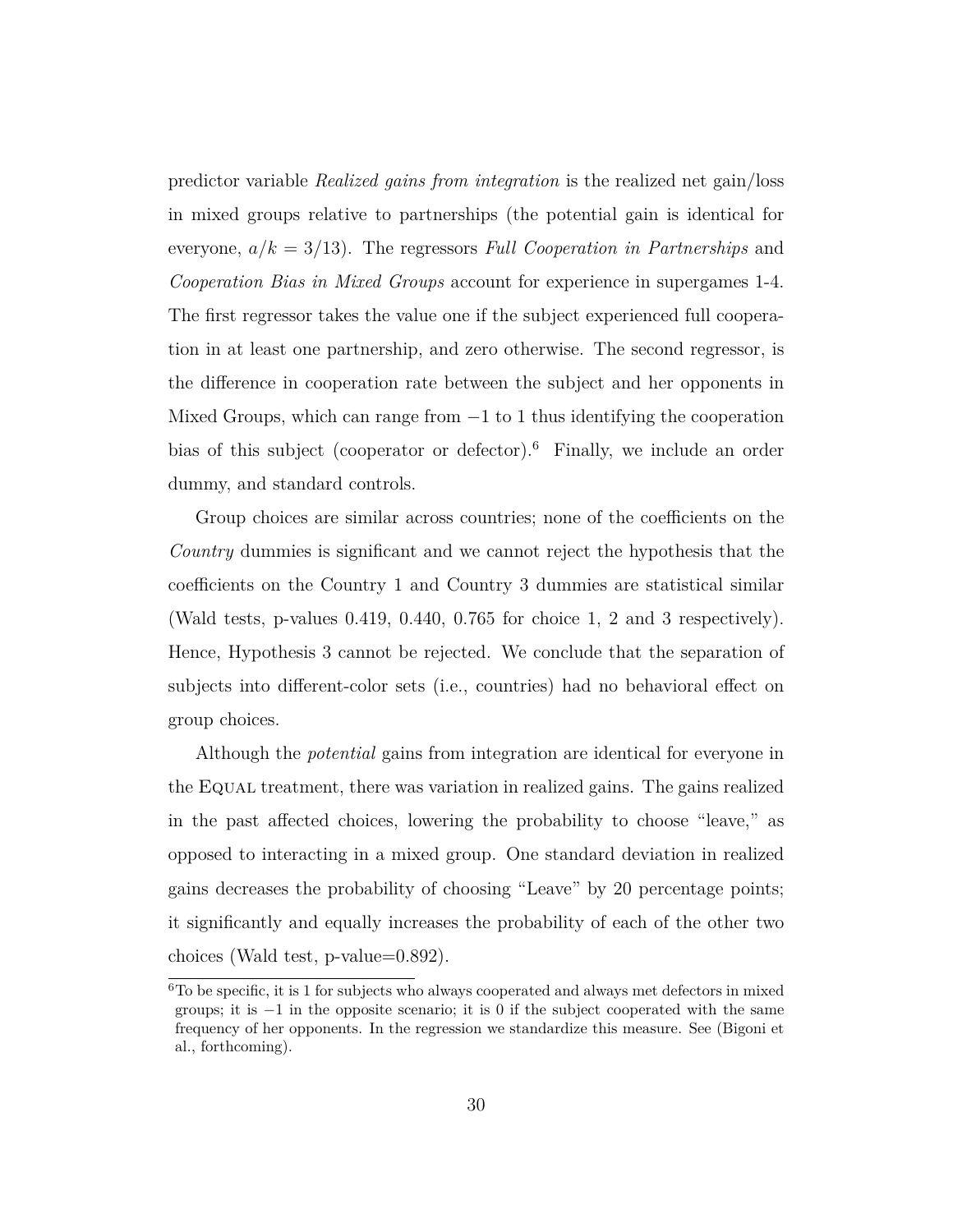| Dep. variable= $1$               | Leave       | Exclude   | Stay     |
|----------------------------------|-------------|-----------|----------|
| if option chosen (else, $0$ )    |             |           |          |
| Country 1                        | $-0.042$    | 0.030     | 0.012    |
|                                  | (0.125)     | (0.130)   | (0.053)  |
| Country 3                        | 0.033       | $-0.033$  | 0.000    |
|                                  | (0.114)     | (0.098)   | (0.057)  |
| Realized gains from integration  | $-0.199***$ | $0.105**$ | $0.094*$ |
|                                  | (0.057)     | (0.048)   | (0.051)  |
| Full Cooperation in Partnerships | $0.121*$    | $-0.079$  | $-0.042$ |
|                                  | (0.073)     | (0.061)   | (0.060)  |
| Cooperation Bias in Mixed Groups | $-0.011$    | 0.035     | $-0.024$ |
|                                  | (0.049)     | (0.036)   | (0.030)  |
| Controls                         | Yes         | Yes       | Yes      |

Table 7: Group choices in the EQUAL treatment: marginal effects

**Notes:** One obs.=one subject in a session in the EQUAL treatment  $(N = 192)$ . Multinomial logit regressions on preferences for the three choices "Leave", "Exclude" and "Stay". Robust standard errors in parentheses are adjusted for clustering at the session level. *Realized gains form integration:* standardized percentage gains from integration realized in supergames 1-4. *Full Cooperation in Partnerships*=1 if the subject experienced full cooperation in at least one partnership (0 otherwise). *Cooperation Bias in Mixed Groups*: (standardized) difference in cooperation rate between the subject and her opponents in Mixed Groups (supergames 1-4). *Controls* not reported: total number of rounds played in supergames 1-4, order of groups (partnerships and then mixed groups or reverse), self-reported sex, and two measures of understanding of instructions (response time and wrong answers in the quiz). Marginal effects are computed at the regressors' mean value (at zero for dummy variables). Symbols  $**$ , \*\*, and \* indicate significance at the 1%, 5% and 10% level, respectively.

Finally, success with reciprocal interaction had a strong drawing power on subjects. Those who successfully coordinated on efficient play in partnerships selected "Leave" more frequently than those who did not (see the coefficient on the regressor *Full Cooperation in Partnerships*). Since defectors by definition could not experience efficient play, this is an indicator that free-riders had an inclination to interact with strangers—a result that confirms the findings in (Bigoni et al., forthcoming).

The open question is whether the group choice is affected by the *potential*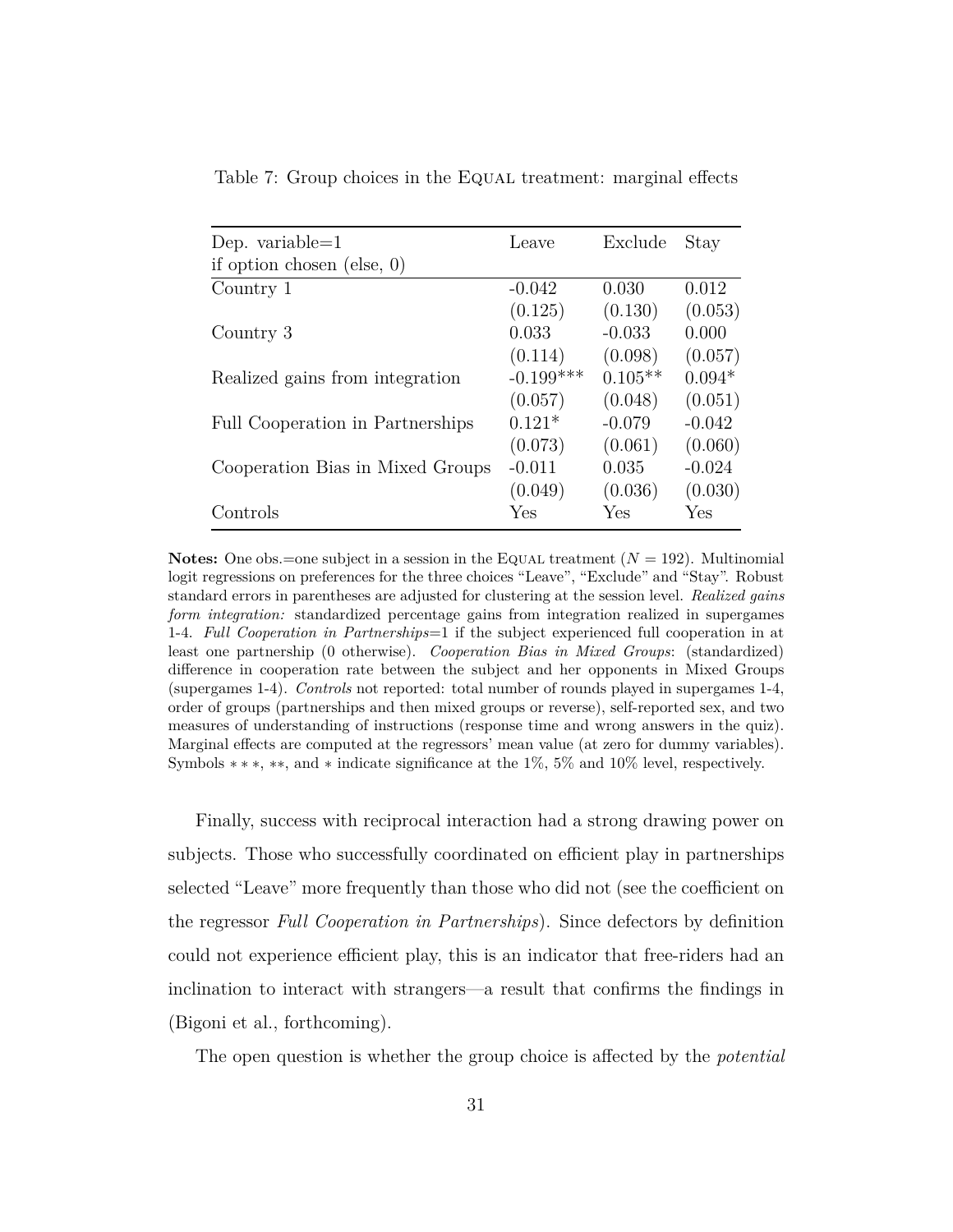gains from integration. This question cannot be addressed in Bigoni et al. (forthcoming), because there the potential gain from integration is 20% across all players and all treatments ( $a = 3$  and  $k = 15$  pts.); that study reveals that the majority of players selects partnerships. Can this result be reversed if moving away from partnerships enables larger potential gains? In our design the potential gains from integration vary between approximately  $7\%$   $(a/k = 1/15)$ for country 3 in TRANSFER) all the way up to  $45\%$  (5/11 for country 1 in UNEQUAL-H and TRANSFER). Figure 5 suggests that group choices choice are affected by the potential gains from integration *a/k*. Recall that Country 1 subjects had the highest potential gain, while Country 3 the lowest. In Figure 5, Country 3 subjects choose "leave" more often than the rest, while Country 1 subjects choose either "stay" or "exclude" more often. Table 7 suggest that many factors—including the subject's individual experience in supergames 1- 4—could influence these choices, in addition to disparities in potential payoffs. To look into this issue, we ran an additional econometric analysis summarized in the following result.

**Result 6.** *Group choices are elastic to the potential gain of integration. The probability to choose "Leave" falls as a/k increases.*

Evidence comes from the multinomial logit regression in Table 8. One observation is one individual in a session. The outcome variable is the three group choices, 1, 2 and 3 for "leave," "exit" and "stay" respectively. There are two continuous predictor variables involving the gains from integration: *Realized gains from integration* by the subject in supergames 1-4, and *Potential gains from integration*, i.e., *a/k*. As before, we also include the regressors *Full Cooperation in Partnerships* and *Cooperation Bias in Mixed Groups* to trace the impact of the subject's experience in supergames 1-4.

It is possible that the magnitude of disparities in potential gains from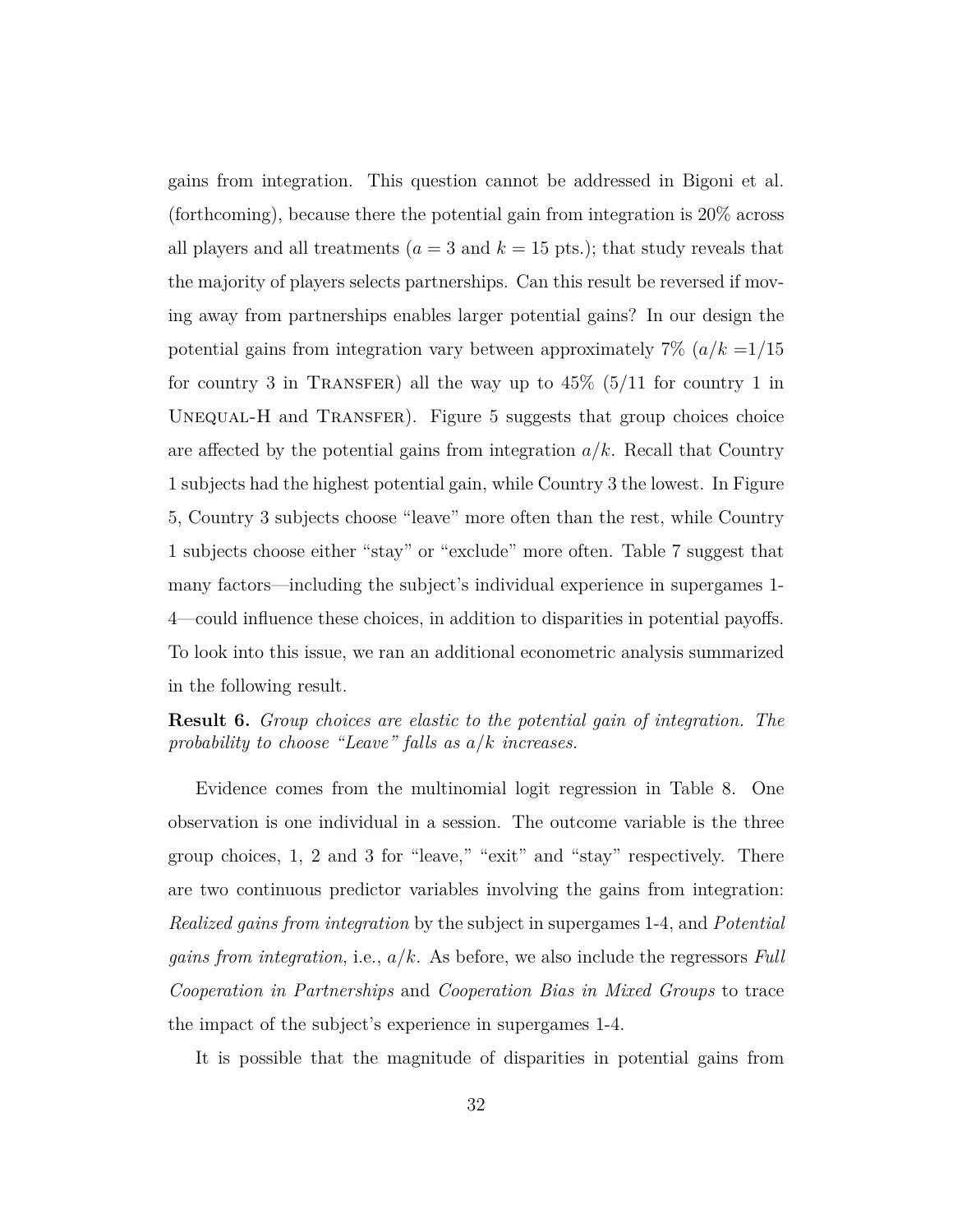integration may itself affect group choices. For this reason we include the regressor *Disparity*, which measures the relative difference between the potential gains at the top and the bottom of the distribution of *a/k*. This measure is 1 when all subjects have identical potential gains from integration  $a/k$  (Equal treatment), 1.36 when the potential gains differences are small (Unequal and UNEQUAL H treatments), and 6.82 when the differences are much larger (Transfers treatment); see Table 2. Finally, we include an order dummy, and standard controls.

The *Realized* regressor soaks up the effect of the gains from integration realized in supergames 1-4 on group choices. As expected, greater gains induce a shift of probability mass from "Leave" towards "Exclude" and "Stay." A onestandard deviation increase in the coefficient on the *Realized* regressor reduces the probability to "Leave" by 27.1 percentage points, while it equally increases the probabilities to select "Exclude" and "Stay" (Wald test, p-value=0.987)

The coefficients on the *Potential* regressor reveal that the theoretical gains from integration also help predict group choices. A standard deviation increment in potential gains from integration  $a/k$  significantly alters probability to choose "leave" and "exclude", reducing the first by 5.5 percentage points and raising the latter by 3.5 percentage points. The effect on the probability to "Stay" is positive but not significant. These results are in line with Hypothesis 4. The effect of potential gains from integration reinforces the effect of realized gains, but it is of second order importance: for each possible group choice, the coefficients on *Realized* and *Potential* are significantly different (two-sided Wald test, p-values *<* 0*.*001 and 0*.*010*,* 0*.*008, respectively for "Leave," "Exclude," and "Stay").

There is no evidence that the magnitude of disparities in potential gains from integration played a role in selecting group choices; the coefficient on the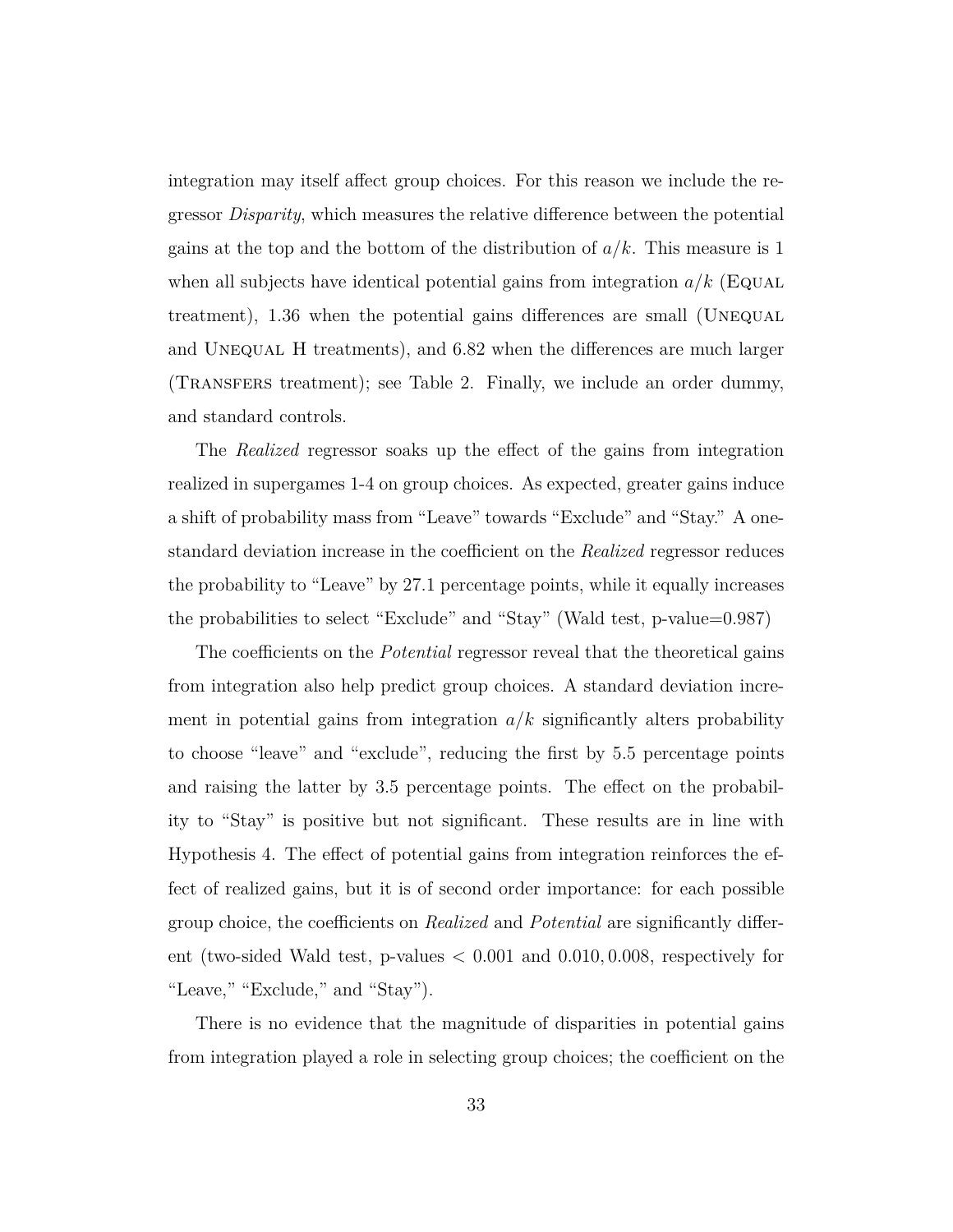*Disparity* regressor is statistically indistinguishable from zero.

| Dep. variable:                   | Leave       | Exclude    | Stay        |
|----------------------------------|-------------|------------|-------------|
| $=1$ if option chosen (else, 0)  |             |            |             |
| Gains from integration           |             |            |             |
| Realized                         | $-0.271***$ | $0.135***$ | $0.136***$  |
|                                  | (0.047)     | (0.028)    | (0.034)     |
| Potential                        | $-0.055**$  | $0.035*$   | 0.019       |
|                                  | (0.026)     | (0.021)    | (0.019)     |
| Full Cooperation in Partnerships | $0.152***$  | $-0.066*$  | $-0.087***$ |
|                                  | (0.041)     | (0.038)    | (0.034)     |
| Cooperation Bias in Mixed Groups | $-0.054$    | $0.061**$  | $-0.007$    |
|                                  | (0.039)     | (0.028)    | (0.020)     |
| Disparity                        | $-0.006$    | $-0.001$   | 0.007       |
|                                  | (0.010)     | (0.008)    | (0.010)     |
| Controls                         | Yes         | Yes        | Yes         |

Table 8: Group choices in all treatments: marginal effects

**Notes:** One obs.=one subject in a session  $(N = 768)$ . Multinomial logit regressions on preferences for the three choices "Leave", "Exclude" and "Stay". Robust standard errors in parentheses are adjusted for clustering at the session level. *Realized:* Standardized percentage gains from integration a subject realized in supergames 1-4. *Potential:* Standardized potential gains from integration *a/k* for a subject. *Disparity:* measures the ratio of the largest to smallest value *a/k* in a mixed group. *Full Cooperation in Partnerships*=1 if the subjects experienced full cooperation in at least one partnership (0 otherwise). *Cooperation Bias in Mixed Groups*: (standardized) difference in cooperation rate between the subject and her opponents in Mixed Groups (supergames 1-4). *Controls* not reported: total number of rounds played in supergames 1-4, order of groups (partnerships and then mixed groups or reverse), self-reported sex, and two measures of understanding of instructions (response time and wrong answers in the quiz). Marginal effects are computed at the regressors' mean value (at zero for dummy variables). Symbols ∗ ∗ ∗, ∗∗, and ∗ indicate significance at the 1%, 5% and 10% level, respectively.

Experiencing efficient play in partnerships raised the probability to select "Leave" by 15 percentage points (see the coefficient on the regressor *Full Cooperation in Partnerships*), while lowering the probability of the other two alternatives by an equal amount (two-sided Wald test, p-value 0*.*715).

The fact that subjects who do not seek a partnership are split between "ex-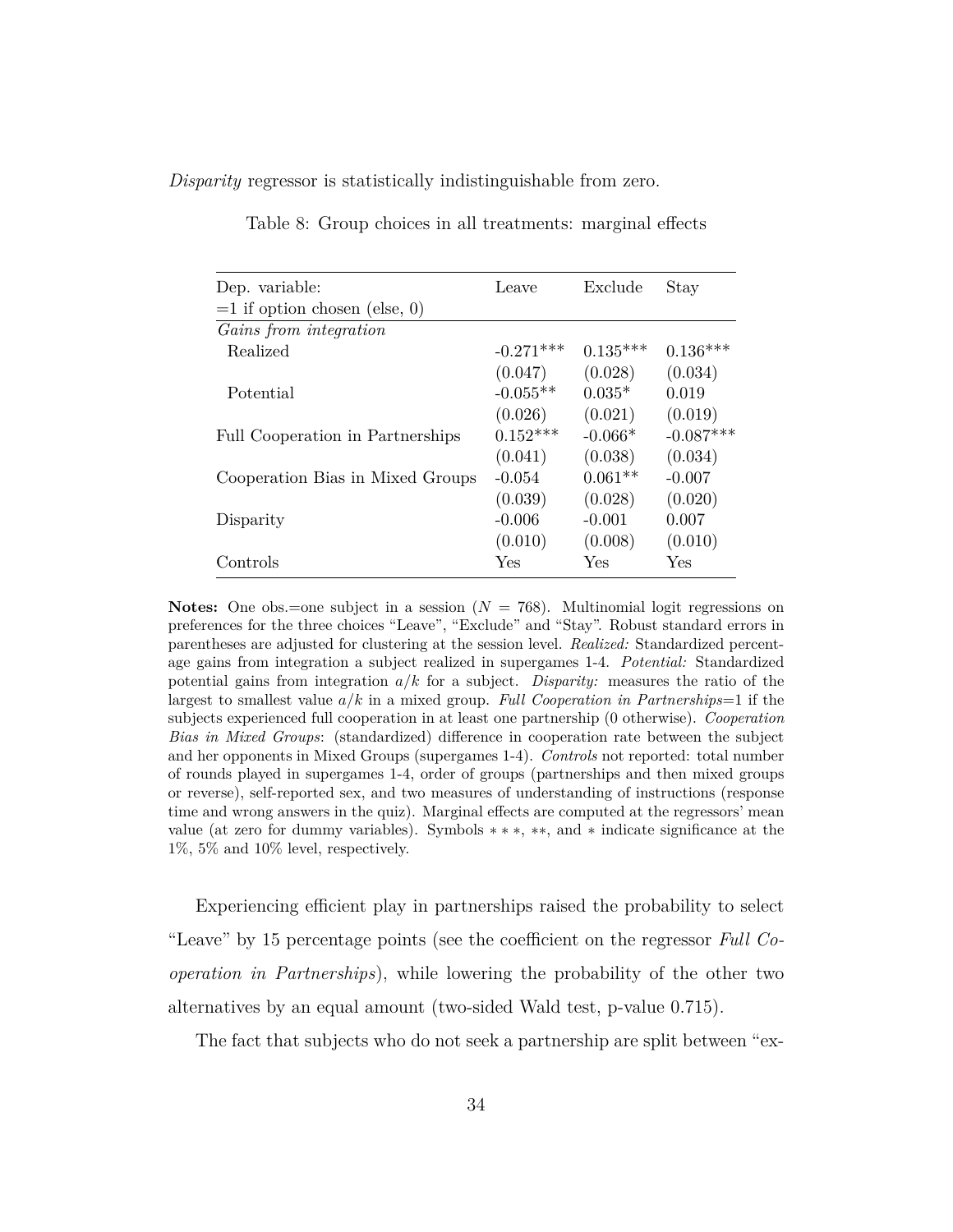clude" and "stay" requires additional explanation. Excluding someone from a large mixed group lowers their potential payoff, without raising the payoff of those who remain. It also raises the group size from 12 to 16 (instead of 24), thus making "exclude" suboptimal for someone interested in coordinating on efficient play, but also for a free-rider—who benefits from the anonymity granted by larger groups. We next explain that "Exclude" is selected by cooperators who benefited to some extent from integration and intended to minimize free-riding by self-selecting into mixed groups of like-minded cooperators.

**Result 7.** *The cooperation rate of opponents affected exclusion choices. The probability to target a country for exclusion is inversely related to its relative cooperation rate.*

Support for this result comes from Tables 8 and 9. Table 8 shows that the probability to choose "Exclude" is 6 percentage points higher for a cooperative subject, i.e., someone who cooperated more than her counterparts in mixed groups; see the coefficient on the *Cooperation Bias in Mixed Groups* regressor. These subjects sought to reap the gains from integration by excluding from a mixed group the country that, according to their personal experience, had the least cooperative members. This evidence comes from the logit regressions in Table 9, where we pool data for all those subjects who choose "Exclude" (all treatments). One observation is one individual in a session. The dependent variable of regression 1 takes the value 1 if subjects from country 2 and 3 chose to exclude country 1 subjects; instead, it takes the value 0 if they chose to exclude the other country (3 and 2, respectively). Regressions 2 and 3 study the choice to exclude countries 2 and 3, in a similar manner.<sup>7</sup>

We estimate the effect of a country's relative uncooperativeness in mixed groups on the choice to exclude that country by subtracting the average co-

<sup>7</sup>Table 15 in Supplementary Materials reports the frequency distribution of exclusion choices in all treatments and across countries.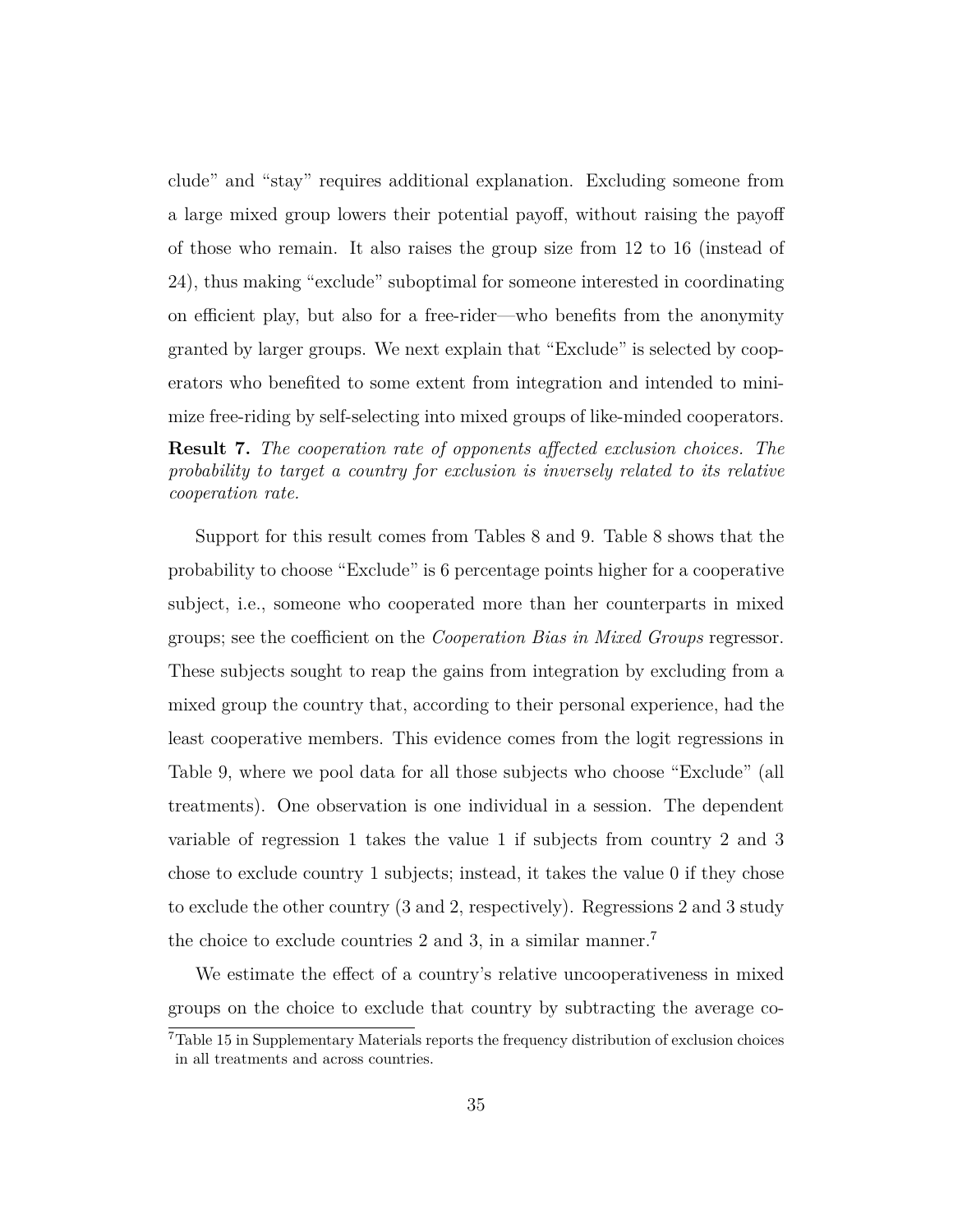operation rate of opponents from the two other countries. The *Relative uncooperativeness* of country *i* regressor is the average cooperation rate in mixed groups of opponents from the non-excluded country minus that of the excluded country  $i = 1, 2, 3$ . We also add the *Other country* dummy to control for possible country-specific differences in the frequency of exclusion. For example, when we study the choice to exclude country 1 (column 1) the dummy takes value 1 if the subject is from country 3, and zero if from country 2. As before, we include an order dummy, and standard controls.

Table 9: "Exclude" choices: marginal effects

| Dep. var.: Exclude a country= $1$<br>(exclude other country $=0$ ) | Country 1<br>(1) | Country 2  | Country 3<br>$\left( 3\right)$ |
|--------------------------------------------------------------------|------------------|------------|--------------------------------|
|                                                                    | $0.134***$       | $0.220***$ | $0.143***$                     |
| Relative uncooperativeness                                         |                  |            |                                |
|                                                                    | (0.037)          | (0.046)    | (0.043)                        |
| Other country                                                      | 0.002            | 0.037      | $-0.115*$                      |
|                                                                    | (0.069)          | (0.071)    | (0.065)                        |
| Controls                                                           | Yes              | Yes        | Yes                            |
| N                                                                  | 155              | 160        | 173                            |

**Notes:** One obs.=one subject in a session. Logit regressions on "Exclude" choices. Column (1): subjects from country 2 and 3 who chose "Exclude"; Column (2): subjects from country 1 and 3 that chose "Exclude"; Column (3): subjects from country 1 and 2 that chose "Exclude". *Relative uncooperativeness*: difference in average cooperation rate of opponents from non-excluded and excluded country (in mixed groups). *Other country*=1 if subject belongs to country 3 (in columns 1 and 2) or country 2 (column 3), and 0 if subject belongs to country 2 (in columns 1 and 2) or country 1 (column 3). *Controls* not reported: total number of rounds played in supergames 1-4, order of groups (partnerships and then mixed groups or reverse), self-reported sex, and two measures of understanding of instructions (response time and wrong answers in the quiz). Robust standard errors in parentheses are adjusted for clustering at the session level. Marginal effects are computed at the regressors' mean value (at zero for dummy variables). Symbols ∗ ∗ ∗, ∗∗, and ∗ indicate significance at the 1%, 5% and 10% level, respectively.

There is clear evidence that subjects who choose to exclude a country from the mixed group conditioned their choice on observed cooperation. The smaller the relative cooperation of the country, the greater the probability to exclude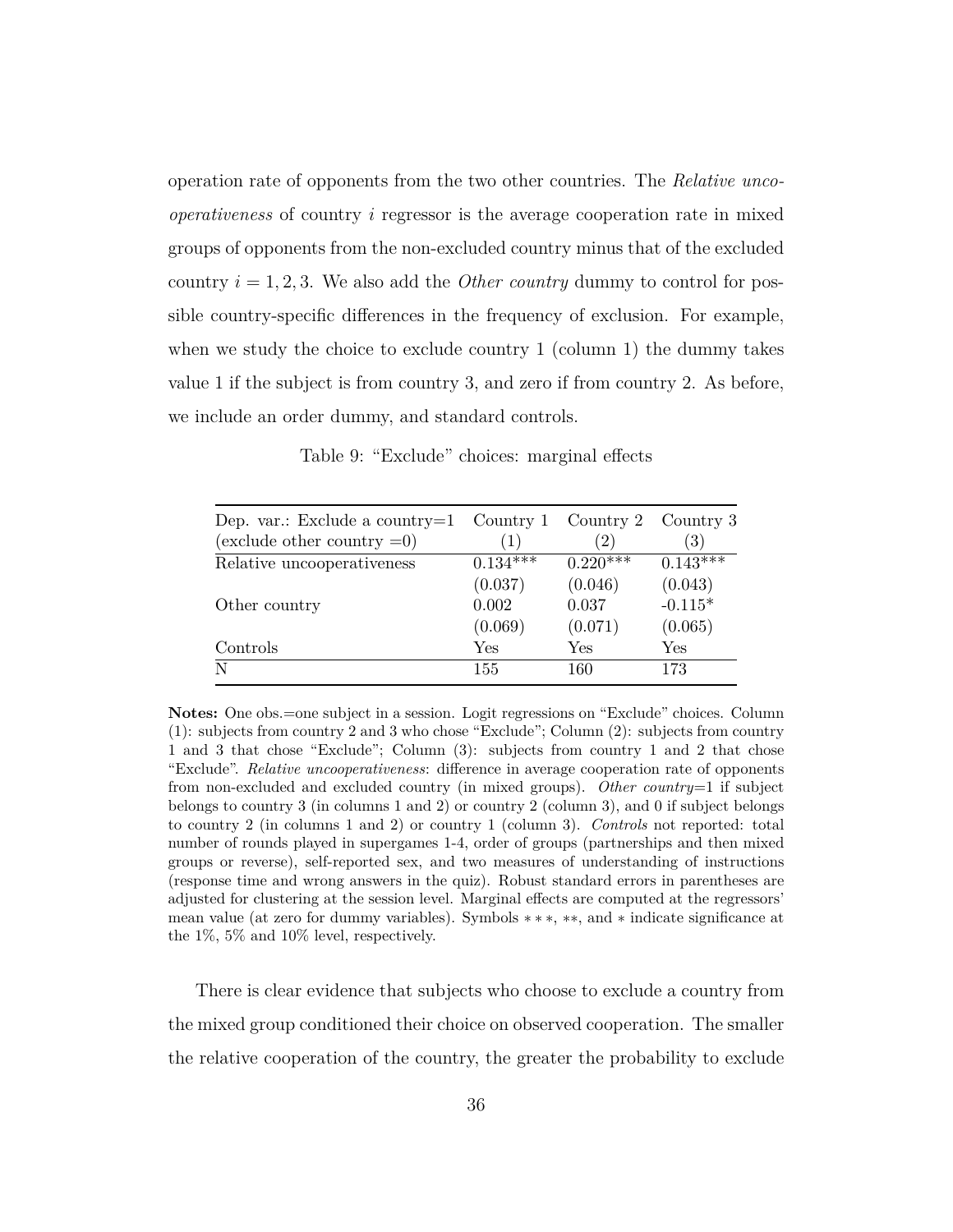it (see the relevant coefficients on the *Relative uncooperativeness* regressor). We find no country-specific bias to exclude any given country; the coefficients on *Other country* are all indistinguishable from zero.

### **7 Discussion**

From a trade theory perspective, phenomena such as Brexit present a puzzle. People should embrace and not avoid economic integration, because they can economically benefit from it. But underlying this view is a focus on the final allocation and not on the process that enables it—which is left in the background. The point of our study is to show that this process should be moved to the foreground to better understand the events we are witnessing. For economic integration to succeed, unrelated individuals must be able to build trust, to overcome coordination problems, and to manage the uncooperative tendencies that naturally emerge in heterogeneous and large groups (Results 1-3). Because of these problems, in our experiment individuals remained hesitant to "integrate" by forming a large trading group, even if doing so held the promise of large economic gains (Results 4-7). As a consequence, a lot of money was left on the table.

We have documented that three factors significantly influence individuals' desire to economically integrate. First, their perception of the size of *potential* gains. Predictably, subjects in the experiment were less likely to seek isolation ("leave") when they *realized* larger gains from integration. But once we account for this experience factor, we also observe that the allure of isolation falls with the size of *potential* gains. This pattern appears to be independent of whether these gains are absolute or relative.

A second factor is a trust-building process that is preparatory to economic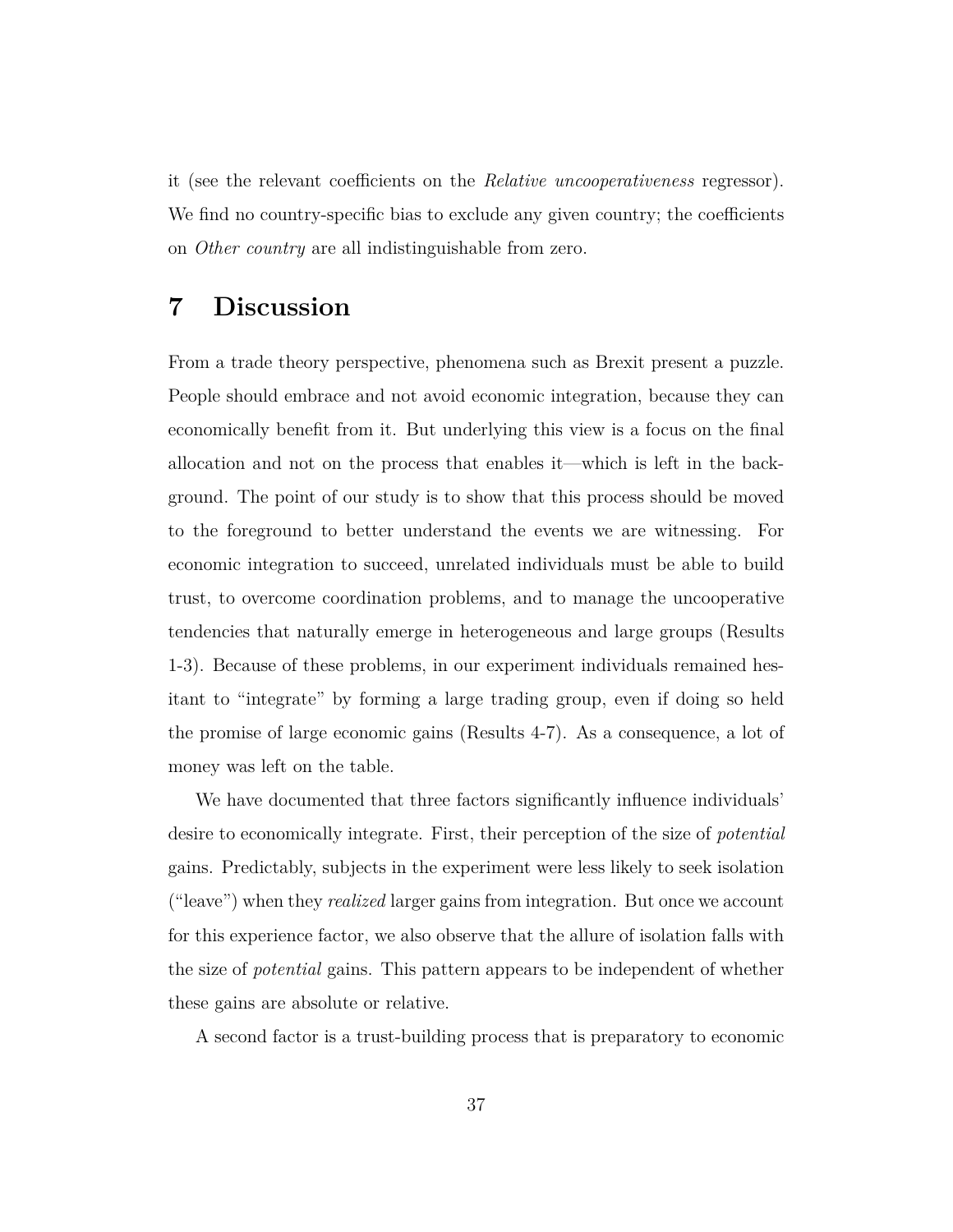integration. In the experiment, fixed pairs allowed subjects to easily build the trust necessary to attain full cooperation, but mixed groups did not. This "trust differential" is one of the main factors that is responsible for the allure of isolation as compared to integration. Most subjects developed an effective norm of cooperation in isolated partnership, but were utterly incapable to do so when we merged these partnerships into mixed groups of strangers.

The third factor is the availability of institutions to manage uncooperative tendencies and short-run opportunistic temptations. About half of the subjects who chose to "integrate" in mixed groups, also sought to exclude others from it. This choice is inconsistent with full integration and is motivated by the desire to mitigate opportunistic behavior within the group. Cooperators tried to self-select into more productive groups by excluding participants perceived to be the least cooperative.

If we are willing to entertain the hypothesis that these laboratory results reflect a principle of behavior that also underlies external decision processes, what can we infer about the current tendencies of economic disintegration? The experiment suggests four kinds of considerations. First, the need to strengthen institutions that promote international cooperation. This and other experiments reveal that long-run cooperation is inherently difficult among strangers, as it requires that mutual trust be established and maintained. This may explain why keeping together economic unions and multilateral trade systems seems so challenging, even if they are potentially very profitable. The institutional requirements established by the EU for new members, and the sanctioning of uncooperative members in the WTO may be ways to mitigate these challenges.

A second consideration concerns the role played by smaller countries in supporting economic integration. International trade theory indicates that small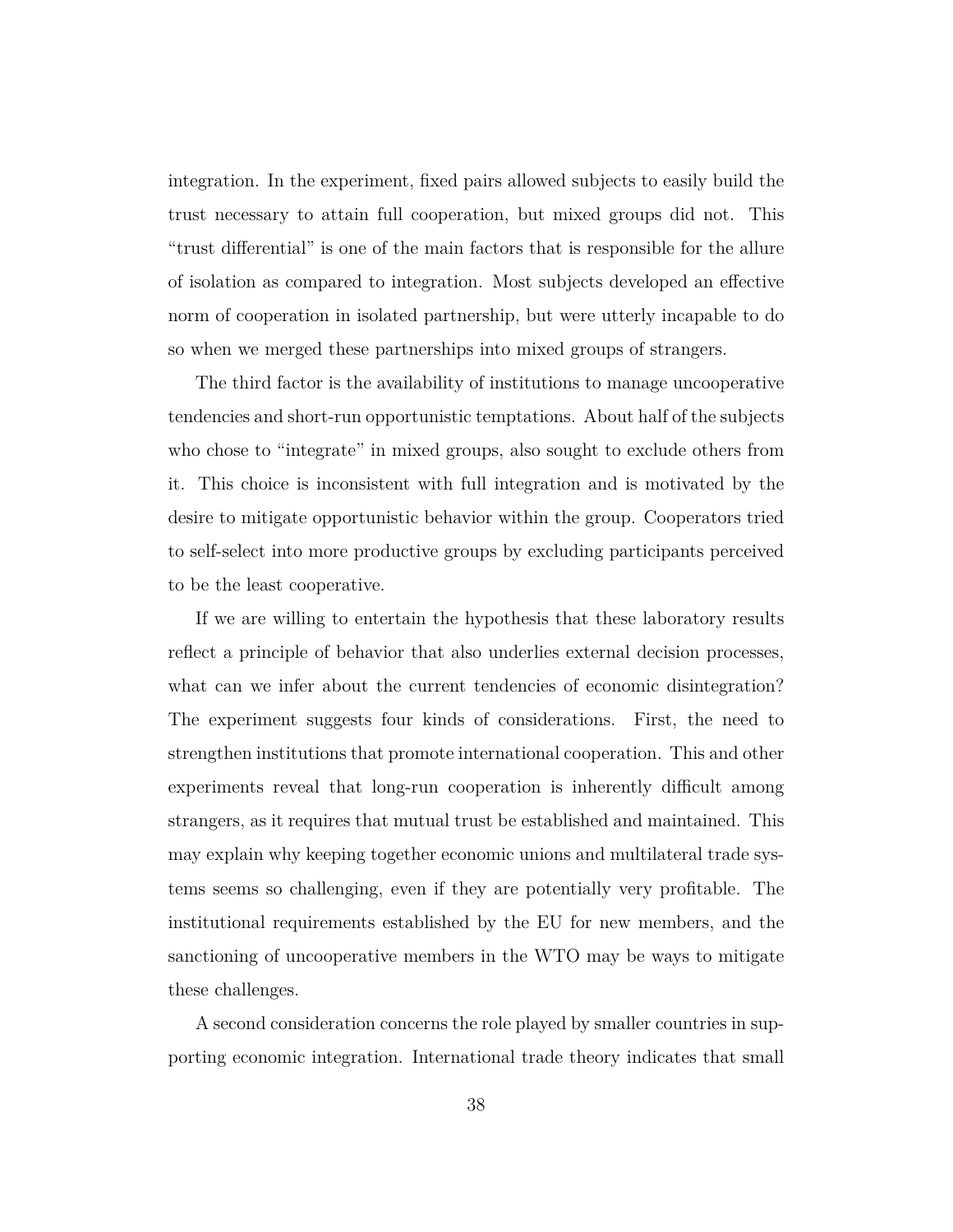countries typically gain more from economic integration, and large countries less, both absolutely and relatively. Under this interpretation, country 3 is large in our experiment, and the data reveal that country 3 individuals exhibited only a lukewarm desire for economic integration. This suggests that it might be particularly important for small countries to take the initiative, for example by putting maximum engagement in the WTO.

A third aspect concerns the importance of combining an accurate calculation of the anticipated gains from economic integration with a clear communication of these benefits to the public. In the experiment individuals who knew to have the largest potential benefits from integration were less likely to choose "leave," all else equal, i.e., after we control for their realized gains. It has been argued that standard models of trade in goods and services may underestimate the gains from trade by not taking into account the dynamics of innovation in integrated markets (Rossi-Hansberg, 2017). If so, this determination should be made transparent to policymakers and practitioners, and also to the public.

An additional consideration concerns the delicate role played by crosscountry redistribution policies, for example the "cohesion" policies in the EU. As the countries with a high per capita income are typically net contributors to cohesion and other redistributive policies, stronger countries transfer some of their gains from economic integration to weaker countries. According to our experiment, while this process increases the desire for the weak countries to operate in an integrated market, it also weakens the support for integration in the strong countries stirring the opposite sentiment. A cohesion policy thus must be carefully designed, as it runs the risk of backfiring.

Finally, we can think of the benefits from integration introduced in the experiment as embedding also a "political" component. If so, the loss in po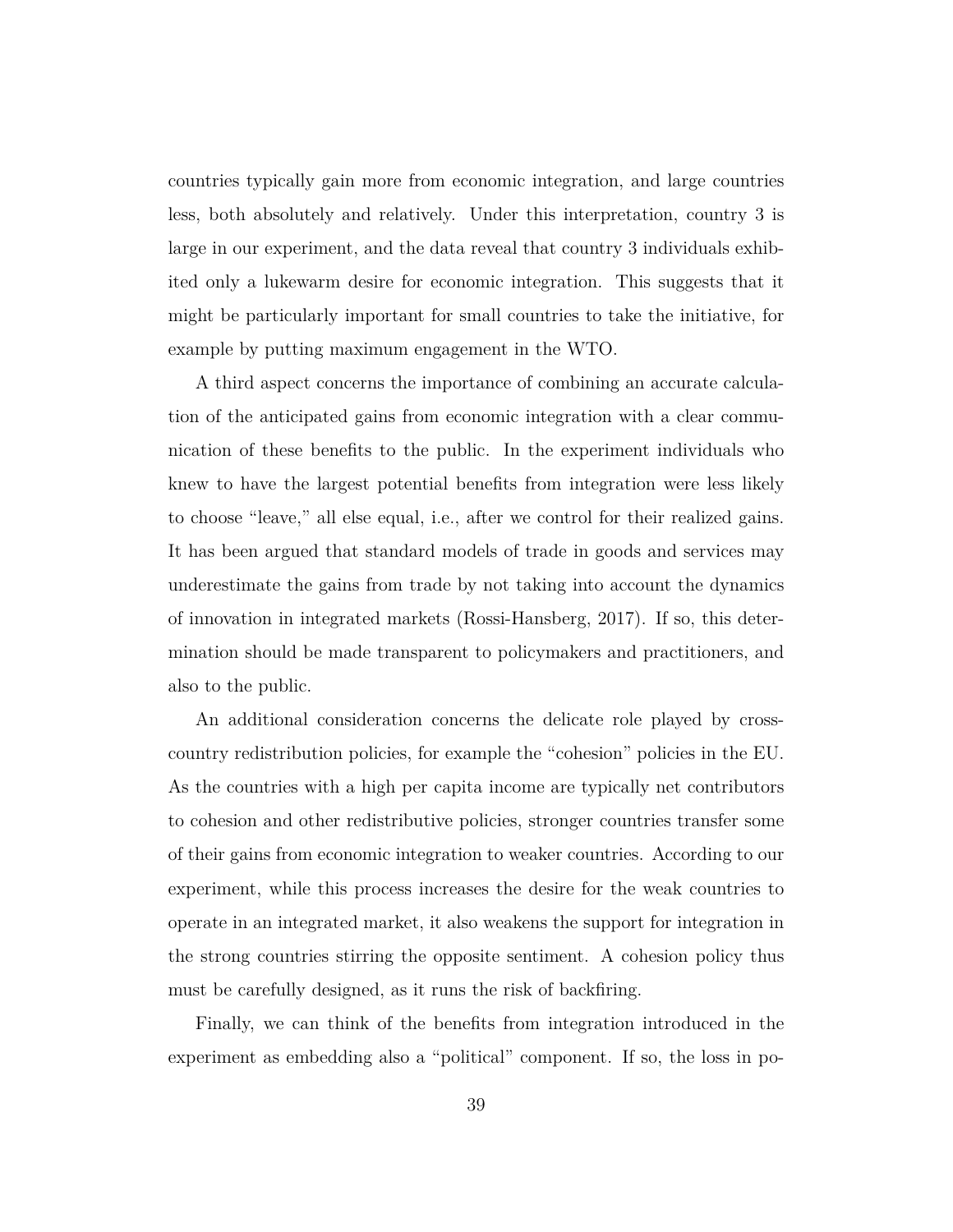litical sovereignty that is generally associated with economic integration may significantly reduce the overall benefits, thus contributing to explain the disintegration trends the world has been witnessing .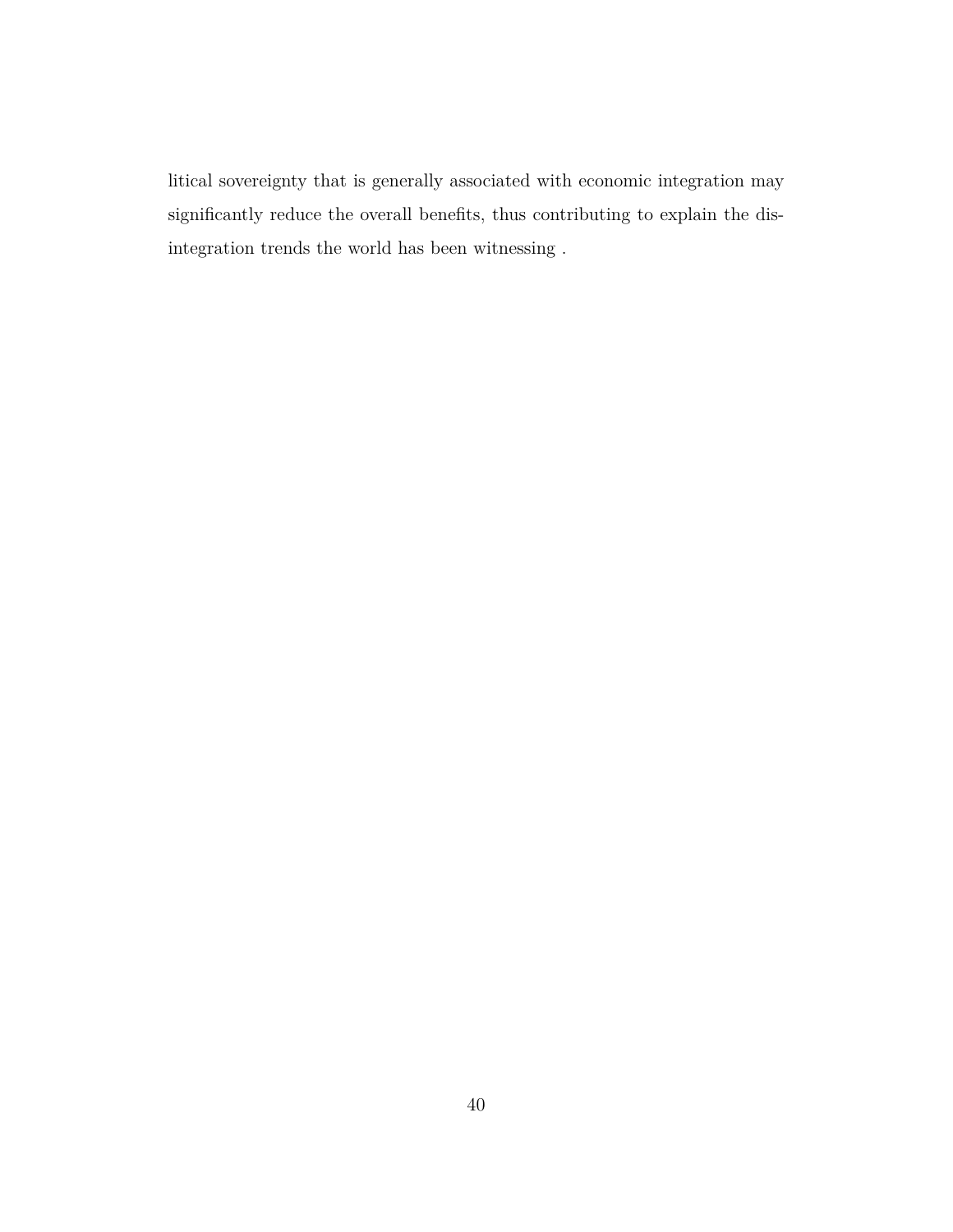### **References**

- Abreu, D., D. Pierce and E. Stacchetti . 1990. Toward a Theory of Discounted Repeated Games with Imperfect Monitoring. *Econometrica*, 58, 1041-1063.
- Ahn, T., Isaac, M., and Salmon, T. (2009). Coming and going: Experiments on endogenous group sizes for excludable public goods. *Journal of Public Economics*, 93 (1), 336-351.
- Bigoni, M., G. Camera, and M. Casari. Partners or Strangers? Cooperation, monetary trade, and the choice of scale of interaction. *American Economic Journal: Microeconomics* (forthcoming).
- Buchanan, J., and Brennan, G.(1985). *The Reason of Rules*, New York: Cambridge University Press.
- Camera, G., and Casari, M. (2009). Cooperation among strangers under the shadow of the future. *American Economic Review*, 99 (3), 979-1005.
- Camera, G., Casari, M., and Bigoni, M. (2013). Money and trust among strangers. *Proceedings of the National Academy of Sciences*, 110 (37), 14889- 14893.
- Cinyabuguma, M., Page, T., and Putterman, L. (2005). Cooperation under the threat of expulsion in a public goods experiment. *Journal of Public Economics* 89 (8), 1421-1435.
- Croson, R., Fatas, E., Neugebauer, T., and Morales, J. (2015). Excludability: A laboratory study on forced ranking in team production. *Journal of Economic Behavior & Organization* 114, 13-26.
- Dal B<sub>0</sub>, P. and G. Fréchette. 2018. On the determinants of cooperation in infinitely repeated games: A survey. *Journal of Economic Literature*, 56  $(1), 60-114.$
- Desmet, K., Nagy, D. K., and Rossi-Hansberg, E. (2015). The geography of development. *Journal of Political Economy*, forthcoming.
- Fischbacher, U. (2007). z-Tree: Zurich toolbox for ready-made economic experiments. *Experimental economics*, 10(2), 171-178.
- Güth, W., Levati, V., Sutter, M., and Van der Heijden, E. (2007). Leading by example with and without exclusion power in voluntary contribution experiments. *Journal of Public Economics*, 91 (5), 1023-1042.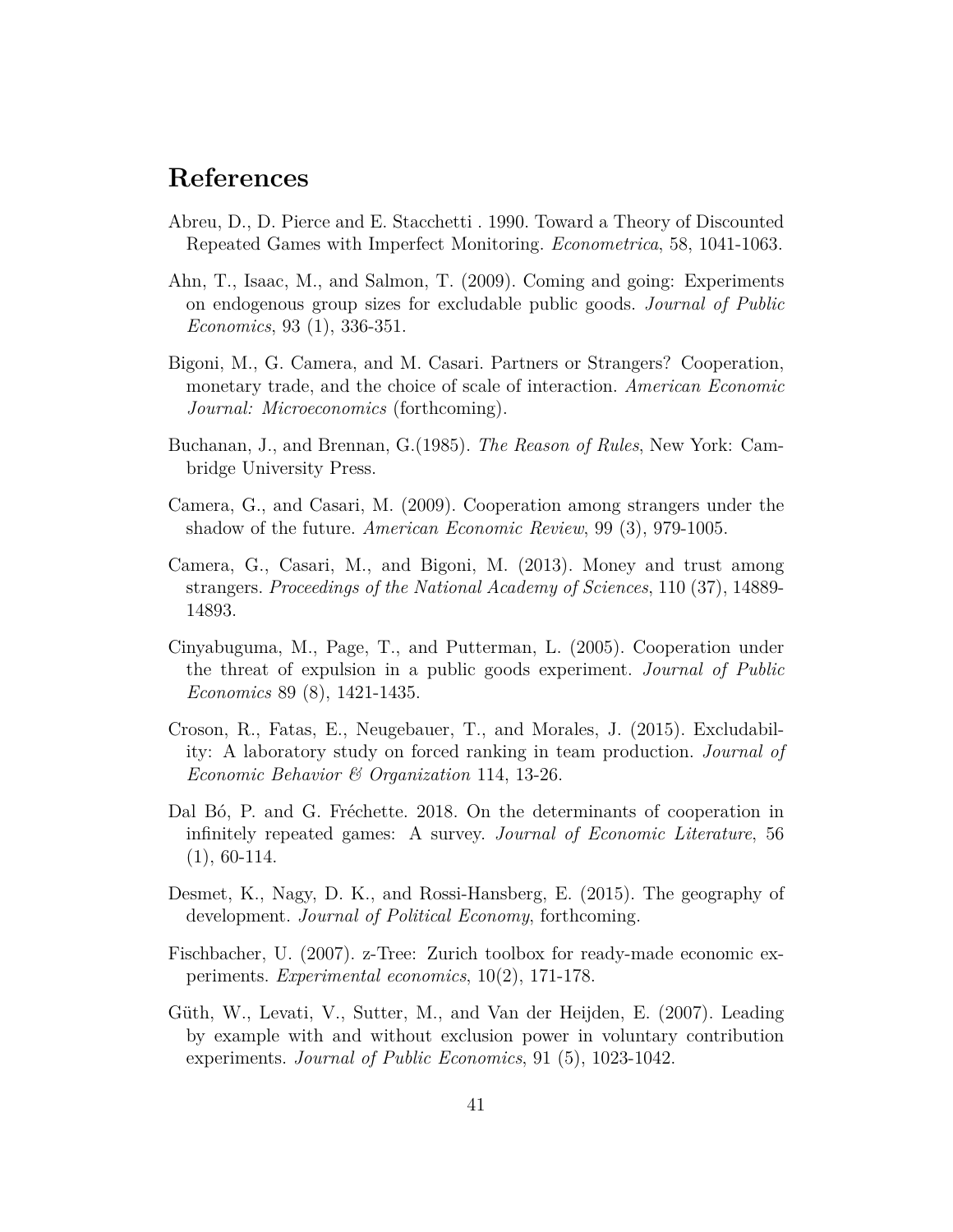- Isaac, R. M., and Walker, J. M. (1988). Group size effects in public goods provision: The voluntary contributions mechanism. *Quarterly Journal of Economics*, 179-199.
- M. Kandori, 1992. Social Norms and Community Enforcement, *Review of Economic Studies*, 59(1), 63-80.
- Maier-Rigaud, F., Martinsson, and P., Staffiero, G. (2010). Ostracism and the provision of a public good: experimental evidence. *Journal of Economic Behavior & Organization*, 73 (3), 387-395.
- Noussair, C., C. R. Plott and R. G. Riezman. 1995. An Experimental Investigation of the Patterns of International Trade. *American Economic Review* 85(3), 462-491
- Page, T., Putterman, L., and Unel, B. (2005). Voluntary association in public goods experiments: Reciprocity, mimicry and efficiency. *Economic Journal*, 115 (506), 1032-1053.
- Ricardo, D. (1817). *On the principles of political economy and taxation*, London: John Murray.
- Rossi-Hansberg E. (2017). *200 Years of Ricardian Theory: The Missing Dynamics.* In Jones, R. W., and Weder, R. (Eds.), 200 Years of Ricardian Trade Theory (pp. 197-205). Cham: Springer.
- Roth, E., and K. Murnighan (1978). Equilibrium behavior and repeated play of the prisoner's dilemma. *Journal of Mathematical Psychology*, 17, 189-98.
- Stolper, W. F., and P. A. Samuelson (1941). Protection and real wages. *The Review of Economic Studies*, 9(1), 58-73.
- Van Huyck, J. B., Battalio, R. C., and Beil, R. O. (1990). Tacit coordination games, strategic uncertainty, and coordination failure. *American Economic Review*, 80(1), 234-248.
- R. A. Weber, 2006. Managing Growth to Achieve Efficient Coordination in Large Groups. *Am. Econ. Rev.*, 96(1), 114-126.
- Tavoni, Alessandro, Astrid Dannenberg, Giorgos Kallis, and Andreas Löschel. 2011. Inequality, communication, and the avoidance of disastrous climate change in a public goods game. *Proceedings of the National Academy of Sciences of the United States of America*, 108 (29), 11825-11829.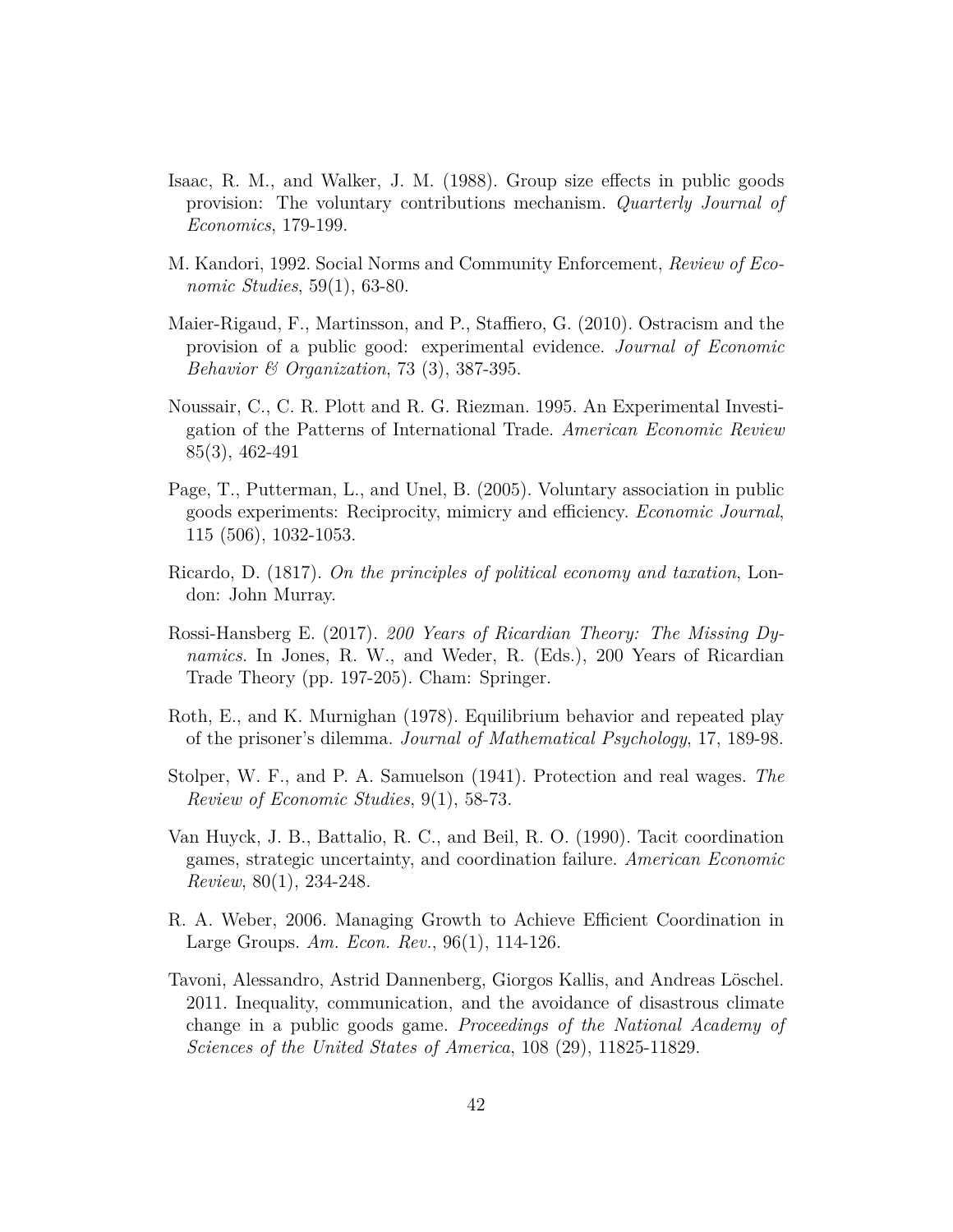## **A Appendix**

#### **A.1 Proof of proposition 1**

Here we prove that full cooperation is a sequential equilibrium in every group and treatment. We say that a norm of cooperation is being followed in the group whenever all players adopt the trigger strategy discussed in Section 5. For convenience let the defection payoffs be, respectively, *d* and *d* − *l* to a producer and a consumer. Given this notation, a necessary and sufficient condition is reported in the following lemma:

**Lemma 1.** *Fix an interaction group. Let a*+*k denote the smallest cooperation payoff in that group. If the continuation probability*

$$
\beta \ge \beta^* := \frac{d}{a+k-d+l} \in (0,1),
$$

*then full cooperation is a sequential equilibrium.*

To prove it, note that producers cannot discriminate consumers according to their country, because in mixed groups this information is not observed. So consider the cooperation payoff to someone with the lowest return from cooperation, i.e., consider  $a = 0$  and the smallest  $k$  This player, as well as every other player, deterministically alternates between producer and consumer roles over the course of the supergame, earning *k* every other round, in equilibrium. Let  $s = 0, 1$  denote the role of the player at the start of a round, where 0 is for a producer and 1 for a consumer. Payoffs are independent of the size *N* of the group. In cooperative equilibrium the player nets

$$
v_0 := \frac{\beta(a+k)}{1-\beta^2}
$$
 and  $v_1 := \frac{a+k}{1-\beta^2}$ ,

while off-equilibrium there is full defection so the payoff corresponds to the one associated to infinite repetition of the static Nash equilibrium, denoted

$$
\hat{v}_0 := \frac{d + \beta(d - l)}{1 - \beta^2}
$$
 and  $\hat{v}_1 := \frac{d - l + \beta d}{1 - \beta^2}$ .

It is immediate that off-equilibrium a producer has no incentive to deviate from the sanctioning rule, because defecting is the unique best response to every other producer defecting in every round. Hence, we only need to show that  $v_0 \geq \hat{v}_0$ , i.e., in equilibrium the player has no incentive to defect, by refusing